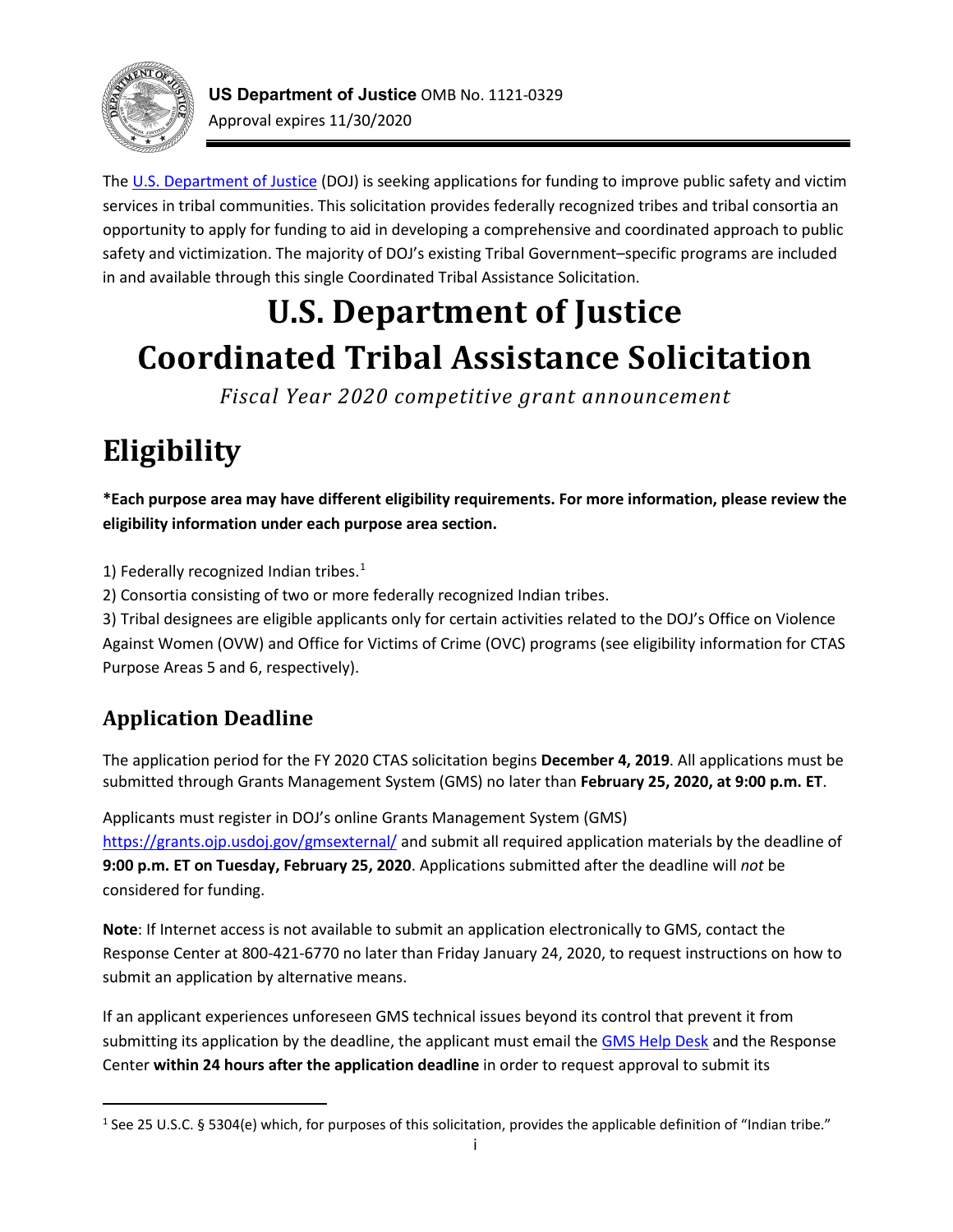<span id="page-1-0"></span>application after the deadline. For information on reporting technical issues, see "Experiencing Unforeseen GMS Technical Issues" unde[r How to Apply.](#page-45-0)

 **IMPORTANT NOTICE: Each tribe, tribal consortium, or tribal designee may only submit one application. 2020.** Please note that only the final version of an application submitted in GMS will be considered. An application can be revised in GMS until the application deadline, **9:00 p.m. ET, Tuesday, February 25,** 

 A tribe may apply as part of a consortium and also submit its own independent application provided that the independent application is for funding for activities that are different from those activities for which the tribal consortium has applied.

# **Contact Information**

## **Technical assistance for submitting an application**

option 3, or via email a[t GMSHelpDesk@usdoj.gov.](mailto:GMSHelpDesk@usdoj.gov.) The GMS Service Desk is open 24 hours per day, 7 days For technical assistance with submitting an application, contact the GMS Service Desk at 888-549-9901, per week, including U.S. Federal Government holidays.

## **Solicitation requirements programmatic and general assistance**

 Monday–Friday, 9:00 a.m. to 5:00 p.m. ET, except during U.S. Federal Government holidays. For programmatic and general assistance with the solicitation requirements, contact the Response Center at 800-421-6770 or via email at [tribalgrants@usdoj.gov.](mailto:tribalgrants@usdoj.gov.) The Response Center's hours of operation are

Information regarding upcoming webinars and trainings is available at [www.justice.gov/tribal/training](http://www.justice.gov/tribal/training-and-technical-assistance)[and-technical-assistance.](http://www.justice.gov/tribal/training-and-technical-assistance)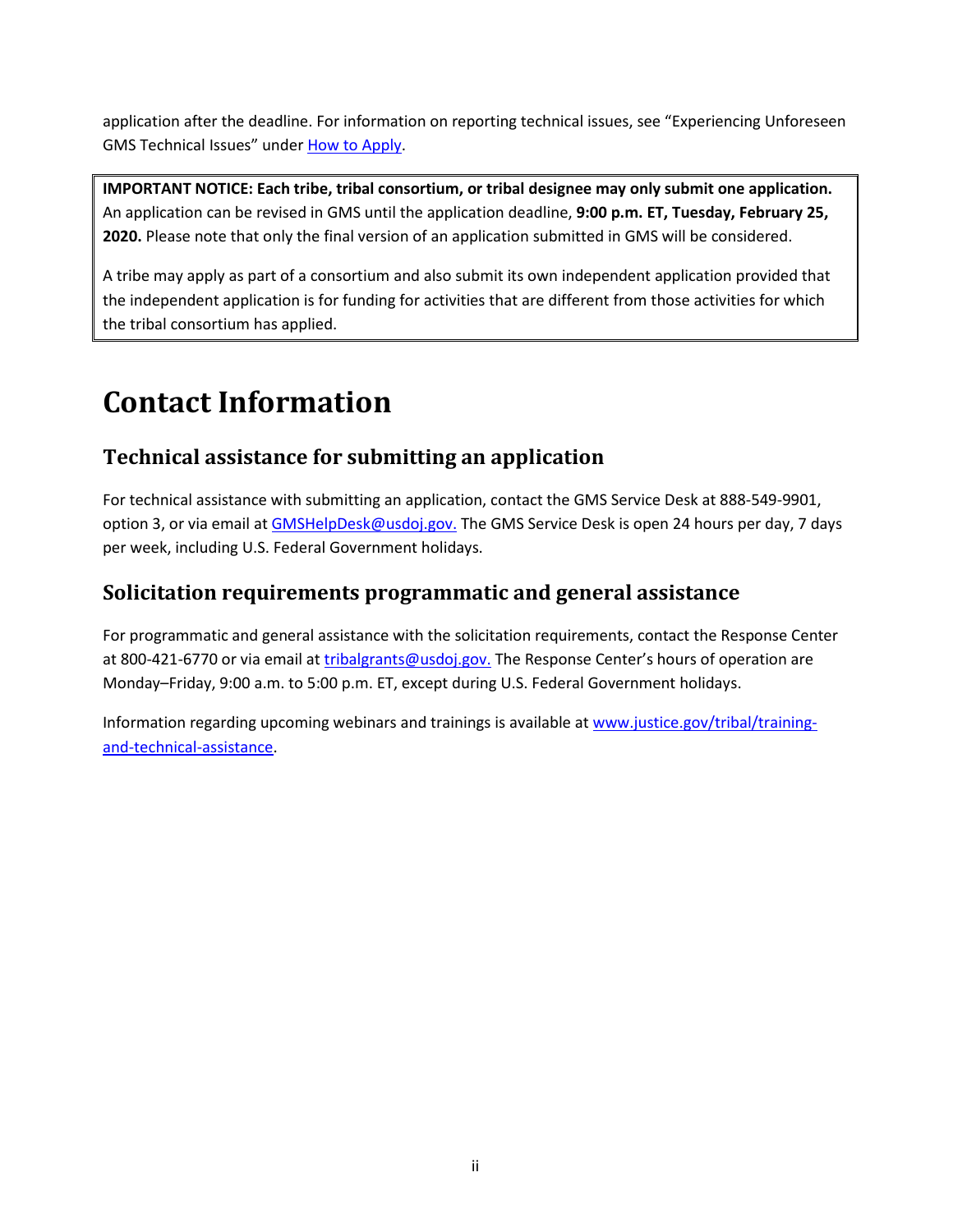# **Contents**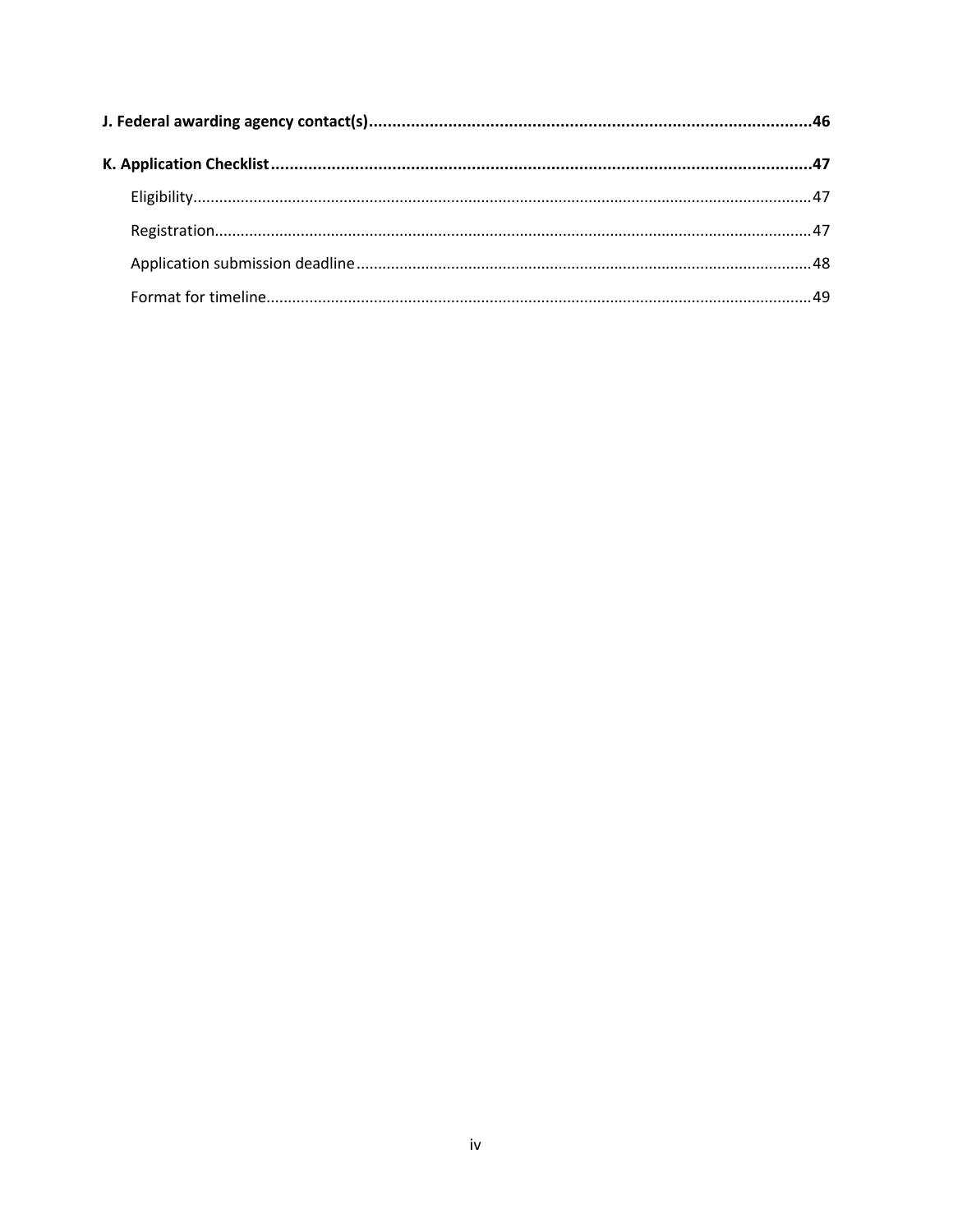# <span id="page-4-0"></span>**Coordinated Tribal Assistance Solicitation (CTAS)**

# **A. CTAS Description**

## **Overview**

 CTAS combines the majority of DOJ's existing Tribal Government–specific competitive solicitations into a  comprehensive approach to public safety and victimization issues. **Note: CTAS is not a program but is the overarching structure, under which tribes can apply to eight separate grant programs, from five grant making offices, through a single application.** single solicitation requiring only one application from each tribe or tribal consortium. This approach provides federally recognized tribes, tribal consortia, and tribal designees the opportunity to develop a

DOJ has incorporated feedback from tribes and made the following **changes to CTAS for FY 2020:** 

- OVC will fund a stand-alone comprehensive victim services solicitation in FY 2020.
- BJA's Addressing Violent Crime in Tribal Communities will not be included within CTAS in FY 2020.
- • The CTAS PA 4 (Tribal Justice System Infrastructure Program) has been expanded to provide capacity/equipment/infrastructure to support staff training fitness and wellness. funding to support physical infrastructure projects related to domestic violence shelters/safe homes/transitional living facilities/advocacy programs as a funding option and adding
- \$900,000 for 36 months. At the end of the 36-month award period, grantees may be eligible to receive 24 months of additional noncompetitive funding up \$600,000 to continue their projects. • For FY 2020, awards under the OVW Tribal Governments Program (PA #5) will be made for up to
- • For FY 2020, awards for officer hiring under the COPS Office's Purpose Area 1 will made for 60 months. PA 1 equipment and training awards will be made with a 36-month award period.
- For FY 2020 PA 2, 3, 4, 8, 9 awards will be made for 60 months.
- • For PA 9, applicants have the choice of two categories under which to apply. Category 1 is for funding to begin a new program and Category 2 is for funding to continue an existing effort.
- areas to ensure greater clarity and reduce duplication. • The question-and-answer templates have been further streamlined and refined across purpose

 areas, multiple awards may be made. In response to a single tribal or tribal consortium application requesting funds from multiple purpose

 for and are encouraged to submit separate applications to any non–Tribal Government–specific DOJ In addition to CTAS for FY 2020 funding, federally recognized tribes and tribal consortia may be eligible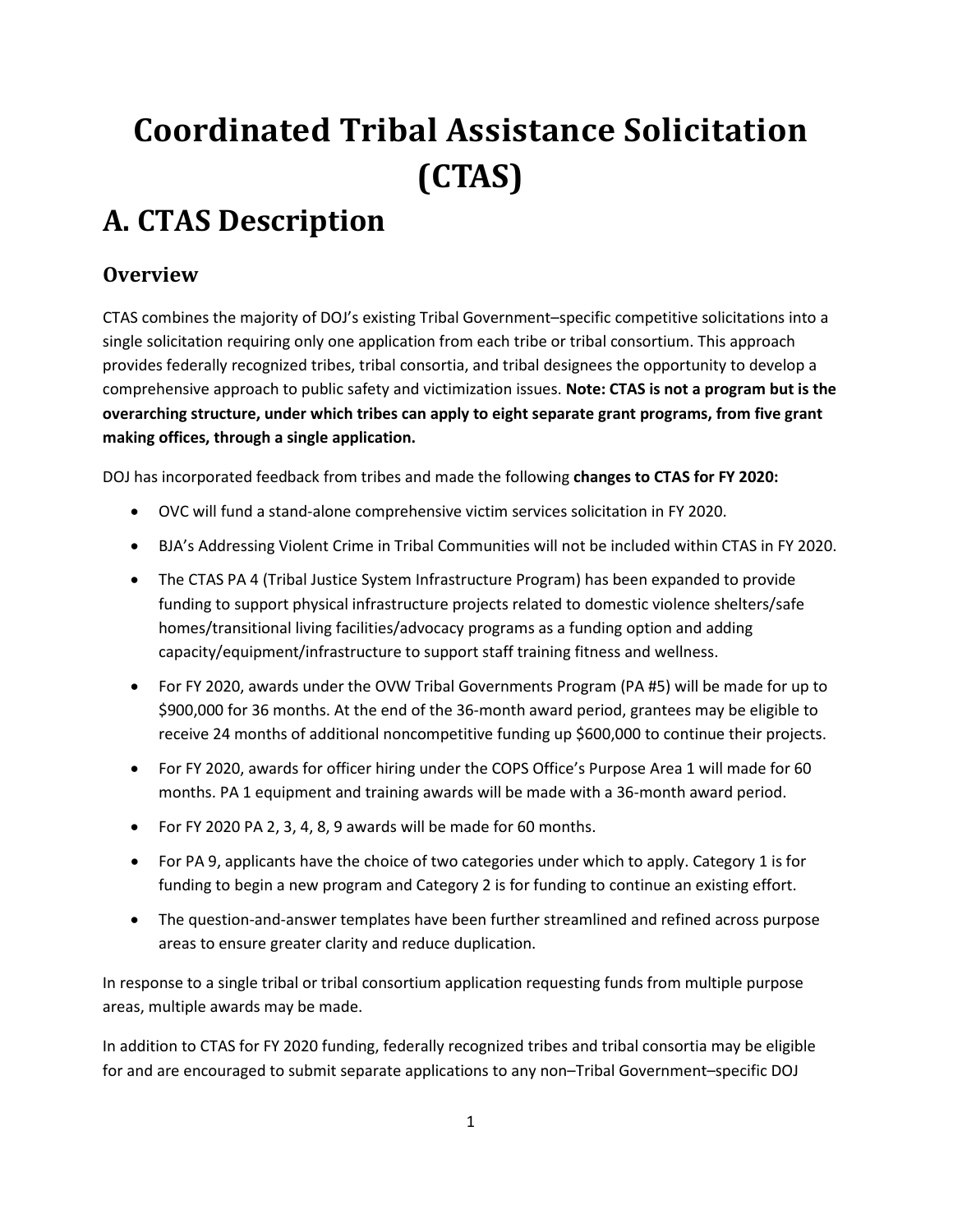<span id="page-5-0"></span> grant programs for which they may be eligible. For information on additional funding sources, go to <www.grants.gov> and the websites of individual federal agencies.

 The DOJ components offering Tribal Government–specific grant resources through CTAS are listed below. For more information on each component, see [www.justice.gov/tribal/.](http://www.justice.gov/tribal/)

- Office of Community Oriented Policing Services (COPS Office)
- Office of Justice Programs, Bureau of Justice Assistance (BJA)
- Office on Violence Against Women (OVW)
- Office of Justice Programs, Office for Victims of Crime (OVC)
- Office of Justice Programs, Office of Juvenile Justice and Delinquency Prevention (OJJDP)

# **B. Purpose Areas**

 The DOJ specific competitive grant programs outlined in this CTAS solicitation are referred to as purpose related to public safety, criminal and juvenile justice, and responses to domestic violence, child abuse, sexual assault, and other crimes. Below is a list of the purpose areas. areas. Applicants may apply for funding under the purpose area(s) that best address tribes' concerns

- 1. Public Safety and Community Policing (COPS Office)
- 2. Comprehensive Tribal Justice Systems Strategic Planning (BJA, COPS Office, OVW, OJJDP, OVC)
- 3. Tribal Justice Systems Program (BJA)
- 4. Tribal Justice System Infrastructure Program (BJA)
- 5. Tribal Governments Program (OVW)
- 6. Children's Justice Act Partnerships for Indian Communities (OVC)
- 7. Tribal Victim Services Program (OVC) is not included in CTAS this year. OVC will be funding a comprehensive victim services solicitation in FY 2020, however, it will be a stand-alone solicitation not included in CTAS.
- 8. Juvenile Tribal Healing to Wellness Courts (OJJDP)
- 9. Tribal Youth Program (OJJDP)

# **C. Frequently Asked Questions**

 For further information on this solicitation's requirements and supporting documents, see the frequently asked questions (FAQ) a[t https://www.justice.gov/tribal/open-solicitations.](https://www.justice.gov/tribal/open-solicitations)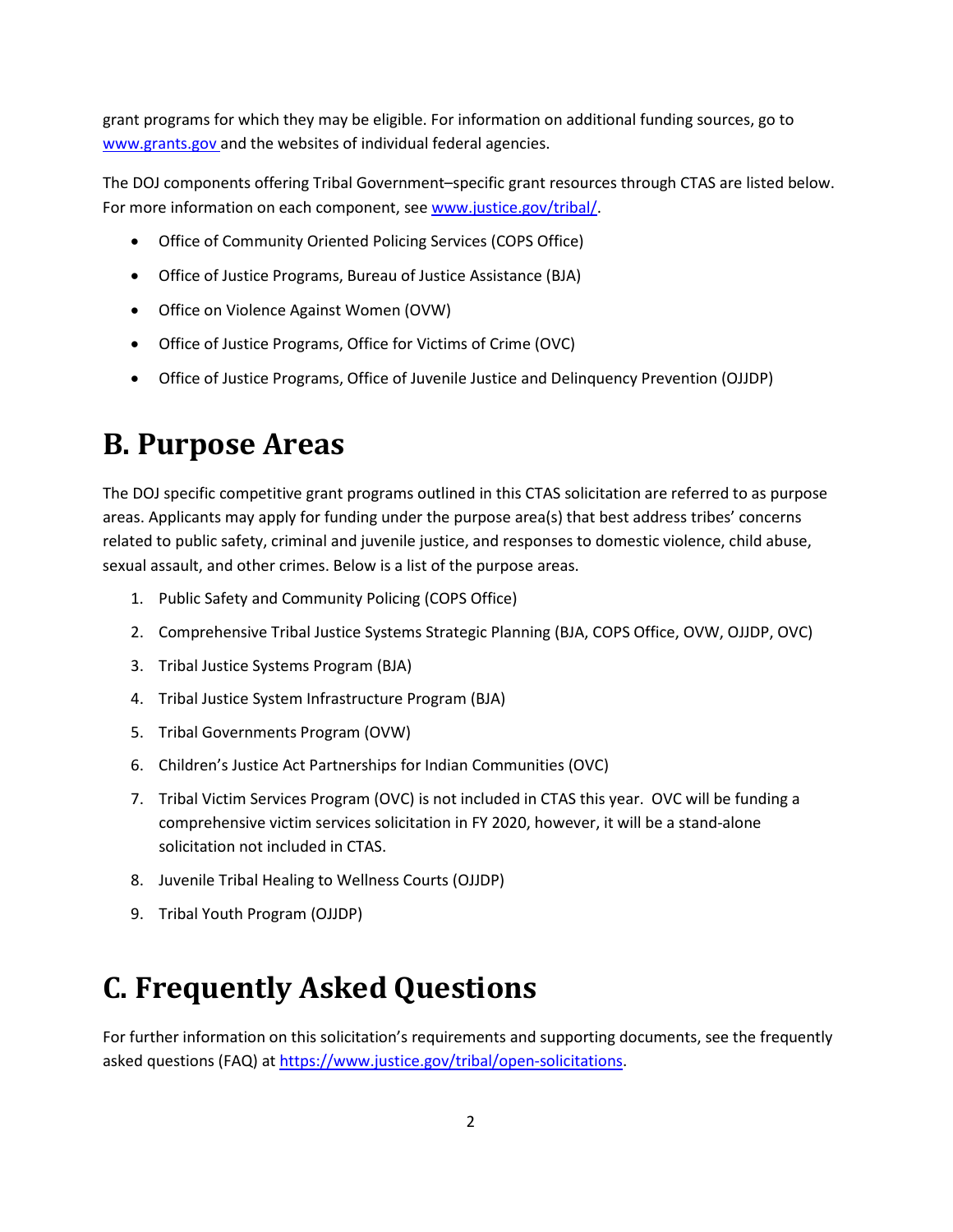# <span id="page-6-0"></span> **D. What an Application Should Include**

**Items noted by \*\* (double asterisks) MUST be included in the application submission for an application to meet the minimum requirements to advance to peer review and receive consideration for funding.** 

The application **should include** the following:

#### a. **Application Cover Sheet**

 less (500 words or less for applicants requesting funding in multiple purpose areas). The other documents needed to complete an application at[: https://grants.ojp.usdoj.gov/CTAS/.](https://grants.ojp.usdoj.gov/CTAS/) Applicants must include a high-quality project abstract for each purpose area under which the applicant is request funding. It should summarize the proposed project in 400 words or fillable application cover sheet template for abstracts can be found in the GMS along with all

b. **Tribal Community and Justice Profile**\*\* (30% of application score)

 Applicants must use The Tribal and Community Justice Profile template provided in the GMS at [https://grants.ojp.usdoj.gov/CTAS/.](https://grants.ojp.usdoj.gov/CTAS/) This document is designed to allow the tribe to describe its community strengths, resources, current justice system design and capacity,

problems/challenges, and the need for federal assistance to address these issues.<br>The Tribal Community and Justice Profile will be rated based on the following criteria: The Tribal Community and Justice Profile will be rated based on the following criteria:

- The extent to which the application fully responds to the requested information
- The need for funding as described in the Tribal Community and Justice Profile
- c. **Purpose Area Narrative(**s)\*\* (50% of application score)

Applicants must submit a *separate* **narrative for each purpose area** to which they are applying. Through a series of questions, the template for each purpose area covers the following topics:

- Project or program design and implementation
- Capabilities and competencies
- Evaluations, to measure impact, outcomes, performance and data collection

 Each purpose area has a separate narrative template designed to address the unique focus in their proposal are consistent with the purpose area goals and activities. The Purpose Area and requirements of the purpose area. Applicants should ensure the project goals described Narrative cannot exceed for each purpose area (see PA templates for additional guidance).

 Each electronic file should be saved (where) with a title that reflects what it contains as well as the applicant tribe. For example, a file may be saved as "[Tribe]. Purpose Area1 Narrative.doc."

The Purpose Area Narrative will be rated based on the following criteria: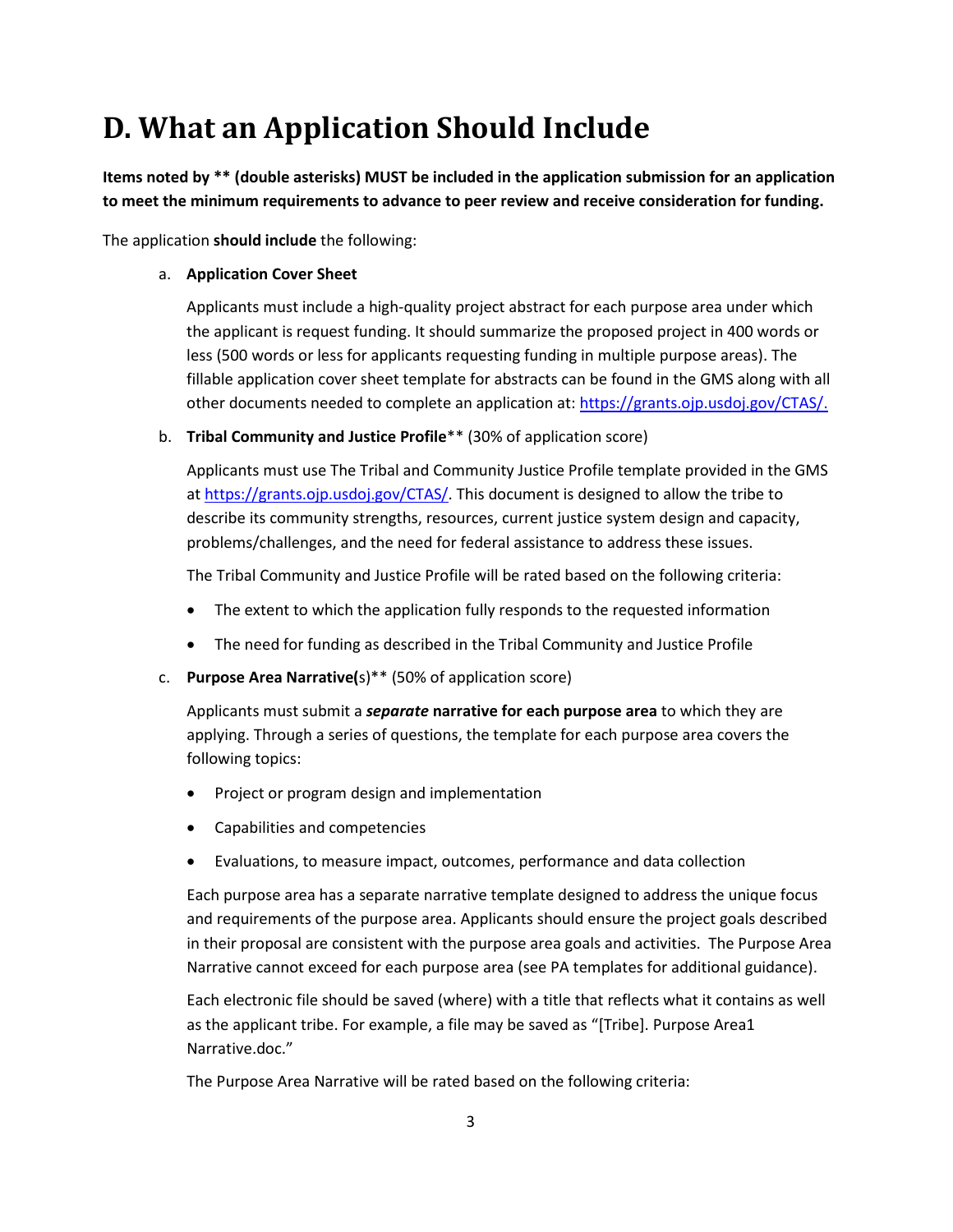- The extent to which the application fully responds to the requested information
- The extent to which the application explains the connection between the Purpose Area request and the need(s) identified in the Tribal Community and Justice Profile.
- d. **Application Timeline(s)** (5% of application score)

 Applicants are encouraged to use this single template to submit a detailed timeline for all the entire period of the grant activities to include performance goals, project milestones and activities completion dates. It should assign responsibility and expected completion of each task by year and then by month or quarter for the duration of the award. Use "Year 1," "Month 1," "Quarter 1," etc., not calendar dates. If awarded, grantees will be expected to purpose areas under which the applicant is requesting funding. The timeline should include update the timeline(s) as appropriate when changes occur throughout the life of the award(s).

The Project/Program Timeline submission will be rated on the following criteria:

 • The extent to which the timeline is complete and all activities can be reasonably completed within the award period and with the resources allocated.

Applicants must use the application timeline template provided in the GMS at [https://grants.ojp.usdoj.gov/CTAS/.](https://grants.ojp.usdoj.gov/CTAS/)

 e. **Budget Detail Worksheet, Budget Narrative, and Demographic Form**\*\* (Demographic Form is only applicable for COPS PA #1 Applicants) (15% of application score)

 DOJ has developed a Budget Detail Workbook that includes the Demographic Form, the strongly encouraged to use the workbook when completing their proposed budgets. The be downloaded from the GMS system or at [https://grants.ojp.usdoj.gov/CTAS/.](https://grants.ojp.usdoj.gov/CTAS/) Budget Detail Worksheet(s), and the Budget Narrative(s) into a single document. The workbook is user-friendly and has been designed to calculate totals; therefore, applicants are fillable versions of the budget detail worksheet, budget narrative and demographic form can

 information that pertains to Purpose Area 1 and **only** applicants applying for Purpose Area #1 **Only** *one* **workbook is required to be completed per application. T**he workbook must include both a Budget Detail Worksheet and Budget Narrative for each purpose area for which funds are being requested The Demographic Form collects important demographic should complete the demographic form.

#### **Budget Detail Workbook:**

 the workbook may need to be completed based on the applicant's purpose area requests. The Budget Detail Workbook and other required documents can be accessed in GMS at: An applicant is required to submit only one **workbook**; however, multiple worksheets within [https://grants.ojp.usdoj.gov/CTAS/.](https://grants.ojp.usdoj.gov/CTAS/)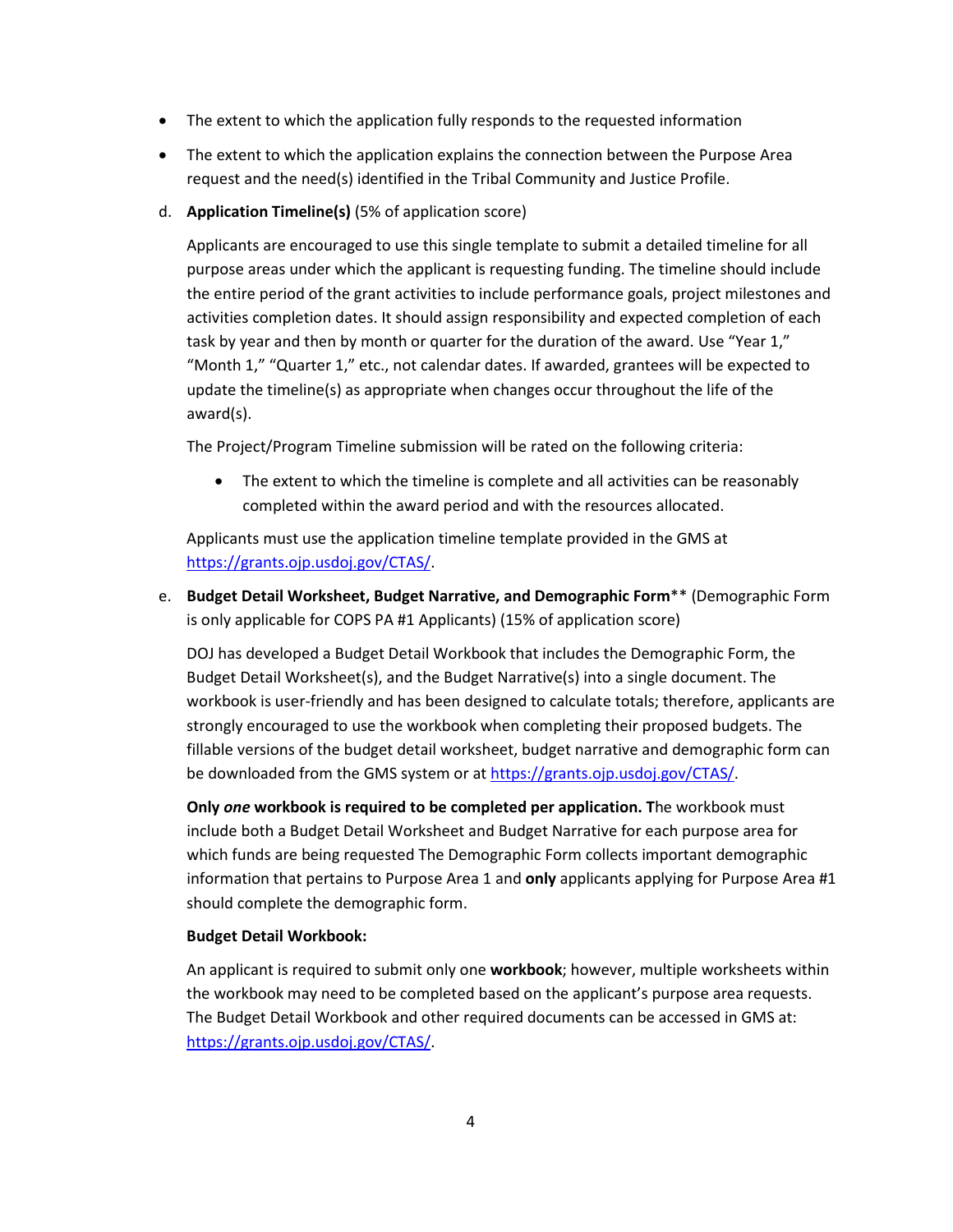#### **Demographic Form (PA #1 applicants only):**

 The Demographic Form is designed to capture the unique characteristics of each tribe in applicant is unable to answer all or part of the form, an explanation for the missing order to paint a more detailed picture of each tribe's strengths and challenges. Each applicant applying for Purpose Area #1 should complete the form in its entirety. If the information should be provided in the available space.

#### **Budget Detail Worksheet:**

 devoted to the project for each employee paid with grant funds. The Budget Detail The Budget Detail Worksheet should provide a detailed computation for each budget line item, listing the total cost of each and showing how it was calculated by the applicant. For example, costs for personnel should show the annual salary rate and the percentage of time Worksheet should present a complete itemization of all proposed costs. There should be a clear link between the activities proposed and the items included in the budget.

#### **Budget Narrative:**

 The Budget Narrative must clearly describe every category of expense listed in the Budget Detail Worksheet. DOJ expects proposed budgets to be complete, cost-effective, and allowable. The narrative must correspond with the information and figures provided in the Budget Detail Worksheet.

The narrative must also explain how all costs were estimated and how they are relevant to the completion of the proposed project.

 effectiveness in relation to potential alternatives and the goals of the project. For example, a budget narrative should detail why planned in-person meetings are necessary, or how technology and collaboration with outside organizations could be used to reduce costs Applicants should demonstrate in their budget narratives how they will maximize costeffectiveness of grant expenditures. Budget narratives should generally describe costwithout compromising quality.

 The narrative should be mathematically sound and correspond with the information and the proposed project. The narrative may include tables for clarification purposes but need figures provided in the Budget Detail Worksheet. The narrative should explain how the applicant estimated and calculated all costs, and how they are relevant to the completion of not be in a spreadsheet format. As with the Budget Detail Worksheet, the Budget Narrative should be broken down by year.

If an applicant is applying as a consortium, combine the data for all the tribes represented in the application. An applicant should identify the application as being from a consortium and list the represented tribes in the appropriate section of the Budget Detail Workbook.

 rated based on the following criteria: The Budget Detail Worksheet, Budget Narrative, and Demographic Form submission will be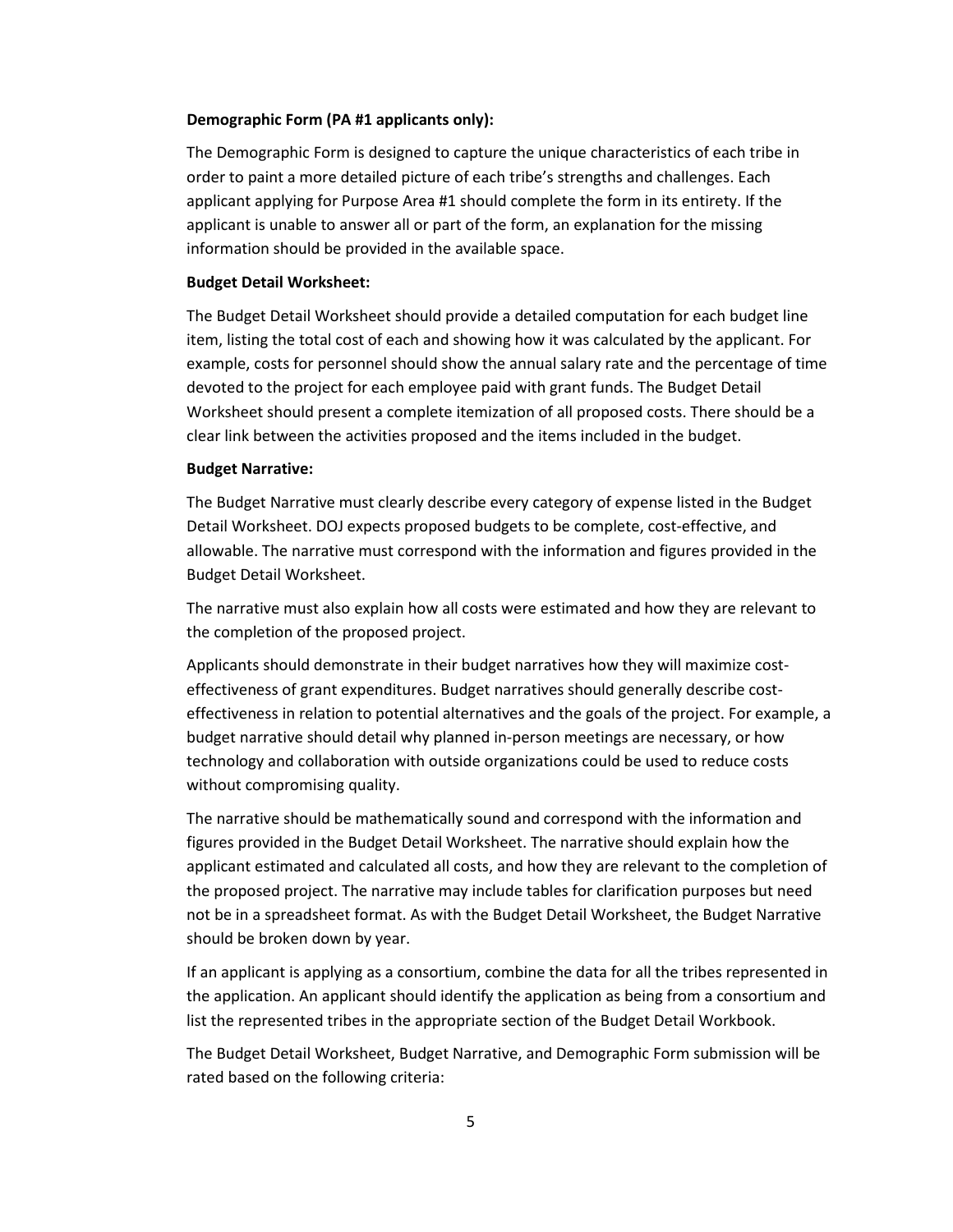- The extent to which the application includes all of the requested information
- • The extent to which the budget is reasonable and that all costs in the budget are linked to activities described in the Purpose Area Narrative
- The data included in the Demographic Form (PA # 1 Applicants Only)

## **Note: Applicants are required to use the provided workbook with the Demographic Form, Detail Worksheet, and Budget Narrative. Find the Budget Detail Worksheet and Demographic Form at** [https://grants.ojp.usdoj.gov/CTAS/.](https://grants.ojp.usdoj.gov/CTAS/)

#### **f. Tribal Authority to Apply for Grants under CTAS**

 For FY 2020 CTAS, only tribal consortia applying on behalf of multiple tribes or designees applying on behalf of a tribe will be asked to submit documentation reflective of their legal authority to apply for funds under CTAS on behalf of the designating tribe(s).

 tribal consortium's action without explicit support from all consortium members must be Regarding a **tribal consortium** application, the applicant must submit documentation that the consortium has the authority to apply, as described above, on behalf of each tribal consortium member, unless existing consortium bylaws or other tribal governance documents allow action without explicit authorization from the member tribes in the consortium. In that case, a copy of the bylaws or other governance documents that allow the included with the application. **This documentation must be current, must be sufficient to demonstrate authority for the application, must contain authorized signature(s), and must be submitted by the application deadline, February 25, 2020.** 

 If the applicant is a **tribal designee,** it is eligible to apply **only** under Purpose Area #5 OVW Tribal Governments Program, Purpose Area #6 OVC Children's Justice Act Partnerships for other satisfactory evidence of legal authority from the tribe as part of the application, which  **evidence of legal authority must be current, must be sufficient to demonstrate authority for the application, must contain authorized signature(s), and must be submitted by the**  Indian Communities. For these purpose areas, the applicant will need a tribal resolution or must (1) authorize the applicant to submit an application on behalf of the federally recognized Indian tribe and (2) state the tribe's support for the project and its commitment to participate in the project if it is selected for funding. **This resolution or other satisfactory application deadline, February 25, 2020.** 

See the FAQs at<https://www.justice.gov/tribal/open-solicitations>for the tribal legal documentation requirements related to political subunits making requests to submit applications separately from federally recognized Indian tribes.

#### **g. Applicant Disclosure of High-Risk Status for any Applicant Requesting Funding under CTAS.**

If an applicant is designated as high risk by a federal grant-making agency, then the applicant must include documentation (e.g., letter) from the designating federal agency and the following information in its application: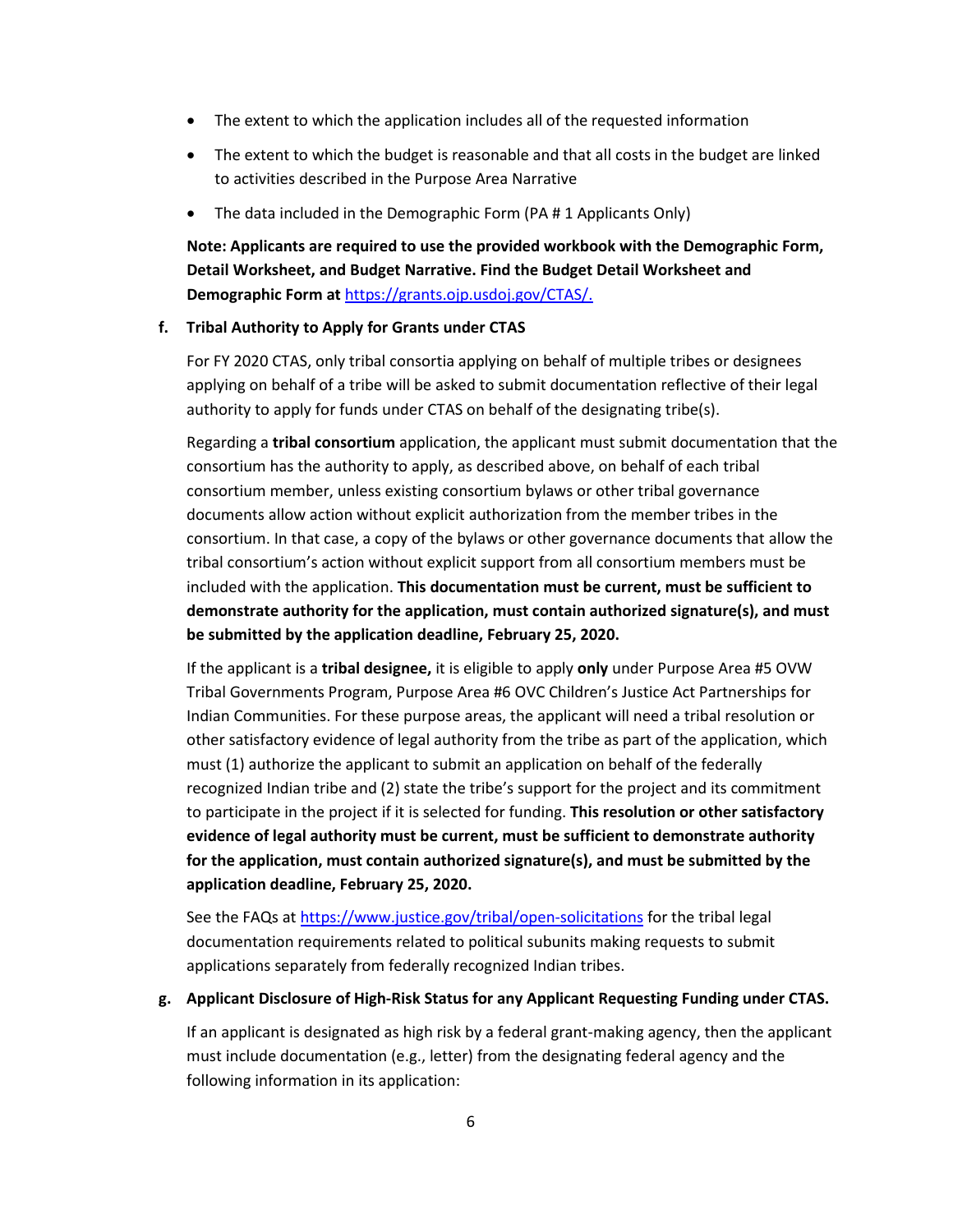- The name of the federal agency that designated the applicant as high risk
- The date the federal agency designated the applicant as high risk
- • The name, phone number, and email address of the applicant's point of contact at the federal agency that designated the applicant as high risk
- • The reasons for the high-risk designation as set out by the federal awarding agency identified above

 Providing this disclosure will not disqualify any organization from receiving a DOJ award. DOJ may determine to impose additional oversight of the award, however, and will describe any such additional oversight in the award documentation.

 If the high risk designation does not make the applicant disqualified, DOJ will place additional oversight or special conditions on the award.

#### **h. Applicant Disclosure of Pending Applications and Active Awards**

 funded grants or subgrants (including cooperative agreements) or active awards that include applications/awards for federal funding (e.g., applications to federal agencies) and indirect Applicants are required to disclose whether they have pending applications for federally continuation funding to support the same project being proposed under this solicitation and to cover the identical cost items outlined in the budget narrative and worksheet in the application under this solicitation. The disclosure should include both direct applications/awards for such funding (e.g., applications to state agencies that will subgrants federal funds).

 programs or projects is encouraged and is not seen as inappropriate duplication. DOJ seeks this information to help avoid any inappropriate duplication of funding. Leveraging multiple funding sources in a complementary manner to implement comprehensive

 Applicants with pending applications or active awards must provide information about *pending* applications submitted within the last 12 months that are still pending or active awards that are ongoing:

- The federal or state funding agency name
- The solicitation name or project name
- The point of contact information at the applicable funding agency

The following table shows samples of the information applicants must provide if they have pending applications as described here.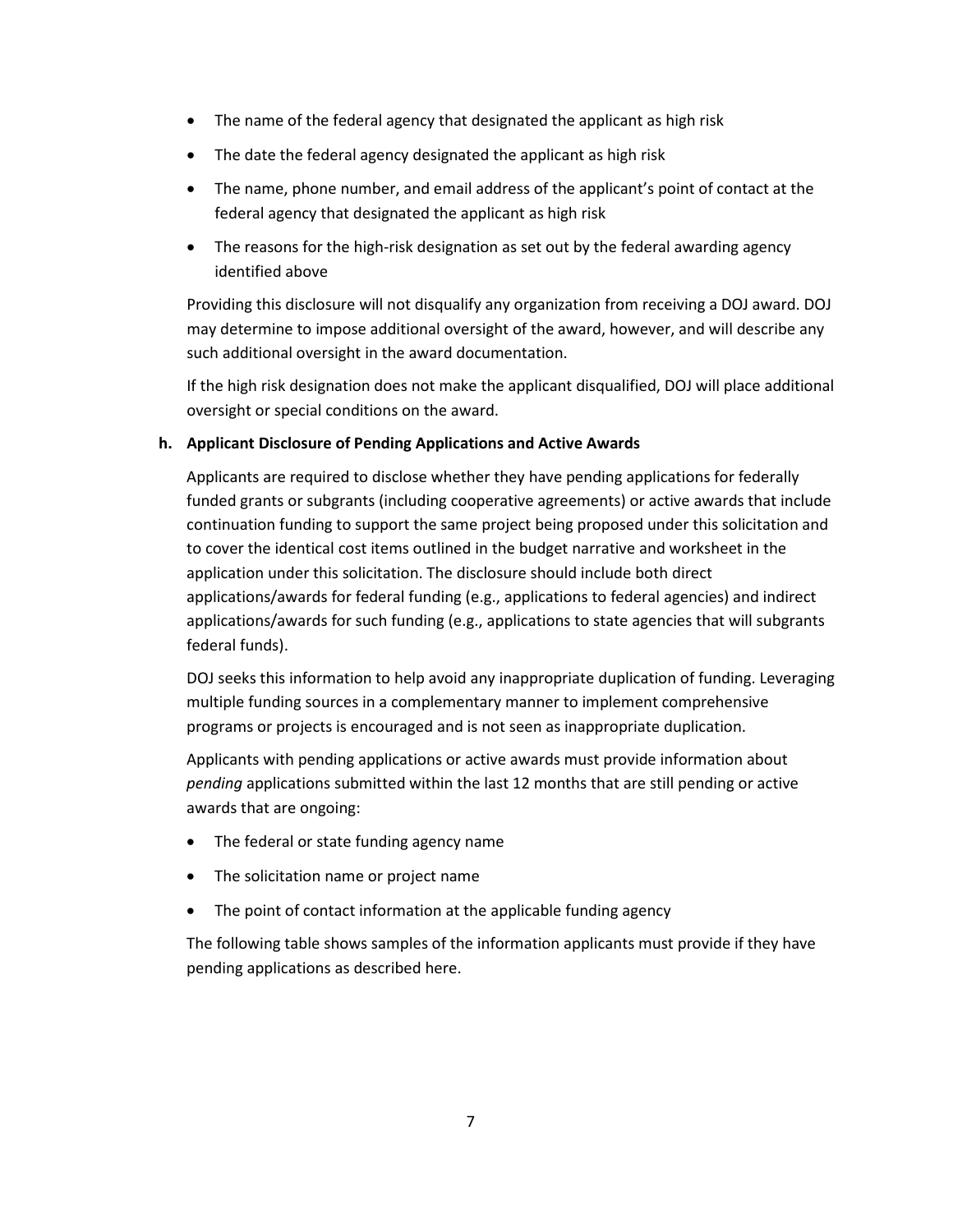| <b>Federal or state funding</b><br>agency                                | <b>Solicitation name/project</b><br>name                                                     | Name/phone/email for<br>point of contact at funding<br>agency |
|--------------------------------------------------------------------------|----------------------------------------------------------------------------------------------|---------------------------------------------------------------|
| DOJ/COPS Office                                                          | <b>COPS Hiring Program</b>                                                                   | Jane Doe, 202-000-0000,<br>jane.doe@usdoj.gov                 |
| HHS/Substance Abuse &<br><b>Mental Health Services</b><br>Administration | Drug Free Communities<br>Mentoring Program/North<br><b>County Youth Mentoring</b><br>Program | John Doe, 202-000-0000;<br>john.doe@hhs.gov                   |

 support the same project being proposed under this solicitation and to cover the identical Applicants should include the table as a separate attachment, with the file name "Disclosure of Pending Applications and Active Awards," to their applications. Applicants that do not have pending applications or active awards as described above are to include a statement to this effect in the separate attachment page (e.g., "[Applicant Name on SF-424] does not have pending applications submitted within the last 12 months for federally funded grants or subgrants (including cooperative agreements) or active awards that include funding to cost items outlined in the budget narrative and worksheet in the application under this solicitation.").

#### **i. Disclosure of Lobbying Activities**

 Applicants that request more than \$100,000 under any CTAS purpose area may be required to complete and submit Form SF-LLL (Disclosure of Lobbying Activities) with their FY 2020 CTAS applications. Access to funds may be withheld if this form is not submitted (when it is required).

organizations" generally are not required to submit Form SF-LLL. (See 31 USC 1352(g).) organizations" generally are not required to submit Form SF-LLL. (See 31 USC 1352(g).)<br>"Indian tribes" and "tribal organizations," as 31 USC 1352 defines those terms, still must tier) or contractor (and subcontractor(s)) receiving more than \$100,000 in DOJ award funds that is not an "Indian tribe" or "tribal organization." (A CTAS recipient must forward to the form it is required – by law under 31 U.S.C. 1352 -- to obtain. Consistent with 31 USC 1352 (and 28 CFR part 69), applicant "Indian tribes" and "tribal obtain any required lobbying disclosure forms and certifications from a subrecipient (at any DOJ awarding agency any subrecipient, contractor (or subcontractor) lobbying disclosure

 See the DOJ Grants Financial Guide for information on lobbying restrictions, and on lobbying restriction and certification requirements.

Access the form (SF-LLL) at [http://www.ojp.gov/funding/Apply/Resources/Disclosure.pdf.](http://www.ojp.gov/funding/Apply/Resources/Disclosure.pdf)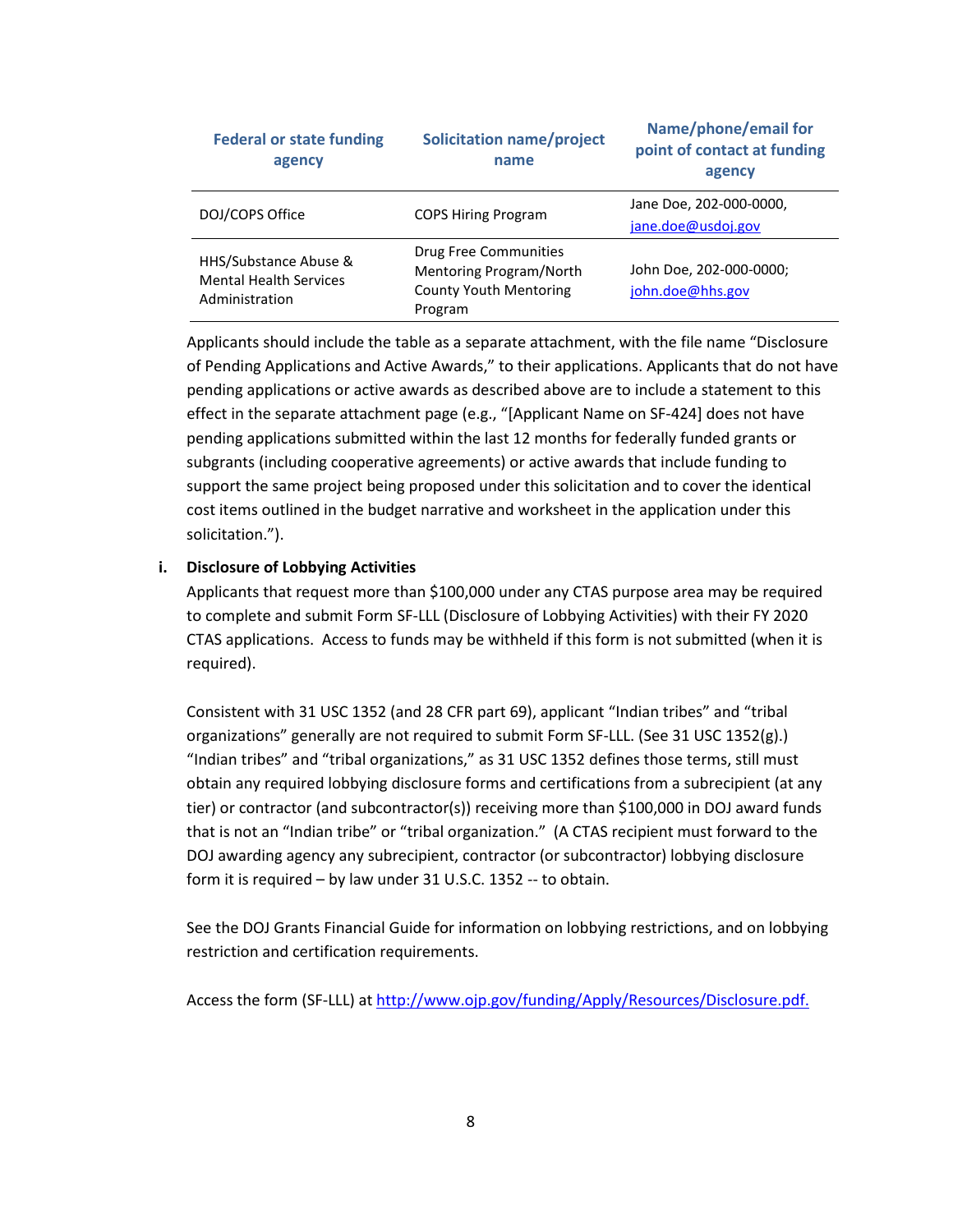#### **j. Indirect Cost Rate Agreement (if applicable)**

 approved indirect cost rate or if the applicant is eligible and elects to charge the *de minimis*  Funding requests for indirect costs are only allowable if the applicant has a current federally indirect cost rate per 2 CFR 200.414(f).

#### **k. Pre-award Risk Assessment Questions (Required for Purpose Area 5 applicants only)**

 sure to provide complete responses that address all questions. OVW will review the applicant's responses to assist in evaluating the adequacy of the organization's financial For OVW Purpose Area #5, applicants must prepare a response to ten pre-award risk assessment questions, which can be found at [https://grants.ojp.usdoj.gov/CTAS/.](https://grants.ojp.usdoj.gov/CTAS/) Please be management system and to identify areas of need for training and technical assistance. This section of the application should be no more than four pages and should be a separate attachment. This information will be used for a mandatory pre-award risk assessment. Failure to provide this information or to respond to questions from OVW regarding this information in a timely manner could result in the applicant being removed from consideration or a delay in funds.

### **l. OJP Financial Management and System of Internal Controls Questionnaire Capability System of Controls Questionnaire (Required for OJP Purpose Areas: 2, 3, 4, 6, 8 and 9)**

 required to download, complete, and submit the OJP Financial Management and System of Every OJP applicant (other than an individual applying in his or her personal capacity) is Internal Controls Questionnaire (questionnaire) at <https://ojp.gov/funding/Apply/Resources/FinancialCapability.pdf>as part of its application.

#### **m. Other attachments**

Other attachments, as necessary, may include the following:

- Letters of support
- Resumes of key personnel
- Job descriptions for requested positions
- Memoranda of Understanding with any proposed partners
- Letter of nonsupplanting
- Confidentiality notice form
- Documentation of collaboration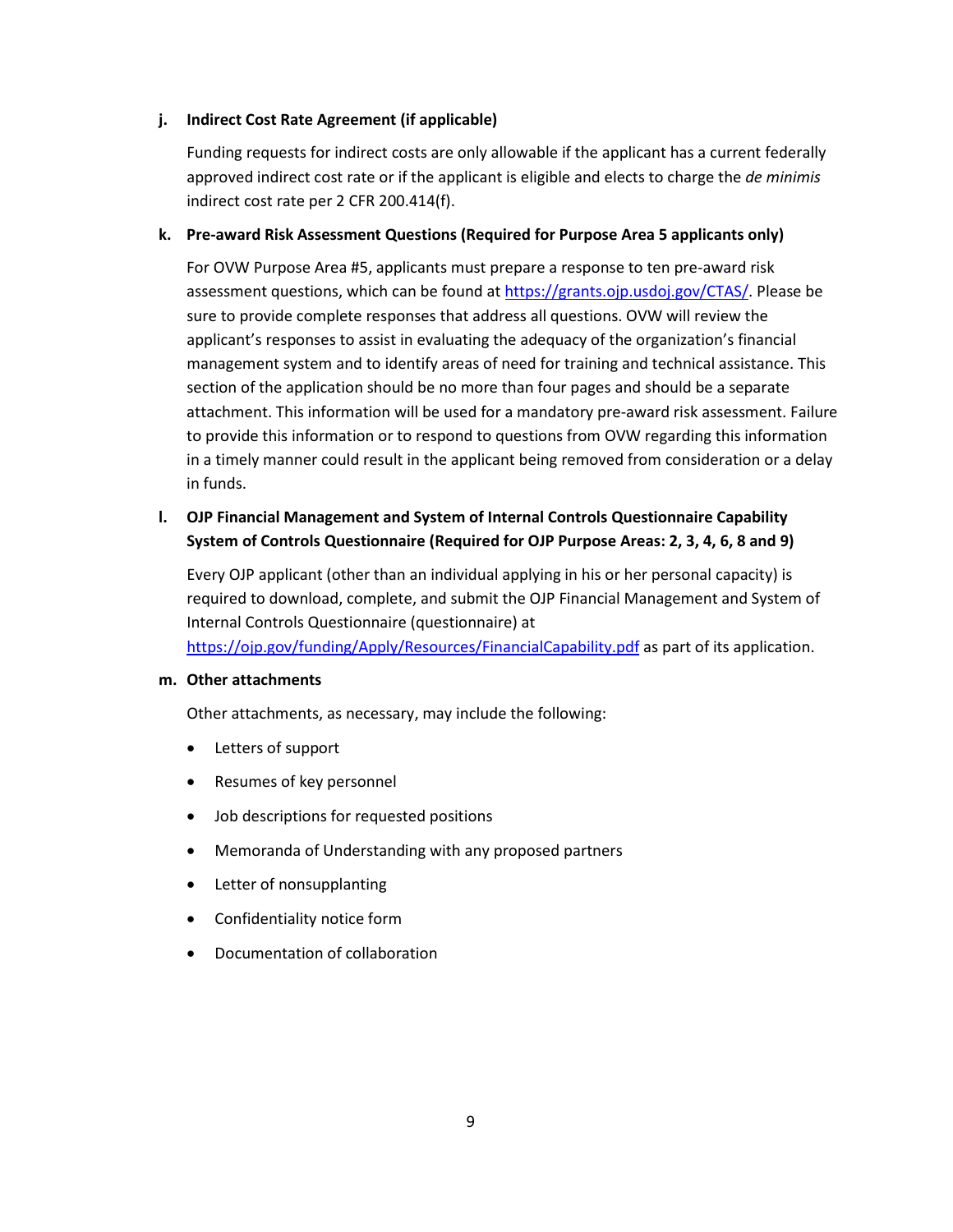# <span id="page-13-0"></span>**E. Using Templates and Formatting Your Application**

## **Templates**

 If an application fails to comply with the length-related guidance stated for the Tribal Community and Justice Profile and the Purpose Area Narrative(s), this noncompliance may be considered in peer review and final award decisions.

 saved as "[Tribe]. Purpose Area1 Narrative.doc". DOJ recommends that uploaded files be clearly named to indicate the applicant tribe name and the file contents to ensure that reviewers can easily locate application documents. For example, a file may be

 should use descriptive file names and should identify the specific purpose area in the attachment(s). All other attachments—such as letters of support, resumes, and job descriptions for unfilled positions—

each purpose area. (See each PA Narrative template for specific limits.) The applicant may enter as much or as little text as needed for each question in the purpose area template as long as the total length of the entire Purpose Area Narrative does not exceed the limit for

Applicants must double space and use a 12-point font size. (See PA templates for additional guidance.)

**For all supporting documents pertaining to the Coordinated Tribal Assistance Solicitation, visit**  [https://grants.ojp.usdoj.gov/CTAS/.](https://grants.ojp.usdoj.gov/CTAS/)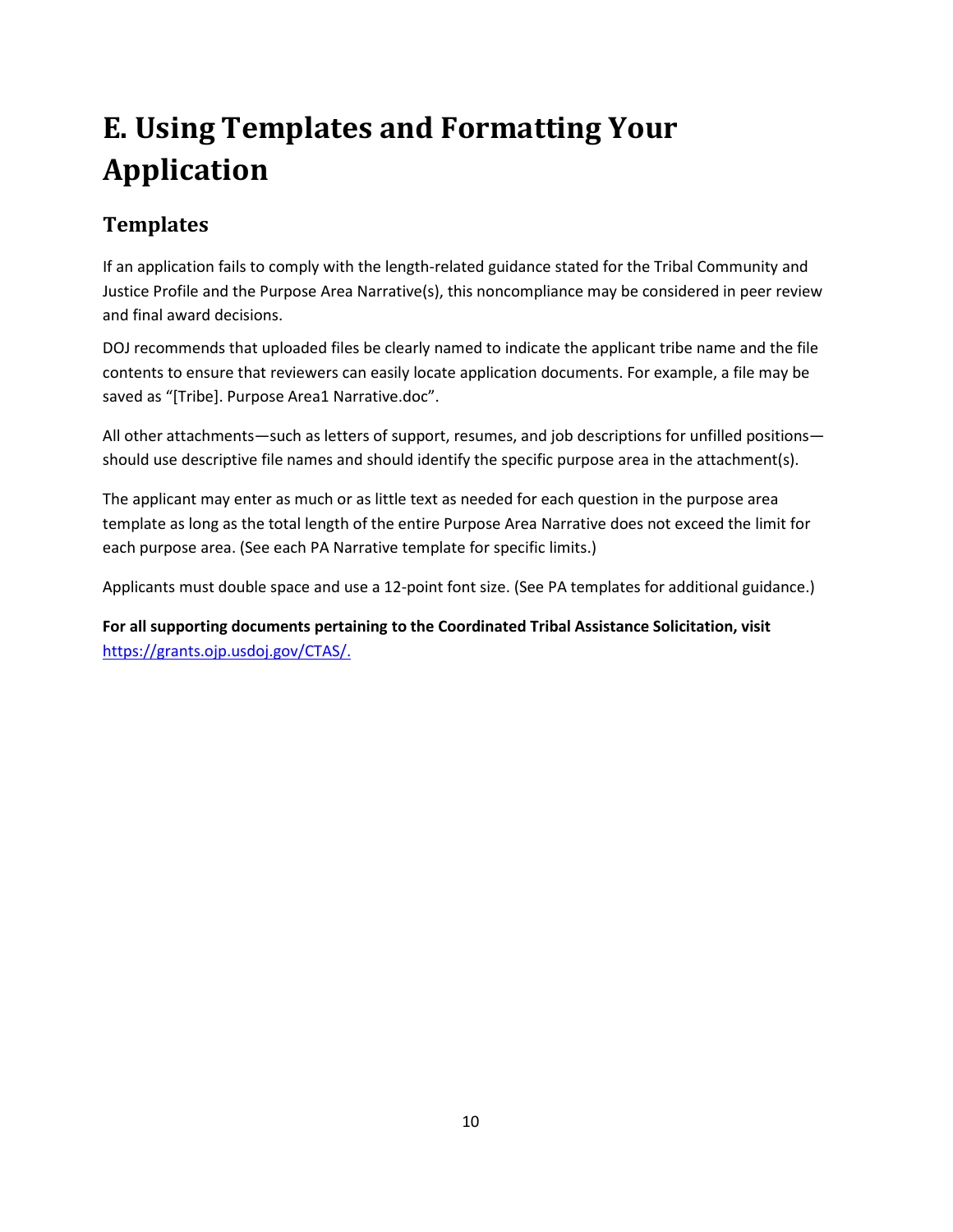# <span id="page-14-0"></span>**F. Purpose Areas—Specific Information**

 **requirements that may be imposed by law.**[2](#page-14-1)  **All awards are subject to the availability of appropriated funds and to any modifications or additional** 

## **Listing of purpose areas:**

 $1.$  Equipment/Training), CFDA #16.710 1. Public safety and community policing (COPS Office Tribal Resources Grant Program– Hiring and

### **Goals and objectives**

- To address the most serious tribal law enforcement needs
- • To increase the capacity of tribal law enforcement agencies through prevention strategies, improved criminal investigations (human trafficking, missing or murdered Indigenous people), crime control and illegal drugs (methamphetamine, opioids)
- To implement or enhance community policing strategies
- To develop a crime control plan with the community

Applicants may apply for funding to include the following:

**Strategic planning:** Strategic planning activities related to community policing

### **Hiring:**

l

 **Sworn:** A full-time career law enforcement officer hired on a permanent basis and who is authorized by law or by a state, local, or tribal agency to engage in or oversee the prevention, detection, or investigation of violations of criminal laws.

Approved entry-level salaries and fringe benefits of newly hired, rehired<sup>3</sup> full-time sworn career law enforcement officers, tribal/village police officers, and village public safety officers.

 as a result of state, local, or BIA budget reductions; and/or rehire officers who are (at the time of Rehired officers includes those who have been laid off by your jurisdiction (at the time of application) application) currently scheduled to be laid off by your jurisdiction on a specific future date as a result of state, local, or BIA budget reductions.

 All newly hired, additional, or rehired officers (or an equal number of redeployed veteran officers) funded under Purpose Area #1 must engage in community policing activities.

<span id="page-14-2"></span><span id="page-14-1"></span> your jurisdiction on a specific future date as a result of state, local, or BIA budget reductions. 11 <sup>3</sup> Rehired sworn law enforcement officers includes those who have already been laid off as a result of tribal or local budget reductions and or rehired officers who are (at the time of application) currently scheduled to be laid off by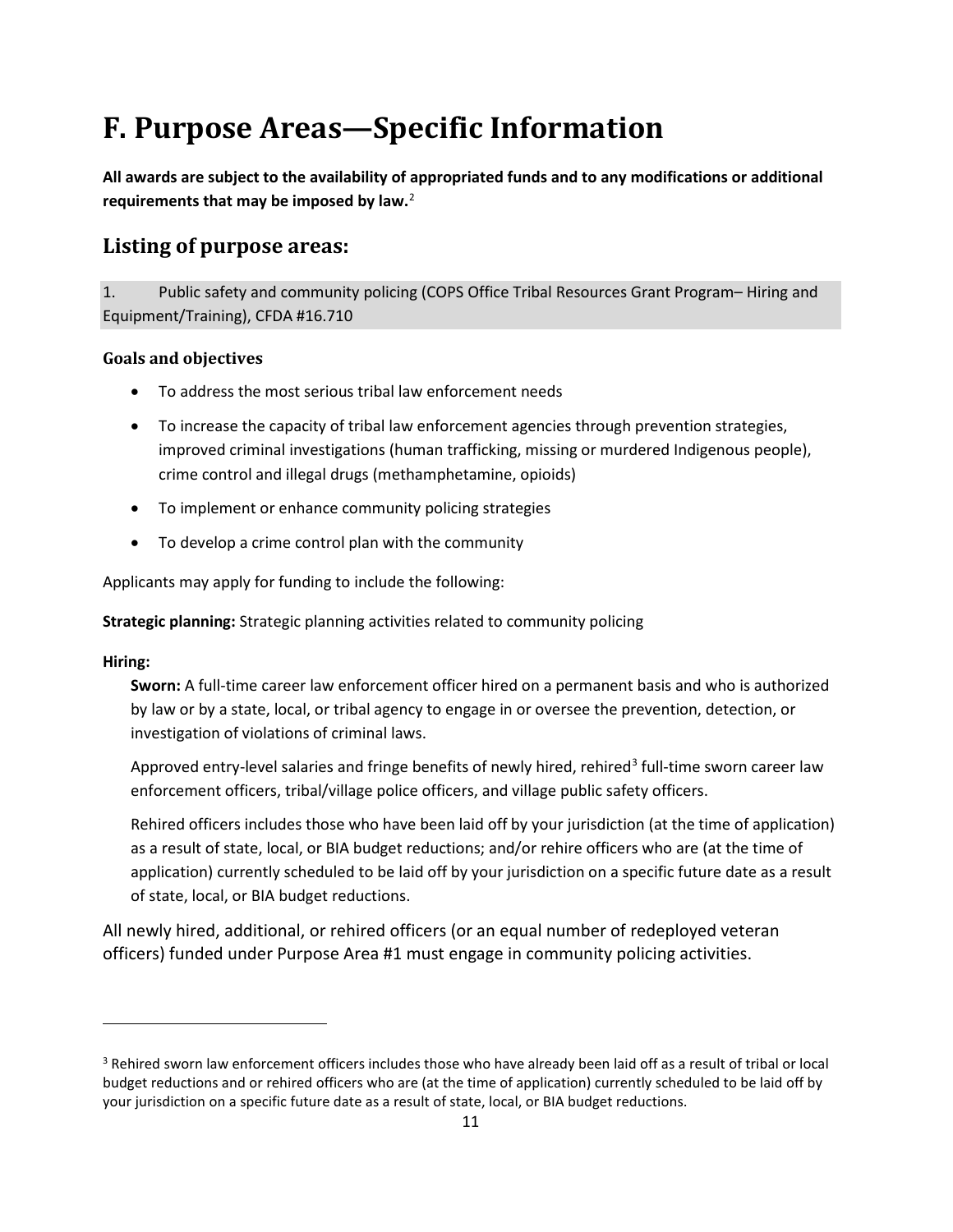with requirements established by state statue, ordinance, or tribal requirements. In the absence of screening for domestic violence, sex offender registry, credit checks, resume validation, work history Applicants must budget for, and if awarded conduct, background investigations for all full-time career law enforcement officers funded by the grant. Background investigations should specifically comply existing standards for hiring, the background should include as a minimum: criminal history checks, verification, and personal and professional references.

 **Civilian:** Salaries and fringe benefits for a full time methamphetamine and/or anti-opioid coordinators are allowable costs.

 **Equipment:** Law enforcement equipment such as uniforms; bulletproof vests; standard issue equipment (handcuffs, ammunition carriers, gas agent, flashlight, duty knife, conducted electrical weapon, etc.) ; (UCR) System are encouraged to request funds for National Incident-Based Reporting System and appropriate police vehicles (as needed for law enforcement purposes to include antimethamphetamine/opioid activities); technology such as computer hardware and software, mobile data terminals, radios, and communication systems. Applicants that do not already have an informationgathering system compatible with the Federal Bureau of Investigation (FBI) Uniform Crime Reporting (NIBRS)/UCR-compliant crime data systems. Applicants can also request hardware and software required to access national criminal justice related databases (e.g., National Crime Information Center).

 Academy in Artesia, New Mexico, as well as specialized police training, community policing training, crime reporting (e.g., NIBRS) training, and anti-methamphetamine, anti-opioid or human trafficking training. Applicants must budget for, and if awarded complete, basic law enforcement training for all full-time **Training:** Law enforcement training such as basic training at a state academy or the Indian Police career law enforcement officers funded by the grant.

 implementation, monitoring and reporting at the **required** CTAS new grantee orientation meeting (for budgeting purposes, please use Washington, D.C., as the location for this meeting). See the GSA web site Applicants must budget travel costs for attendance by two staff members designated with grant for determining allowable *per diem* travel costs[: https://www.gsa.gov/travel/plan-book/per-diem-rates.](http://www.gsa.gov/portal/category/21287.) 

 on the FY 2020 Federal per diem rates that should be used in calculating lodging and per diem costs: **Travel:** Airfare, lodging, and mileage reimbursement for meeting or training costs related to purpose area activities, including costs associated with any DOJ-required training. See the GSA web site for information <www.gsa.gov/portal/category/21287>.

 cost; however, any overtime expenses requested for sworn officer positions must be listed in the "Other Costs" section of your application's budget. Overtime expenses must exceed the expenditures that your agency is obligated or funded to pay in its current budget. Overtime requests are limited as follows: **Overtime:** Overtime for sworn officers engaging in community policing related activities is an allowable

- Sworn force of fewer than 10: No more than \$25,000
- Sworn force of 10 to fewer than 20: No more than \$50,000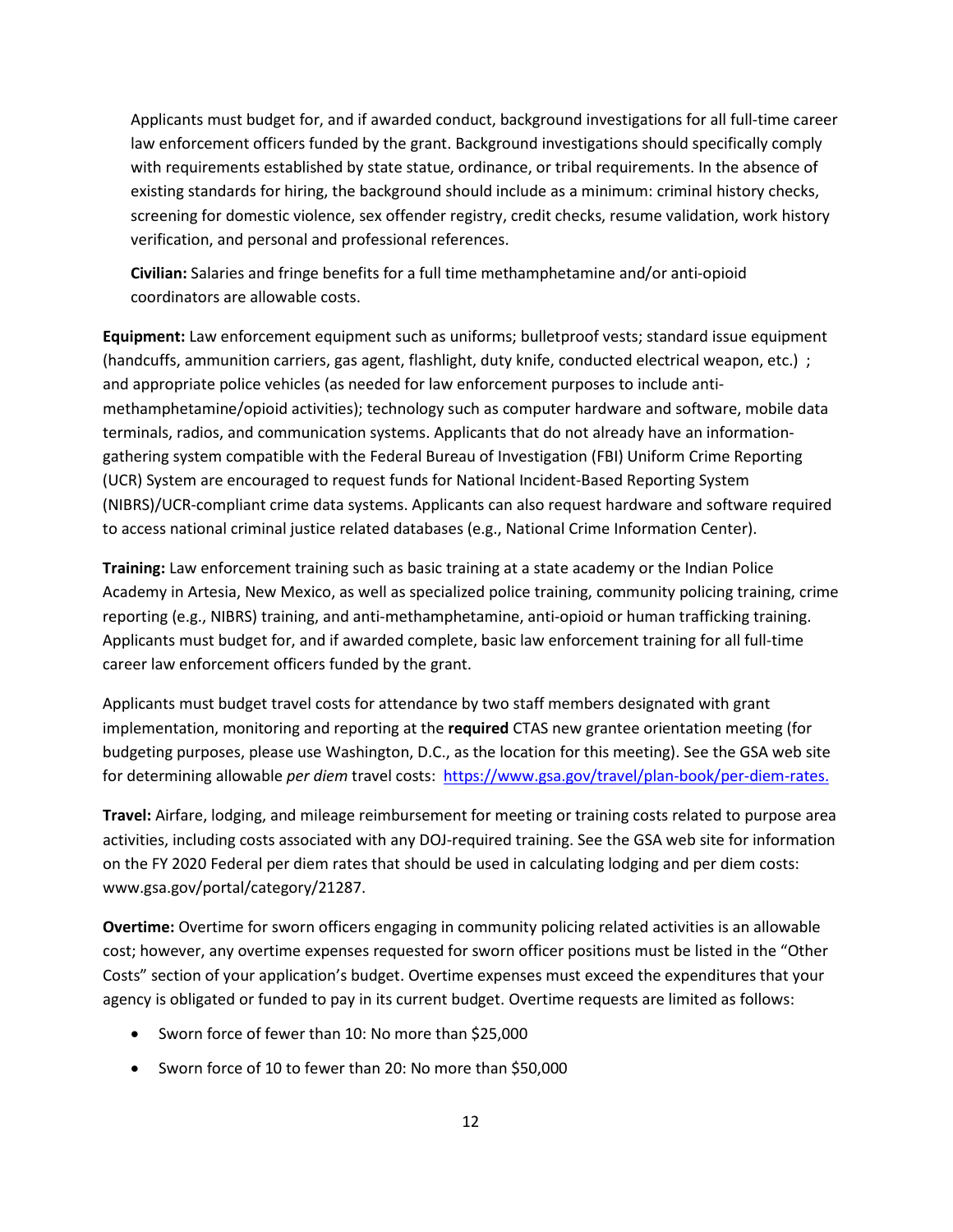• Sworn force of 20+: No more than \$75,000

 **Funding Caps**: The COPS Office will impose caps on FY2020 awards based on the number of sworn officers as follows:

- Sworn officers of fewer than 10: No more than \$500,000
- Sworn officers of 10 to fewer than 20: No more than \$700,000
- Sworn officers of 20+: No more than \$900,000

 The COPS Office will determine the overall funding cap based on the staffing numbers entered on the demographic form. The budgeted number of sworn officer positions will be used to determine the funding cap. The budgeted number is the number of sworn officer positions funded in your agency's budget, including funded but frozen positions, as well as state, Bureau of Indian Affairs, and or locally funded vacancies.

 Awards for officer hiring will made for 60 months. Equipment and training awards will be made with a 36 month award period.

### **Specific requirements**

 **CTAS New Grantee Orientation:** All applicants must budget for costs for travel and accommodations  required CTAS new grantee orientation. for two staff members designated with grant implementation, monitoring and reporting to attend the

 **Background Investigations:** Applicants must budget for, and if awarded conduct, background investigations for all full-time career law enforcement officers funded by the grant.

 **Basic Law Enforcement Training:** Applicants must budget for, and if awarded complete, basic law enforcement training for all full-time career law enforcement officers funded by the grant.

**Retention:** Applicants requesting funding for hiring must plan to retain grant-hired career law enforcement officers for 12 months after the expiration of the grant.

Failure to comply with the requirements and all COPS Office award requirements will result in legal sanctions including suspension and termination of award funds, the repayment of expended funds, ineligibility to receive additional COPS Office funding, and other remedies available by law.

 agency must request a post-award modification and must receive prior approval before spending Purpose Area # 1 hiring funding. To obtain information on modifying the hiring award, please contact the COPS Additionally, if your agency receives a hiring award Under Purpose Area #1 and after receiving the award your agency needs to change one or more of the funded hiring categories it received funding under, your Office Response Center at 1800-421-6770.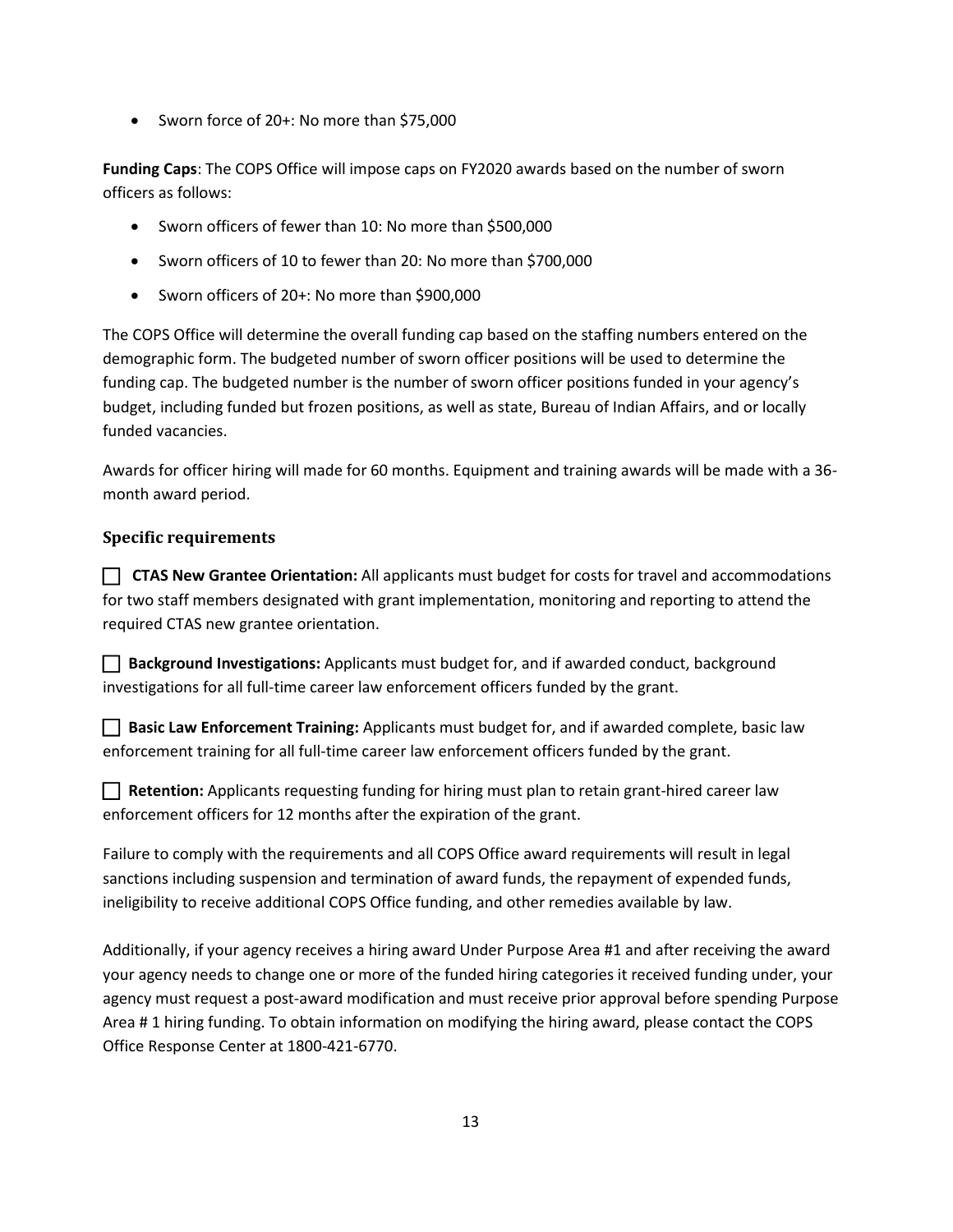To build your Purpose Area #1 narrative, use the provided template located in GMS. Find the Purpose Area #1 narrative template a[t https://grants.ojp.usdoj.gov/CTAS/docs/Purpose Area 1 Narrative.docx.](https://grants.ojp.usdoj.gov/CTAS/docs/Purpose%20Area%201%20Narrative.docx) **You will need your GMS password to access this fillable document.** Sample templates are available at [www.justice.gov/tribal/open-sol.html f](http://www.justice.gov/tribal/open-sol.html)or review without a password.

### 2. Comprehensive tribal justice systems strategic planning (BJA, COPS Office, OJJDP, OVW, and OVC), CFDA #16.608

 submission of applications in those purpose areas directly connected to the strategic plan. The strategic planning program is supported by all five participating DOJ offices. It provides that Purpose Area #2 grantees that submit approved strategic plans will receive priority consideration for CTAS funding to implement the strategic plan in whole or in part in a future fiscal year following

### **Goals and objectives**

 including improving services for victims of crime, improving community wellness, increasing capacity to will be guided and supported by a training and technical assistance (TTA) provider provided by DOJ. To engage in comprehensive, justice system-wide strategic planning to improve tribal justice and safety prevent crime, and addressing violent crime. Activities can include strategic planning and development of a Tribal Action Plan (TAP) as outlined in the Tribal Law and Order Act (TLOA). This planning process

 are victim centered such as violent crimes, murder of Indigenous people, domestic violence, human trafficking, community courts, community prosecution, community corrections, and community enforcement toward th[e community policing philosophy an](https://cops.usdoj.gov/RIC/ric.php?page=detail&id=COPS-P157)d support the systematic use of partnerships and problem-solving techniques to proactively address the immediate conditions that give rise to public safety issues such as crime, social disorder, and fear of crime. DOJ welcomes incorporating problem-solving approaches that seek to understand and address the risk factors for future crime. The strategic plan should address improving public safety through community-oriented strategies that policing. It should include organizational strategies to reorient the mission and activities of law traditional elements into the planning process and overall strategic plan as well as restorative and

### **Applicants may apply for funding to include the following:**

**Strategic planning:** Develop a justice system-wide strategic plan that identifies the priority needs facing the applicant's justice system and outline a detailed, strength-based, victim-centered strategy that includes:

- Law enforcement;
- Courts;
- Community corrections;
- Alternatives to incarceration;
- Collaborative strategies to address serious and violent crime;
- Strategies to address crime related to substance and alcohol abuse, including opioids;
- Tribal jails programming;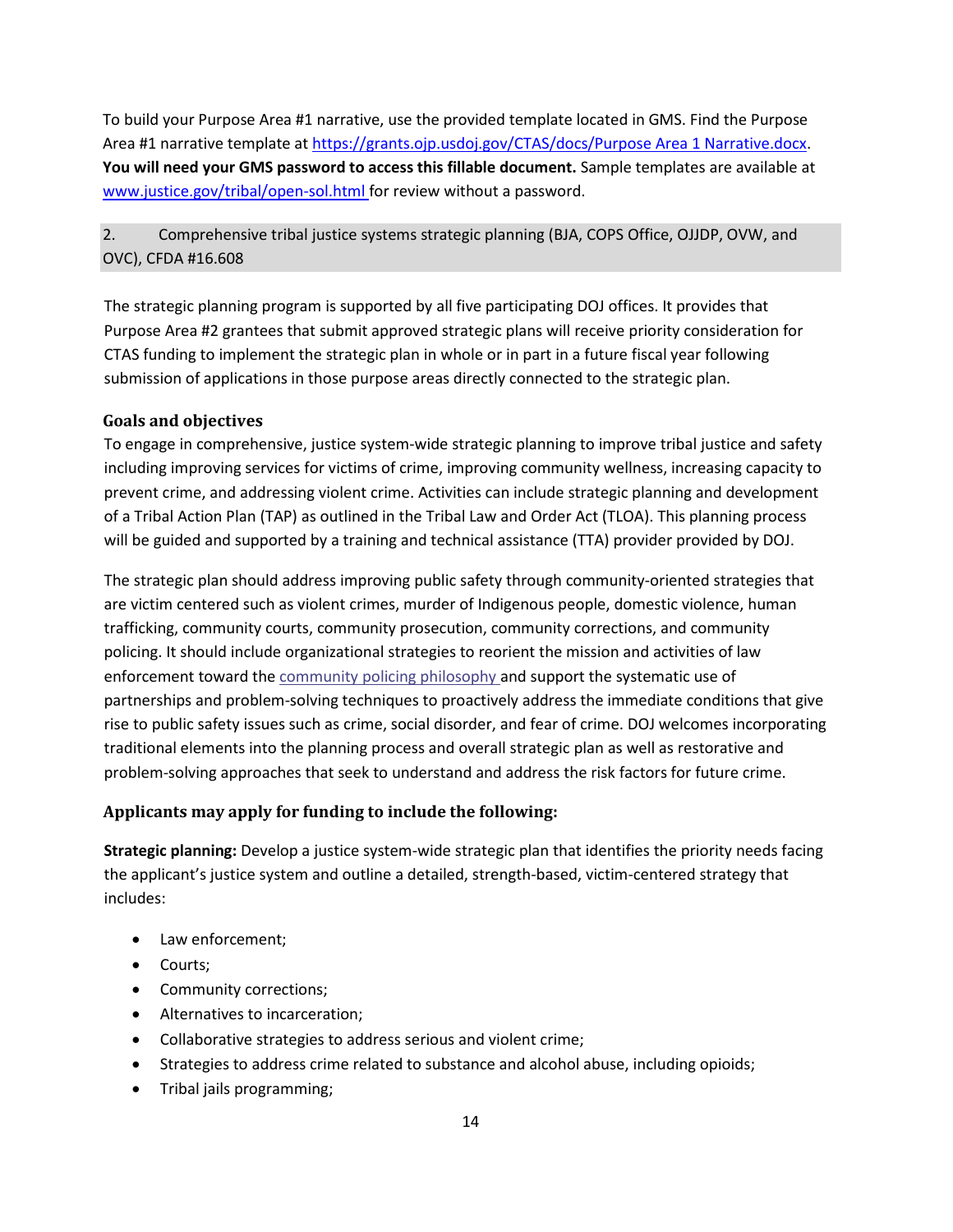- • Crime victims' rights and services for all victims of crime, including services to promote safety for victims of child abuse, domestic violence, dating violence, sexual assault, and stalking;
- Addressing juvenile justice needs from prevention through re-entry; and
- Community resources that support alternatives to incarceration and re-entry into the community following incarceration (i.e., jail, prison, etc.).

 **Enhanced capacity to collect and analyze data:** Build ongoing capacity to better understand and define priority crime and tribal safety issues through access to accurate and robust data related to the nature implementation of the strategic plan and assess its outcomes. and extent of the criminal offenders and offenses, human trafficking, incidence of domestic violence, victim services, child abuse, other crime issues and other tribal data that help assess risk and distress in tribal nations. The planning process should build capacity to review data that will track the

 employee [FTE]) project manager to facilitate the planning process and work with the DOJ CTAS PA#2- **Personnel:** It is recommended to engage a full- or part-time (approximately 75 percent full-time identified technical assistance provider to coordinate daily activities.

**Training and technical assistance:** DOJ will fund a TTA provider at **no cost** to grantees to assist in the strategic planning process. This includes extensive on-site and office-based support for facilitating the strategic planning process, forming a strategic planning team, conducting a comprehensive needs assessment, identifying community strengths and resources, defining community challenges, developing strategies to strengthen the applicant's justice system and promote community wellness and safety, and completing the final written strategic plan to be submitted to DOJ. Costs for outside TTA providers or outside organizations to create a strategic plan for the tribe will **not** be an allowable expense.

 **Equipment:** No equipment should be budgeted for this project**.** Costs of general office equipment such be included in the "Supplies" or "Other" categories. as computers, fax machines, printers, scanners, and tools to support data collection and analysis should

 trainings. This should include travel for two people to the required CTAS orientation. Use Washington, **Travel:** Applicants should budget for airfare, lodging, mileage, and *per diem* associated with regional and national meetings or strategic planning trainings, including costs associated with DOJ-required D.C., as the destination when calculating the estimated costs for the required travel.

 collection. Funds may **not** be used for stipends, incentive items, food, or beverages. **Other Costs:** Funds may be used for additional purposes to support the development of the strategic plan such as costs related to the printing and distribution of the plan, community outreach, and data

To build your Purpose Area #2 narrative, use the template located in GMS. Find the Purpose Area #2 narrative template a[t https://grants.ojp.usdoj.gov/CTAS/docs/Purpose Area 2 Narrative.docx.](https://grants.ojp.usdoj.gov/CTAS/docs/Purpose%20Area%202%20Narrative.docx) **You will need your GMS password to access this fillable document.** Sample templates are available at [www.justice.gov/tribal/open-sol.html fo](http://www.justice.gov/tribal/open-sol.html)r review without a password.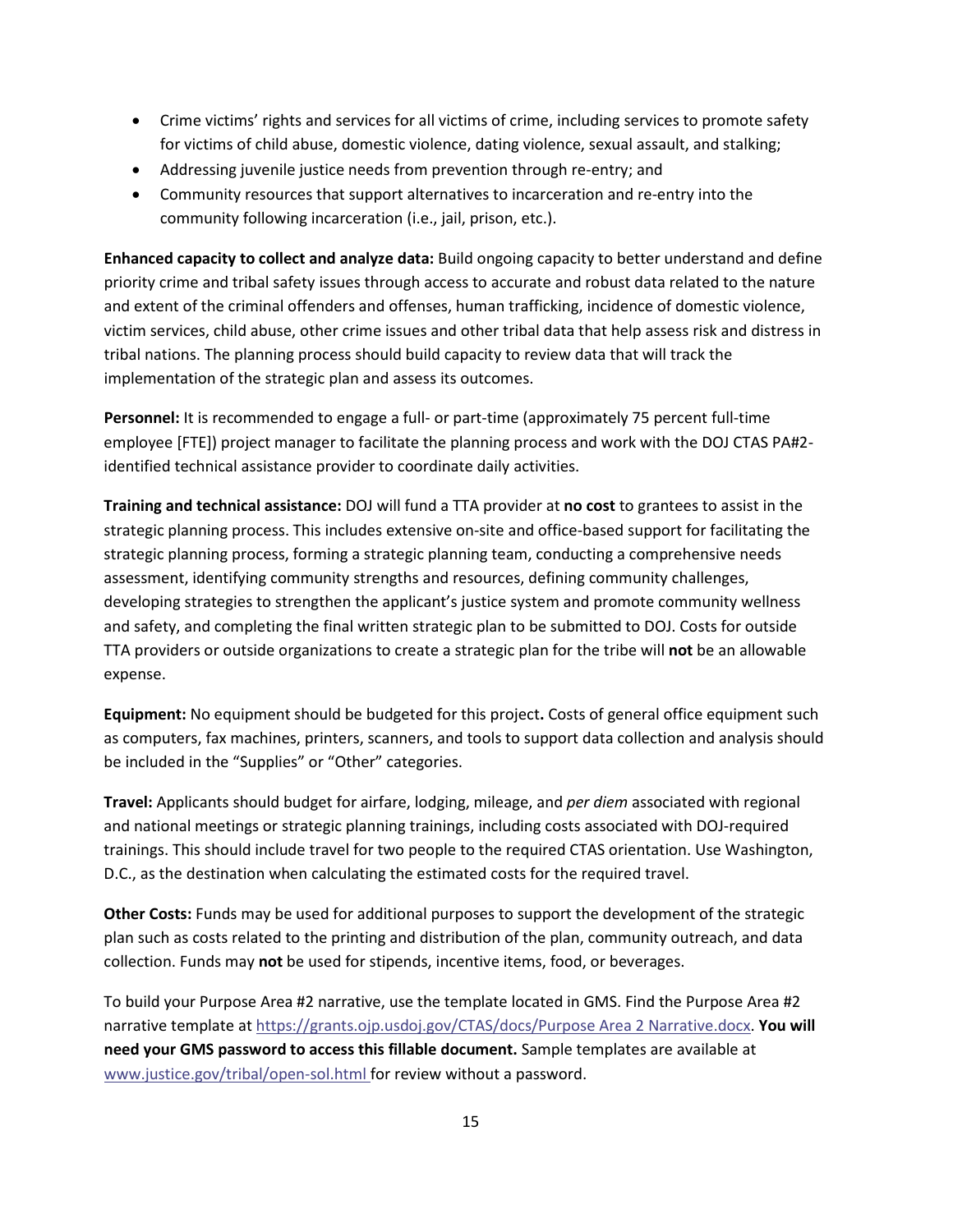#### 3. Tribal Justice Systems Program (BJA), CFDA #16.608

#### **Goals and objectives**

 BJA's Tribal Justice Systems Program supports tribal efforts to develop, support, and enhance adult tribal projects that incorporate a research component will receive special consideration. Applicants are encouraged to be strategic in requesting funding focused on a limited number of key areas that will have the greatest impact, rather than seeking to expand many new areas of focus or services. justice systems and prevent crime, including crime related to opioid, alcohol, stimulant and other substance abuse. This funding supports a broad range of needs in the adult tribal justice systems from law enforcement to courts to corrections, consistent with the areas of activity outlined below. PA #3

#### **Applicants may apply for funding to include the following:**

 of the enhanced sentencing authority provisions of TLOA or the special domestic violence criminal jurisdiction under the Violence Against Women Reauthorization Act of 2013. **Tribal courts:** Plan new or enhance existing tribal courts. Support staffing of prosecutors, attorneys, advocates, probation and pretrial service officers, tribal court judges and other court staff, clerical support staff, etc. Provide indigent defense services and support activities relating to implementation

 **Alternative justice courts:** Plan new or enhance existing peacemaking courts, healing to wellness courts, veterans treatment courts, sentencing circles, and other traditional or alternative justice courts.

 tribal justice system decision making process. To follow up on the results, coordinate access to key social services, tracking and case management of services, and ongoing risk assessment reviews. **Risk and needs assessment:** Develop and integrate the use of risk and needs assessment tools into the

 assistance, education, and family and community supports. **Diversion and alternatives to incarceration:** Employ decision making models and programming to divert low risk offenders, including juveniles at high risk for involvement in the adult system, from incarceration. Including law enforcement diversion, community supervision, mental health services and drug abuse treatment, electronic alcohol and offender monitoring, job training and placement, housing

 appropriate evidence-based substance abuse prevention programs (see equipment, and community emergency alert and telephone systems. **Prevention:** Protect communities from crime related to alcohol and drug abuse, including opioids, methamphetamine, and prescription drug abuse and production. Support culturally relevant and [https://www.samhsa.gov/nrepp\)](https://www.samhsa.gov/nrepp). Enhance security by addressing issues such as lighting, surveillance

 **Treatment:** Integrate tribal, federal, state, and local services with culturally appropriate treatment for individuals diverted from the tribal justice systems, individuals involved in the tribal justice system (including the incarcerated population), and re-entering individuals and their families.<br>16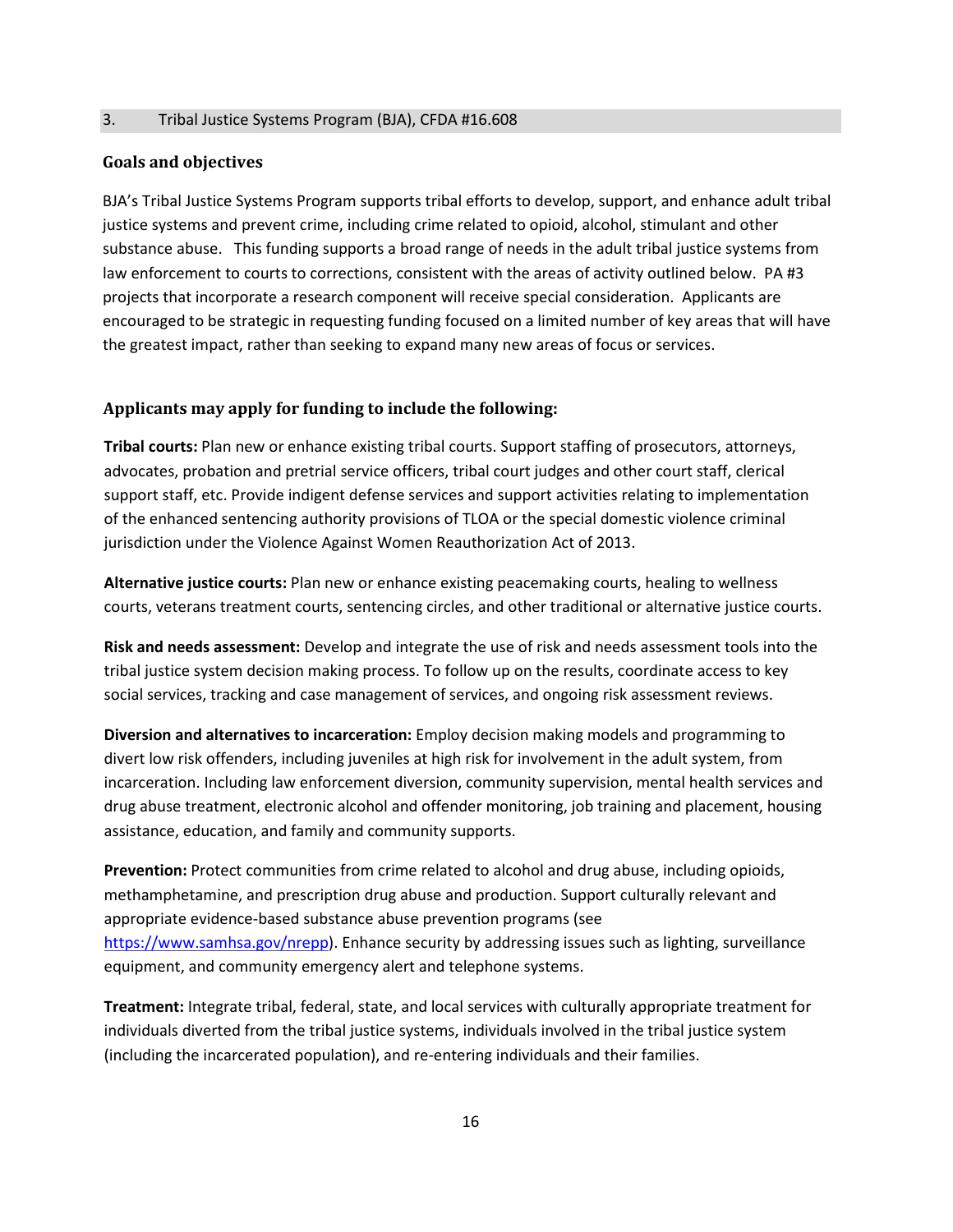members incarcerated in tribal, federal, state, or local correctional facilities or under community for recidivism. **Corrections (institutional and community):** Develop, implement, and enhance programming for tribal supervision to reduce their risks for reoffending and support successful rehabilitation. Programming could include collaborations to address behavioral health needs, effective treatment such as cognitive behavioral therapy, education and vocational services, and other programming that will reduce the risk

 from tribal, local, state, and federal correctional facilities. **Re-entry:** Develop, implement, and enhance culturally appropriate re-entry programs. Also provide treatment, aftercare, and other re-entry supportive services to individuals re-entering communities

 programming to improve officer safety and improve the delivery of law enforcement services related to opioid, stimulant, and other substance abuse-related crimes in the tribal community. management systems, electronic alcohol and offender monitoring devices, and related equipment. **Law enforcement:** Identify, apprehend, and prosecute individuals who illegally transport, distribute, and abuse illegal substances in tribal communities (subject to existing legal authority). Support **Equipment:** Purchase general office equipment such as computers, fax machines, printers, scanners, surveillance cameras, digital cameras, office furniture, courtroom furniture, computer networks, court

 nontribal agencies and organizations, and among all levels of the tribe, engage in strategic planning substance abuse-related crime. **Strategic planning:** Develop tribal action plans (se[e https://www.samhsa.gov/tribal-ttac/training](https://www.samhsa.gov/tribal-ttac/training-technical-assistance/tap)[technical-assistance/tap\)](https://www.samhsa.gov/tribal-ttac/training-technical-assistance/tap) for alcohol and substance abuse. Increase coordination with relevant efforts to address the needs of the tribe's justice system. Comprehensively address alcohol and

 **Training:** Budget for registration fees and lodging costs associated with training events related to PA #3 activities and reimbursement costs associated with obtaining expert knowledge to assist with the development or enhancement of the program such as culturally appropriate training, technical assistance, treatment, and information technology. In planning their training needs, applicants should note that training will also be offered at no cost to grantees as part of the funded projects.

 people to attend the required CTAS orientation. Please use Washington, D.C., as the destination when **Travel:** Applicants should budget for airfare, lodging, mileage and per diem for training costs related to PA #3 activities, including costs associated with DOJ-required training. This should include travel for two calculating the estimated costs for the required travel.

 To build your Purpose Area #3 narrative, use the template located in GMS. Find the PA #3 narrative [www.justice.gov/tribal/open-sol.html fo](http://www.justice.gov/tribal/open-sol.html)r review without a password.<br> 17 template a[t https://grants.ojp.usdoj.gov/CTAS/docs/Purpose Area 3 Narrative.docx.](https://grants.ojp.usdoj.gov/CTAS/docs/Purpose%20Area%203%20Narrative.docx) **You will need your GMS password to access this fillable document**. Sample templates are available at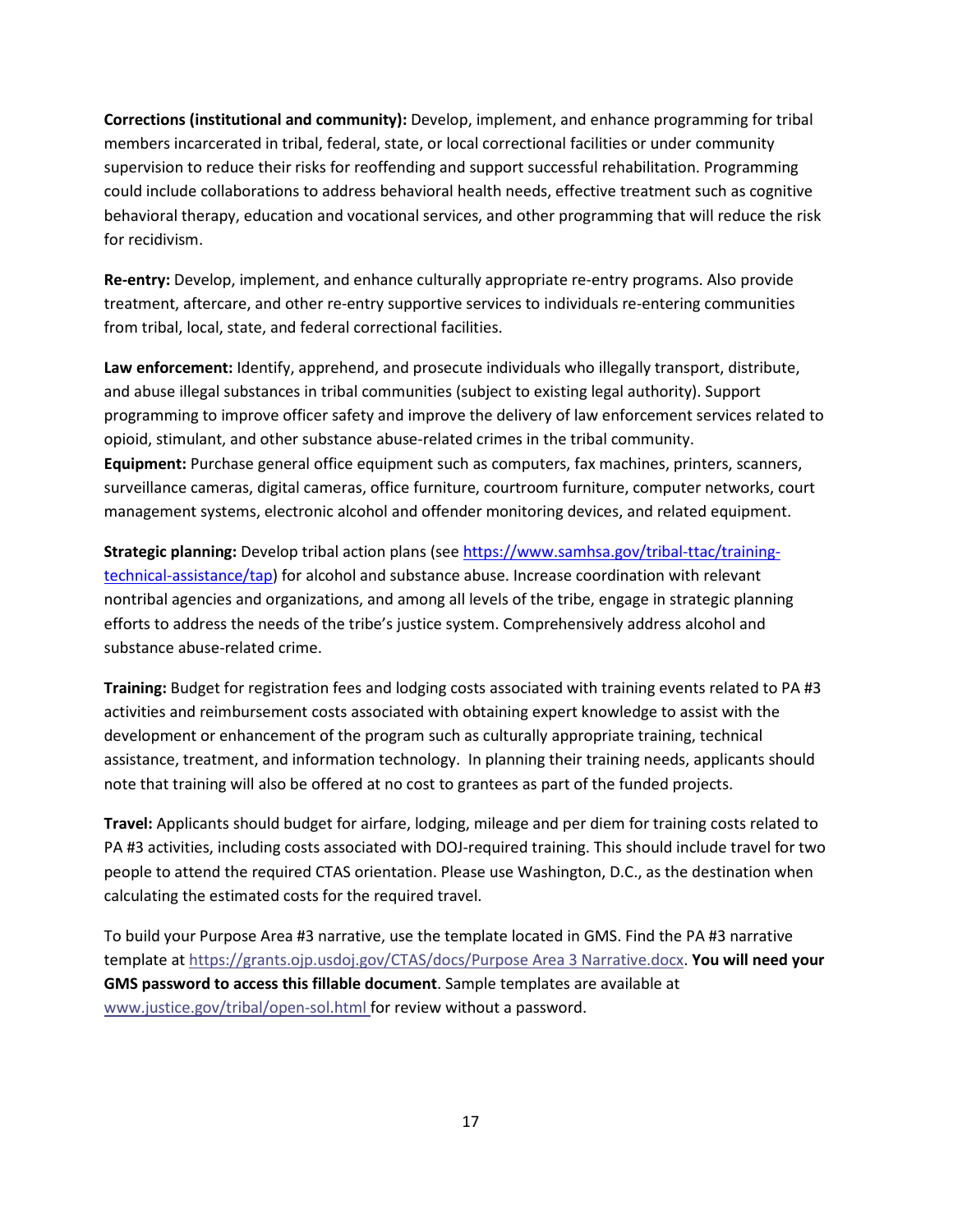#### 4. Tribal Justice System Infrastructure Program - TJSIP (BJA), CFDA #16.596

#### **Goals and objectives**

 The overall goal of BJA's Tribal Justice System Infrastructure Program (TJSIP) is to strengthen tribal justice system capacity by addressing physical infrastructure needs. TJSIP provides site-based funding to federally recognized tribes to renovate or expand existing tribal justice-related facilities or build prefabricated or permanent modular tribal justice-related facilities. The facility types supported by this facilities/advocacy programs. program include police departments, courts, detention centers, multipurpose justice centers (including police departments, courts, and/or corrections), transitional living facilities (halfway houses), correctional alternative or treatment facilities, and domestic violence shelters/safe homes/transitional living

 completion of construction should describe any additional resources that may be leveraged to complete to complete the entire project, applicants must detail the additional funding source(s) and provide **Important note:** Applicants seeking to use grant funds for renovation, expansion, replacement, or the project. As a result of past experience funding these facilities, DOJ realizes that the maximum amount available under Purpose Area #4 may not be sufficient to complete projects of this nature without supplemental funding sources. Purpose Area #4 funding may be used to supplement other funding sources (e.g., federal, tribal) to complete these efforts. Should Purpose Area #4 funding not be sufficient documentation certifying that the funding has been secured.

#### **Applicants may apply for funding to include the following:**

 reduction programming; enhance facility service/function capacity; provide capacity, equipment, or infrastructure to support staff training, fitness, and wellness; and/or complement efforts to implement **Renovation, expansion, or prefabricated/permanent modular:** Renovate or expand existing single jurisdiction or regional tribal justice-related facilities or build single jurisdiction or regional prefabricated or permanent modular facilities where there are no existing permanent structures available or sufficient to address staff/resident/detainee/inmate safety and security issues; add capacity for recidivism the enhanced authorities and provisions under TLOA and the Violence Against Women Reauthorization Act of 2013. Please note that temporary modular facilities are not allowable under Purpose Area #4. Temporary modular facilities are for short-term needs (e.g., natural disaster relief) and are not recommended for permanent applications.

#### **Other costs associated with renovation/expansion of a facility or the completion of existing**

 preparation, and other costs normally associated with construction site work; items associated with or integral to the facility; staff housing; or other costs associated with the completion of a renovation, **construction projects:** Provide for infrastructure costs such as roads, sewer and water hook-ups, land managing the planned construction or renovation process; construction materials necessary to construct or renovate facilities and associated infrastructure; furniture, surveillance cameras, or other items affixed expansion, or construction project funded through other confirmed funding sources. **Note: New construction projects are not allowable under this program.**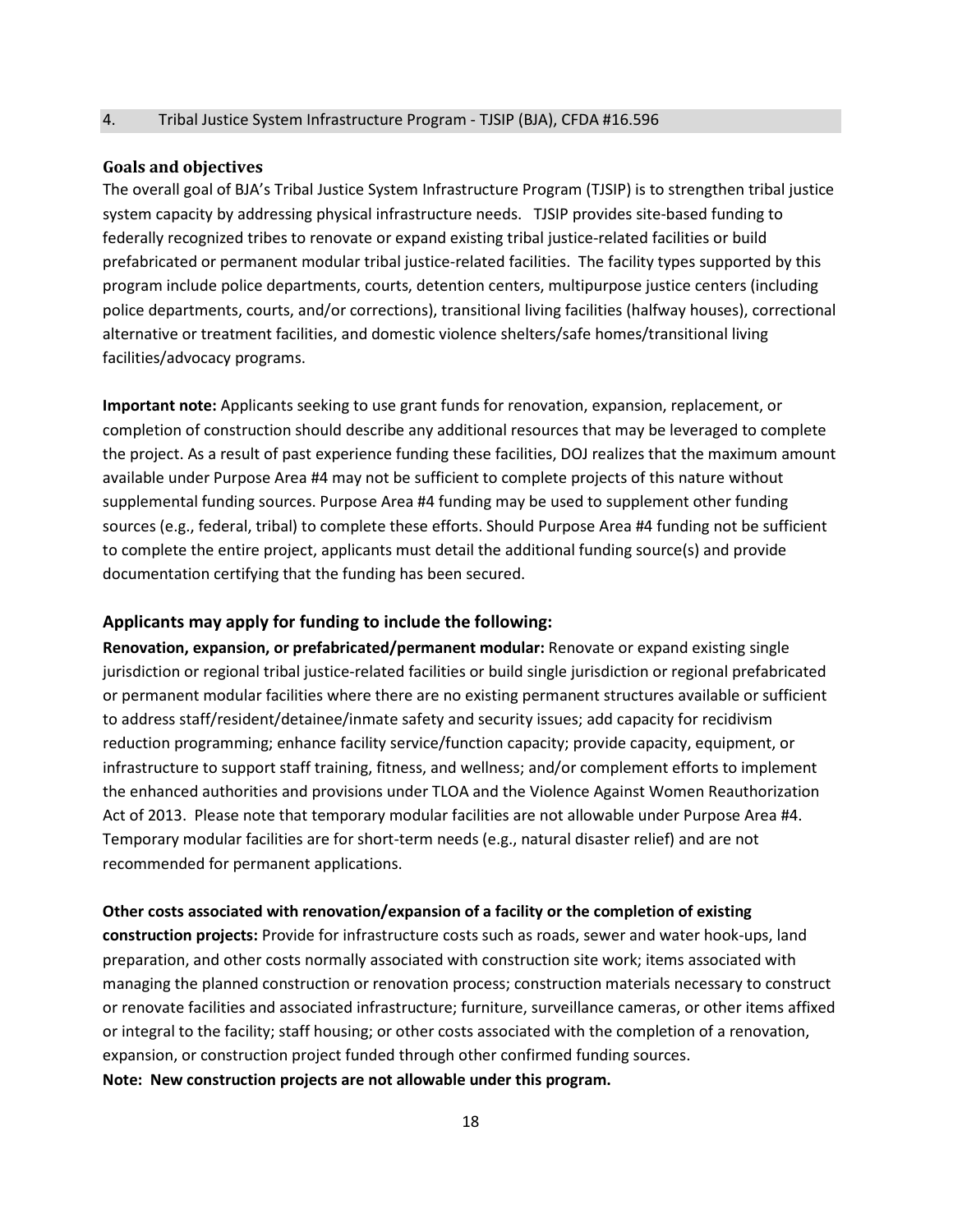#### **Specific requirements**

 the tribe to meet facility operations and maintenance needs, applicants should describe the existing request(s) for staffing, operations, and maintenance of the proposed renovated or expanded facility. Applicants should also provide the status of these requests. A tribe may submit, by authorizing resolution **Purpose Area #4 Narrative (Operations and Maintenance Assistance):** If applicants are requesting assistance from the Bureau of Indian Affairs (BIA), Indian Health Services, or another agency external to or other satisfactory evidence of legal authority, a commitment to fund the future staffing, maintenance, and operation of the renovated facilities in lieu of BIA or other agency funding support letters if the tribe chooses to be responsible for this ongoing cost.

 that involve two or more tribes will be required to submit memoranda of understanding, letters of support, or other documentation that demonstrate the support from the other participating tribes. **Purpose Area #4 Narrative (Regional Projects):** Applicants interested in pursuing regional projects Requests for funding to support regional projects will not be awarded without supporting documentation.

 expansion projects will be required to indicate in the program narrative whether the existing building **Purpose Area #4 Narrative (Project Feasibility):** All applicants requesting funding for renovation or proposed for improvements appears to be a viable structure for renovation and/or expansion with a design developed and approved by a qualified architect/engineer/contractor. If your tribe receives an award, the BJA TJSIP TTA provider will conduct a visual tour and surface inspection of the proposed facility to verify project feasibility. The purpose of this requirement is to ensure that using grant funds to renovate or expand the existing facility is justifiable. Award funds will be placed on hold until the BJA TJSIP TTA provider has completed the project feasibility verification process.

 or prefabricated or permanent modular projects must specify whether the tribe is going to maintain additional staff members or other operational and maintenance funding will be needed as a result of the new staff members and the time frame for when the tribe expects to have funding in place to support the **Purpose Area #4 Narrative (Staffing Levels):** Applicants requesting funds for renovation, expansion, current staffing levels or require new staff as a result of the facility modification. In the event that renovation or expansion, applicants must provide a staffing budget for the necessary operational staff and indicate how the new staff members will be funded as part of the facility operational plan. If funding for the new staff members is not in place at the time of application submission, the tribe must provide a tribal resolution or legal equivalent that indicates the source of funding that will be used to support the new staff members. In instances where renovation or expansion projects will result in additional bed space for corrections or community-based facilities, applicants must provide data in their applications that clearly substantiate the need for enhanced capacity.

 Applicants must certify the extent of planning completed and present all relevant documents related to structured justice system planning process, such as the BJA Planning Alternatives and Correctional **Purpose Area #4 Narrative (Planning Process):** Applicants must demonstrate that they have completed a planning process that supports the need for renovation or expansion funding under TJSIP. the completed planning activities with their applications. Applicants that have completed a formal or Institutions for Indian Country or the National Institute of Corrections Planning of New Institutions process, should attach documentation such as a master plan or needs assessment to receive priority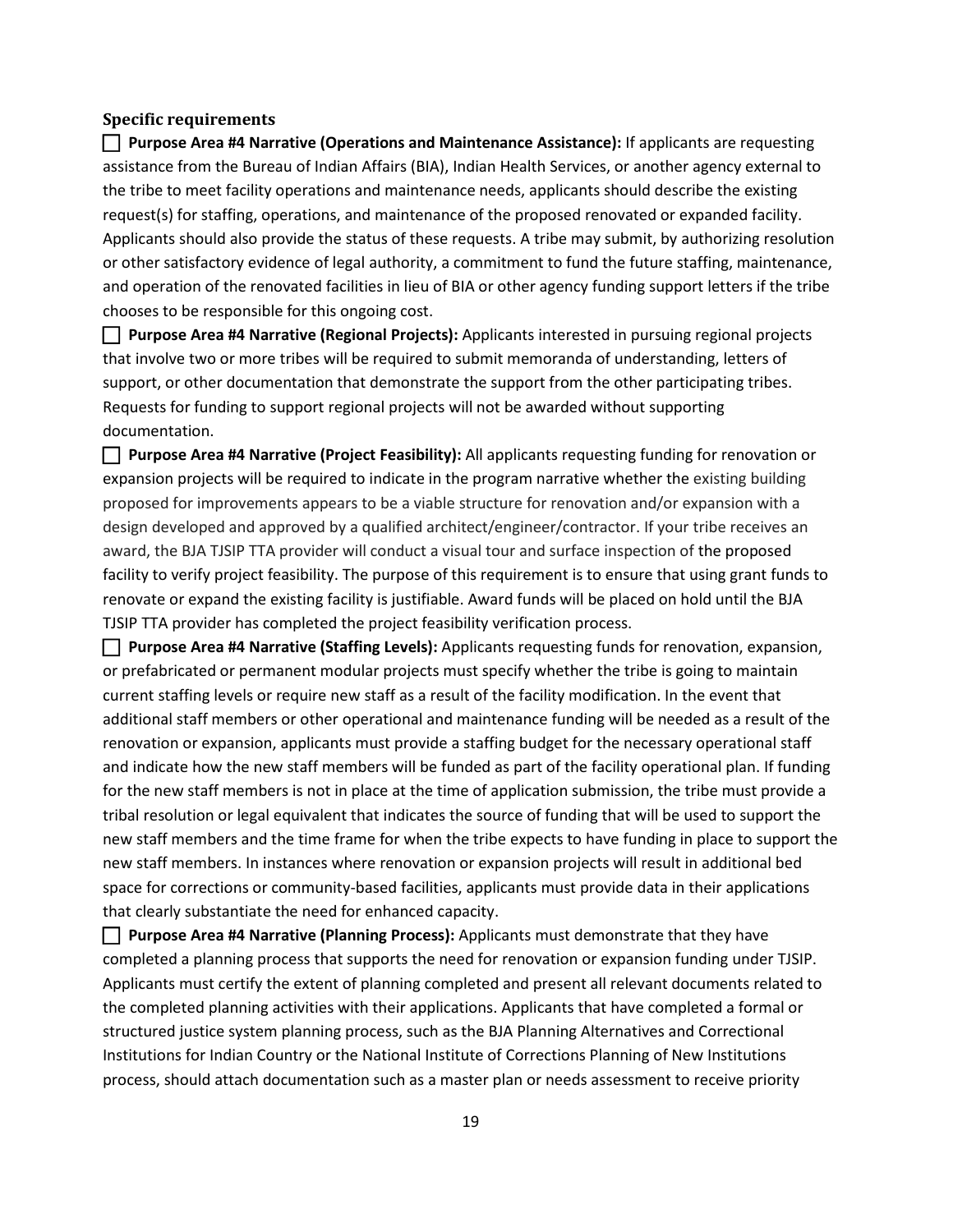replace, they should describe the development of a plan that explores building options to ensure a costconsideration for funding under the TJSIP purpose area. If applicants are seeking to renovate, expand, or effective design and provide the status of any requests to other agencies regarding the staffing, maintenance, and operation of the facilities being planned or renovated.

 Washington, D.C., as the destination when calculating the estimated costs for the required travel. **Travel Budget Requirement:** Applicants must budget for airfare, lodging, and mileage reimbursement for training costs related to purpose area activities, including costs associated with the DOJ-required training. This should include travel for two people to attend the required CTAS orientation. Please use

 with acquisition of land or buildings and improvements to land or buildings such as new construction or met throughout the useful life of a facility, even after a grant closes, BJA will require the grantee to useful life, the grantee is obligated to request property disposition instructions from OJP/BJA, pursuant to **Real Property Requirement:** In accordance with DOJ real property standards (2 C.F.R. §200.311), BJA will continue to monitor facility usage and capacity levels once the grant ends. BJA and OJP retain a financial interest in funding the acquisition or improvement of real property because interest accrues renovation. This extends solely to property use. So that the intent of the funding statute or authority is submit regular reports on the status of the real property in which the Federal Government retains an interest. If a grantee ceases to need a grant-funded facility for the originally authorized purpose during its 2 C.F.R. §200.311 (c).

 (NEPA) of 1969 (Public Law 90-190; 42 U.S.C. § 4371, et seq.) established a national policy to promote the protection and enhancement of the environment. This policy was in response to growing concerns about population. Any BJA grantee with a project involving construction, expansion, renovation, facility preparation. The BJA grantee must complete the NEPA process prior to actual construction, expansion, **National Environmental Policy Act (NEPA) Budget Allocation:** The National Environmental Policy Act the ecological balance and preservation of wildlife in America while meeting the demands of a growing planning, site selection, site preparation, and security or facility upgrades must be in compliance with NEPA requirements during the initiation of the project as part of its planning, site selection, and site renovation, or remodeling (including security upgrades).

 significant effect on the human environment and therefore would not require preparation of an projects where the NEPA impact is minimal. An environmental assessment (EA) assesses the need for a proposed and alternative project/action. If a grantee is required to conduct an EA, the EA process can cost between \$20,000 and \$40,000. Applicants are strongly encouraged to allocate funding for this related to the project. For more information regarding NEPA, please visit A categorical exclusion, a class of actions which either individually or cumulatively would not have a environmental assessment or environmental impact statement under NEPA, may be available for some project or proposed action, alternatives to the project/action, and the environmental impacts of the process in their grant applications. If BJA determines that an EA is not necessary for the proposed project, grant recipients will be permitted to request approval to reallocate these funds for other purposes https://www.bja.gov[/Funding/](https://www.bja.gov/Funding/nepa.html)nepa.html.

 when contracting with their preferred builders or contractors. It is best to consult with an experienced **Project Insurance:** New construction and major renovation projects create unique insurance challenges, and property owners need to understand the obligations and responsibilities they assume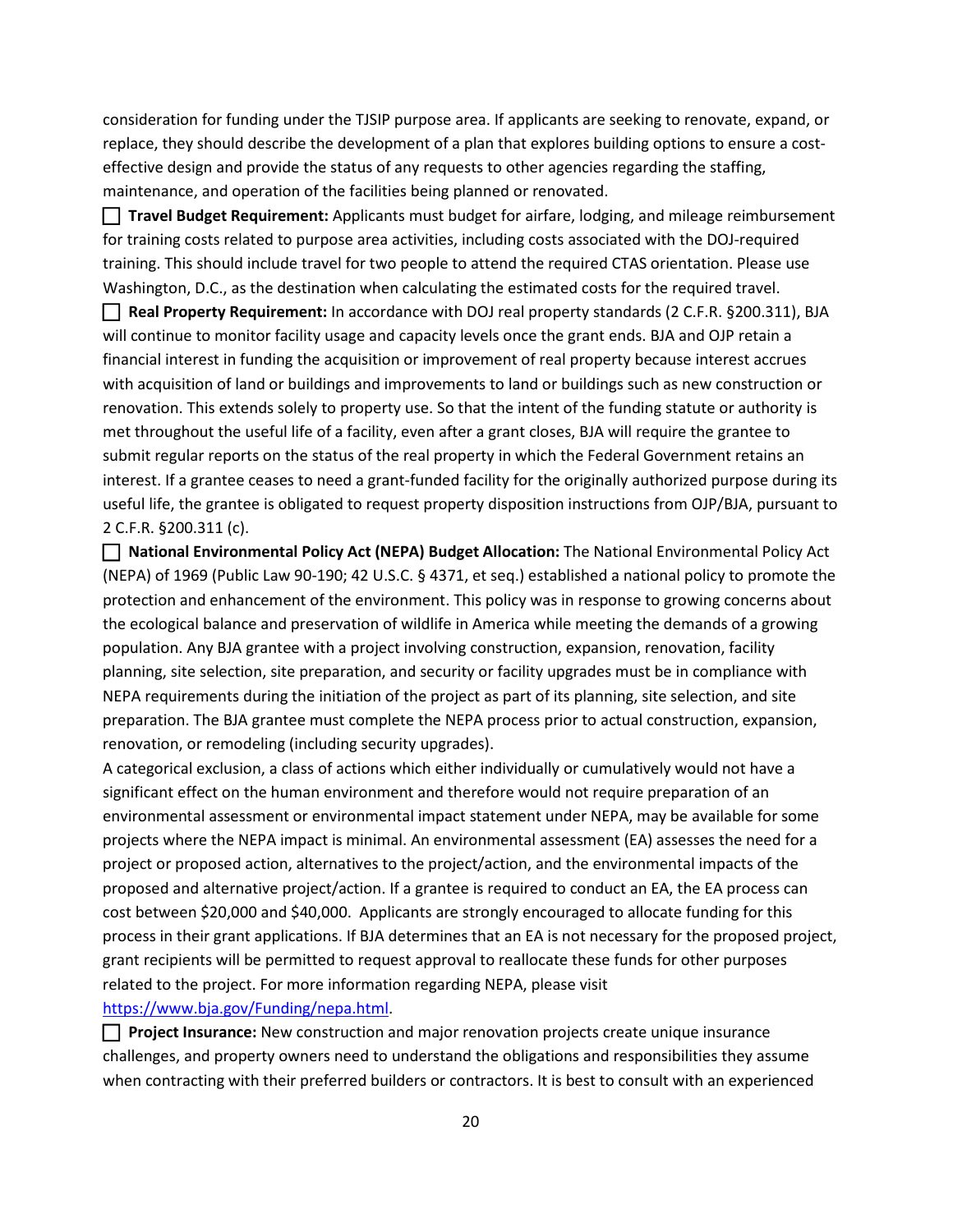independent insurance agent to assess the scope of a construction project and determine which policy is funds to commence the construction/renovation/expansion project. best suited to protect the owner's interests. BJA will require proof of project insurance prior to releasing

 **Authorization for Real Property Use:** Applicants must include documentation from the tribe's appropriate tribal governing body authorizing the use of tribal land or facilities for the purpose of renovation, expansion, or replacement. The documentation must specify the proposed facility(s) and/or area of land to be used for the project.

without a no-cost grant extension. **Grant Project Period:** Program planning should include a determination of the period of performance, not to exceed 60 months, necessary to complete the renovation, expansion, or replacement project

without a no-cost grant extension.<br>To build your Purpose Area #4 narrative, use the provided template located in GMS. Find the Purpose Area #4 narrative template a[t https://grants.ojp.usdoj.gov/CTAS/docs/Purpose Area 4 Narrative.docx.](https://grants.ojp.usdoj.gov/CTAS/docs/Purpose%20Area%204%20Narrative.docx) http://www.justice.gov/tribal/open-sol.html for review without a password. You will need your GMS password to access this fillable document. Sample templates are available at

#### 5. Tribal Governments Program (TGP), Office on Violence Against Women (OVW), CFDA #16.587

 **criminal justice system response to violence against women, including supporting law enforcement, prosecution, courts, and multi-disciplinary teams. Although tribes may continue to apply for Tribal Governments Program funding for victim services, funding will also be available from OVC in FY 2020, services for victims of crime. Note: OVW encourages tribes to apply for Tribal Governments Program funding to improve the under a stand-alone comprehensive victim services solicitation for projects focused on improving** 

### **Statutory Project Areas (See 34 U.S.C. § 10452)**

- increase the safety of Indian women consistent with tribal law and custom. • To develop and enhance effective governmental strategies to curtail violent crimes against and
- To increase tribal capacity to respond to domestic violence, dating violence, sexual assault, sex trafficking, and stalking crimes against Indian women.
- • To strengthen the tribal justice interventions, including tribal law enforcement, prosecution, courts, probation, correctional facilities.
- To enhance services to Indian women victimized by domestic violence, dating violence, sexual assault, sex trafficking, and stalking.
- toward issues of domestic violence, dating violence, sexual assault, sex trafficking, and stalking. • To work in cooperation with the community to develop education and prevention strategies directed
- with appropriate security measures, policies, and procedures to protect the safety of victims and • To provide programs for supervised visitation and safe visitation exchange of children in situations involving domestic violence, sexual assault, or stalking committed by one parent against the other their children.
- To provide transitional housing for victims of domestic violence, dating violence, sexual assault, sex trafficking, or stalking, including rental or utilities payment assistance and assistance with related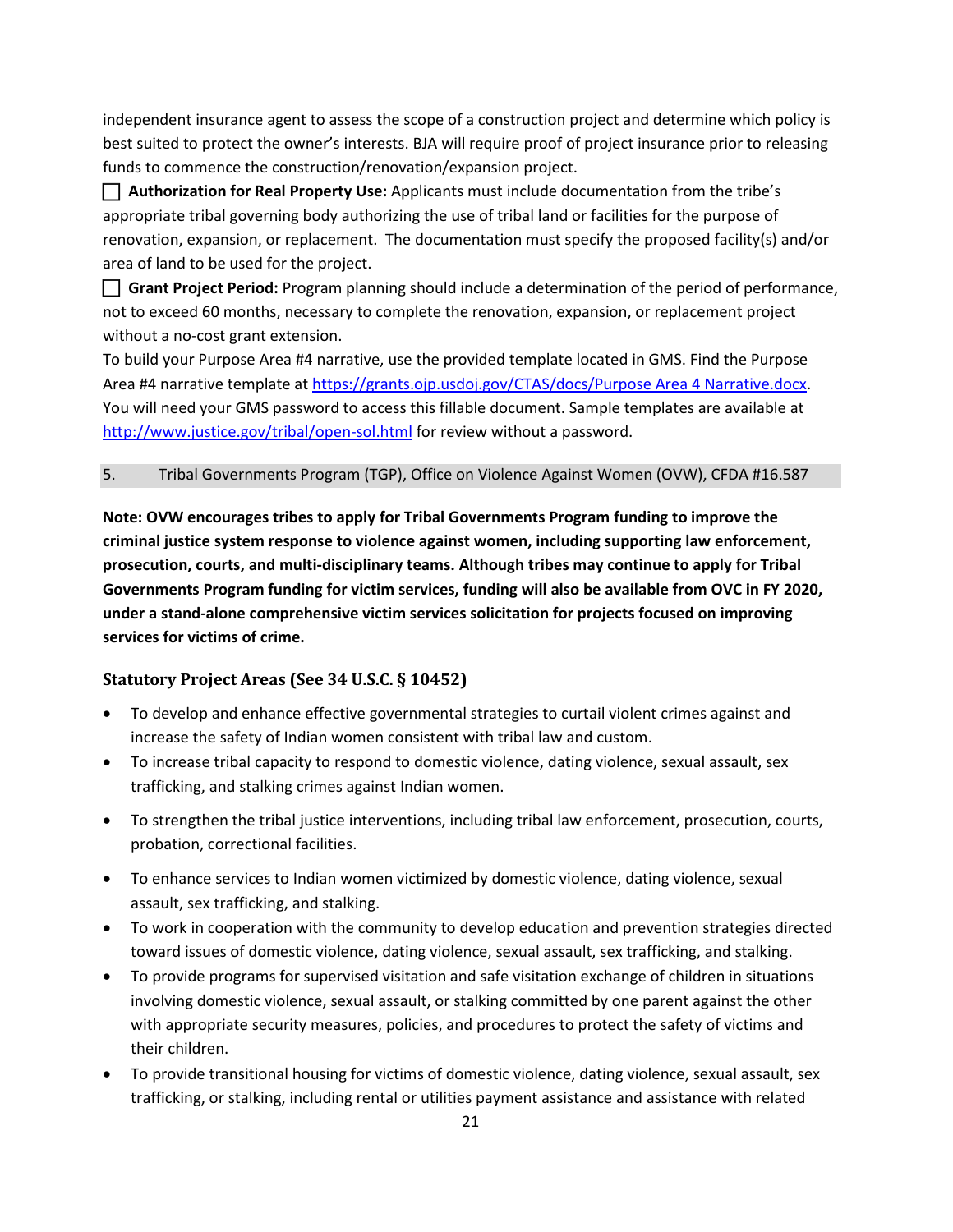and support services to enable a victim of domestic violence, dating violence, sexual assault, sex expenses such as security deposits and other costs incidental to relocation to transitional housing, trafficking, or stalking to locate and secure permanent housing and integrate into a community.

- consequence of that abuse or violence, at minimal or no cost to the victims. • To provide legal assistance necessary to provide effective aid to victims of domestic violence, dating violence, sexual assault, sex trafficking, and stalking who are seeking relief in legal matters arising as a
- • To provide services to address the needs of youth who are victims of domestic violence, dating parent or caretaker of the youth or child. violence, sexual assault, sex trafficking, or stalking and the needs of youth and children exposed to domestic violence, dating violence, sexual assault, or stalking, including support for the non-abusing
- • To develop and promote legislation and policies that enhance best practices for responding to crimes against Indian women, including the crimes of domestic violence, dating violence, sexual assault, stalking, and sex trafficking.

#### **OVW Priority Areas**

In FY 2020, OVW is interested in supporting the priority area(s) identified below. Applications proposing activities in the following areas will be given priority in funding decisions.

- Reduce violent crime against women and promote victim safety through investing in law enforcement and increasing prosecution.
- In addition, applications proposing to use grant funds to establish a domestic violence court/docket • Applications proposing to use grant funds to hire and train a .5 full time equivalent or more law enforcement position, including village public safety officers, will receive priority in funding decisions. or a specialized prosecution or probation unit with trained personnel will receive priority in funding decisions.
- Empower Victims to become Survivors by growing them past their vulnerabilities to a place of selfsufficiency.
- Increase efforts to combat stalking.

### **Applicants may apply for funding to include the following**

 to increase the safety of Indian women, including legislation. **Strategic planning:** Comprehensive strategic planning to develop and enhance governmental strategies

 **Staffing:** Salary and fringe benefits or contract costs for victim advocates; criminal justice system or court coordinators; and management positions to oversee project staff. Note: The need for the position must be justified in the purpose area narrative and tribal narrative profile. For example, if an applicant is personnel; CCR team coordinators; staff for a domestic violence shelter, safe home, or transitional housing facility; civil legal assistance attorneys; batterers' intervention program staff; staff for supervised visitation and safe exchange centers; paralegals; clerical support staff; counselors; volunteer applying to hire a domestic violence police officer, OVW will expect to see information on the size of the police force, the number and percentage of domestic violence calls, and why the current police response needs improvement.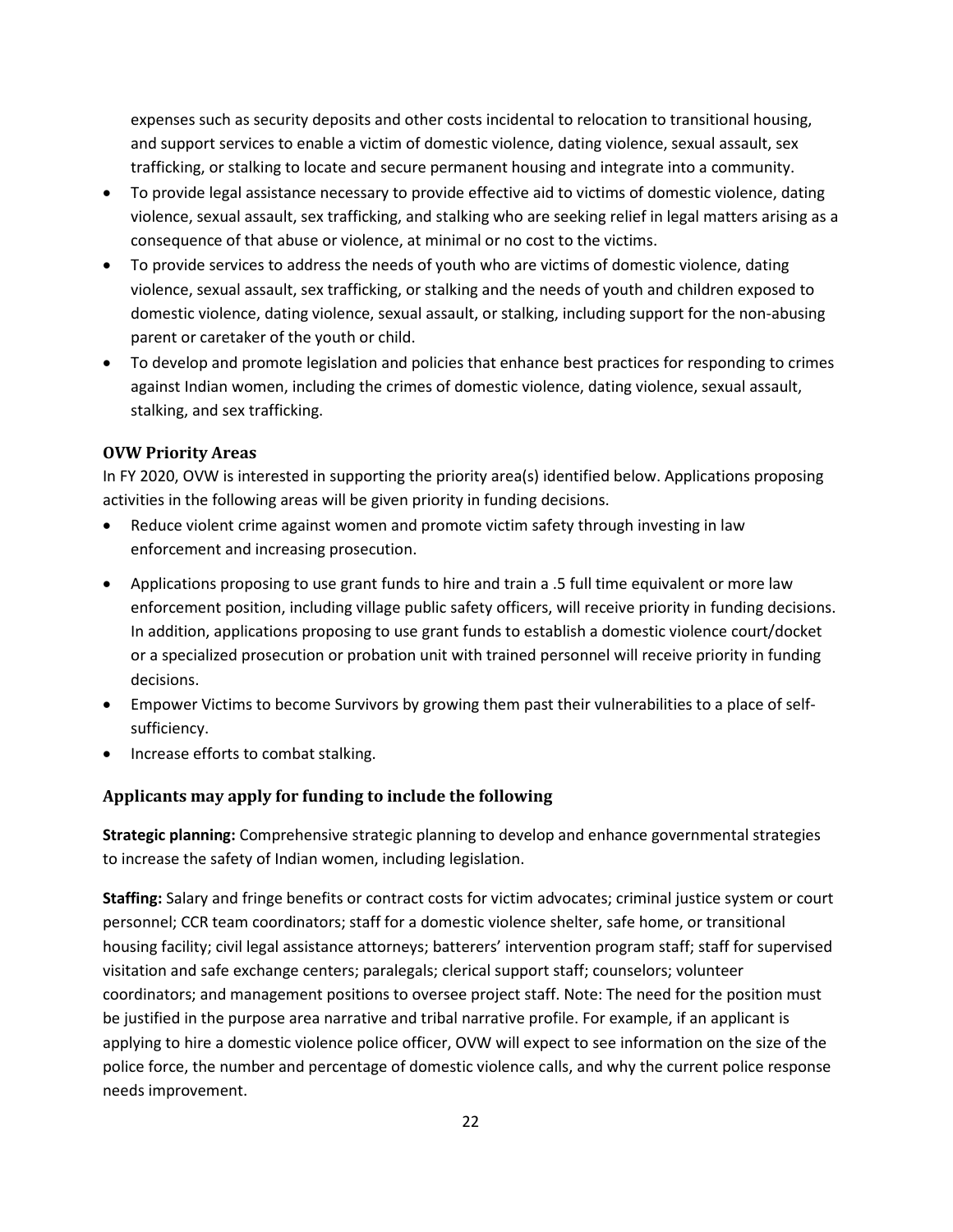**Victim services:** Services and resources for victims of domestic violence, dating violence, sexual assault, sex trafficking, or stalking, including, but not limited to: crisis hotlines; emergency shelter services; accompaniment and advocacy; crisis intervention, short-term individual and group support services, and comprehensive service coordination; information and referrals; community-based, linguistically- and culturally-specific services; and development and distribution of relevant materials for victims.

 education, parent/guardian education, and training men to be mentors and role models; and intervention **Children and youth services:** Prevention strategies, including bystander intervention, peer-to-peer strategies, including advocacy, counseling services, home visitation, mental health services, educational support, and transportation.

 may not be used to fund legal representation of defendants in criminal matters. Note also that OVW has **Criminal justice interventions:** Costs related to dedicated court dockets, law enforcement, or prosecution units; CCR teams; tribal code or administrative procedure revisions; batterers' intervention programs, fatality reviews; and activities necessary to implement enhanced sentencing under the federal Tribal Law and Order Act (TLOA) and/or special domestic violence criminal jurisdiction (SDVCJ). Note: OVW funds a separate grant program for implementation of SDVCJ under the Violence Against Women Reauthorization Act of 2013. Please see the OVW website (<www.justice.gov/OVW>) for more information.

**Training and travel:** Local mileage reimbursement for program staff; airfare, hotel, and *per diem* to travel to OVW-sponsored training and technical assistance events; discipline specific and/or multidisciplinary team training for personnel involved in the implementation of the proposed project.

 **Prevention:** Development and distribution of materials and resources; curriculum development; and violence, sexual assault, stalking, and sex trafficking. local meeting costs tied directly to the development of a strategy to prevent domestic violence, dating

 staff; furnishings, small appliances, and cleaning supplies for a domestic violence shelter, safe home, or for classification of equipment should be used. Expendable items should be included in the "Supplies" items and those subject to rapid technical advances. Rented or leased equipment costs should be listed in **Equipment and supplies:** List nonexpendable items that are to be purchased. Examples include general office equipment and supplies, including computers, printers, and scanners; office furniture for project transitional housing units; LCD projectors or cameras; vehicles for use by program staff; rape kits; postage; and materials for traditional arts and crafts. (**Note**: The organization's own capitalization policy category. Applicants should analyze the cost of purchasing versus leasing equipment, especially high-cost the "Contractual" category. Explain how the equipment is necessary for the success of the project.)

**Cultural and traditional practices:** Costs for cultural and traditional practices, including talking circles, healing ceremonies for victims, traditional gatherings for victims and survivors, and sweat lodges.

 marginalized or underserved populations (based on race, ethnicity, sexual orientation, gender identity, individuals with limited English proficiency, with disabilities, or who are Deaf or hard of hearing. **Programming for underserved populations:** Costs for increasing access to programming for any disability, age, etc.), including, as appropriate, interpretation, translation, and adaptive equipment for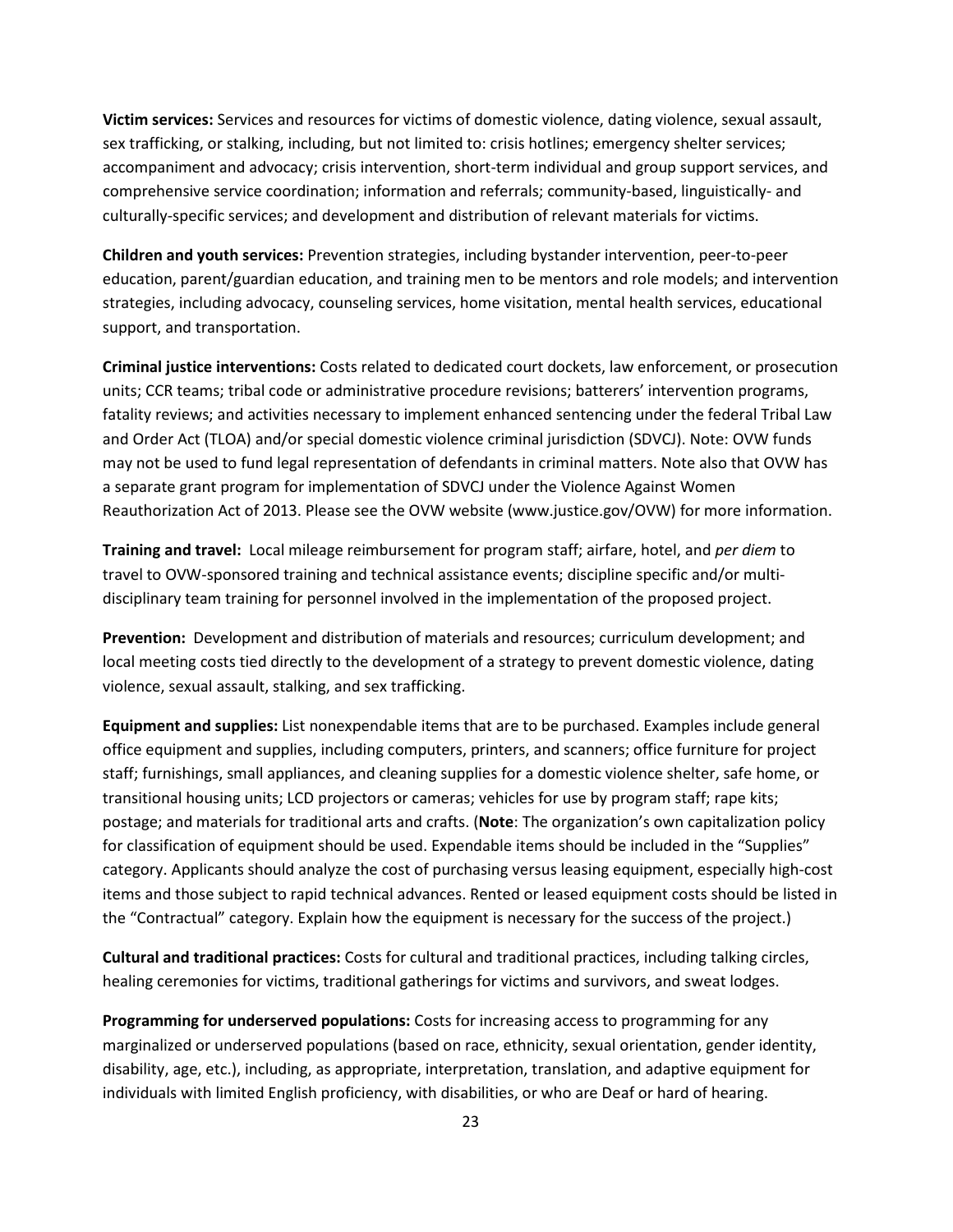#### **Specific requirements**

 support victims' safety. Funded applicants will be required to document their compliance with this provision. All applicants are required to acknowledge that they have received notice that grantees and subgrantees must comply with the confidentiality and privacy requirements of the Violence Against **Confidentiality:** In accordance with 34 U.S.C. § 12291(b)(2), recipients of OVW funding and their subgrantees must protect the confidentiality and privacy of persons receiving OVW-funded services to Women Act as amended. The acknowledgement form is available on the OVW website at [https://www.justice.gov/sites/default/files/ovw/pages/attachments/2015/01/20/confidentiality\\_acknow](https://www.justice.gov/sites/default/files/ovw/pages/attachments/2015/01/20/confidentiality_acknowledgement_form_42015.pdf)  ledgement form 42015.pdf and must be signed by the authorized representative and uploaded with the application in GMS. Frequently asked questions about the confidentiality requirement are available at [https://www.justice.gov/ovw/page/file/1006896/download.](https://www.justice.gov/ovw/page/file/1006896/download)

 **Eligibility:** A federally recognized tribe *or* an organization that is acting as the **authorized designee** of a federally recognized Indian tribe may apply. If the applicant is a **tribal designee** under the OVW Tribal Governments Program, the applicant must include a tribal resolution or equivalent legal authorization from the tribe as part of the application. This resolution or equivalent legal authorization must:

- tribal designee partner; • Demonstrate eligibility to apply for the program for both the federally-recognized tribe and the
- recognized Indian tribe; (2) the tribe supports the project and that is committed to participating in the project if it is selected for funding; and (3) how information sharing will occur to ensure the • Demonstrate (1) the applicant is authorized to submit an application on behalf of the federally tribe is informed about the project implementation and its impact on tribal individuals, families, and communities.
- Be current (developed within the open period of this solicitation);
- Contain authorized signature(s); and
- Be submitted by the application due date.

 **authorized to apply on behalf of the tribe(s). In addition, if a tribe has an award from FY 2018 or FY 2019, it may not apply through a designee in FY 2020. In addition, applicants that received three-year awards under the OVW Tribal Governments Program funding in FY 2018 or FY 2019 are not eligible to apply for a new project or for continuation funding with regard to their FY 2018 or FY 2019 awards. This eligibility requirement also extends to entities**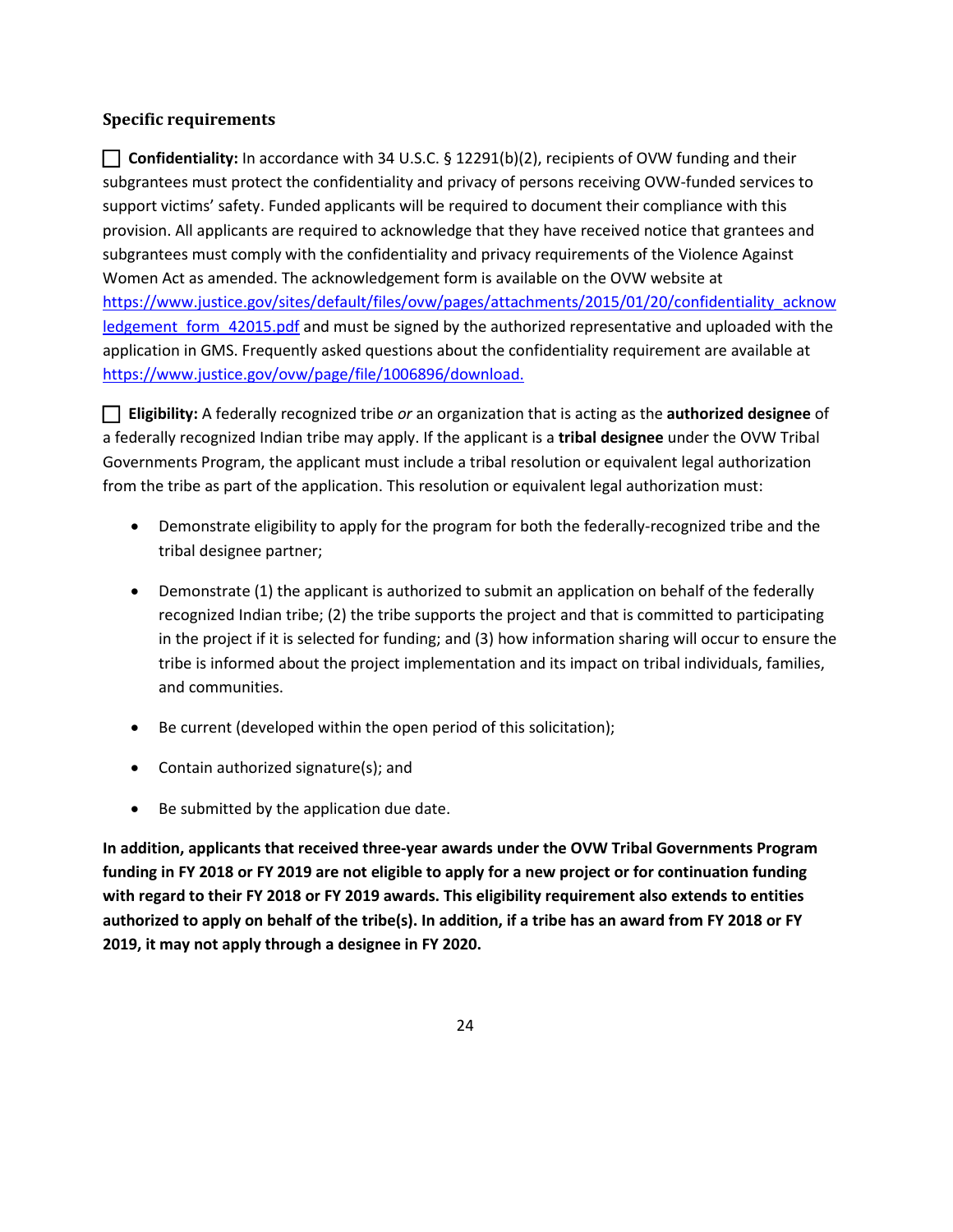Applicants with OVW Tribal Governments Program awards from FY 2017 or earlier generally are eligible remaining (50% or more of funds remaining in the FY 2017 or earlier award) as of March 31, 2020, period, grantees may be eligible to receive 24 months of additional noncompetitive funding up to \$600,000 to continue their projects. to apply for funding in FY 2020. However, if the applicant has a substantial amount of unobligated funds without adequate justification as determined by OVW, it may not be considered for funding, or may receive a reduced award amount if selected for funding in FY 2020.Awards under this program for FY 2020 will be made for up to \$900,000 for the entire 36 months. At the end of the 36-month award

**New applicants**: Applicants that have never before received funding from OVW or whose last award from OVW closed on or before September 30, 2019 are eligible to request up to \$900,000.

 **Current grantees**: Applicants that have at least one active, current award from OVW are considered current grantees. There is no explicit limit on how much current grantees can request; however, because proposed project and the amount of funds that were expended during the current 36-month budget Current grantees are encouraged to propose projects, incorporating new project areas and activities, that expand upon the currently funded program in an effort to continue building a comprehensive community of demand for funding, OVW anticipates that it will not be able to offer current grantees an award totaling more than \$900,000. Applicants should consider the level of effort necessary to complete the cycle—not solely the amount that was previously awarded—in deciding how much to request in FY 2020. response to sexual assault, domestic violence, dating violence, stalking, and sex trafficking.

 was developed in consultation with a qualified partner. For the purposes of this solicitation, a "qualified an example of such a letter of support, visit [https://www.justice.gov/tribal/open-solicitations.](https://www.justice.gov/tribal/open-solicitations) **Collaborative partnership:** Applications for this purpose area must demonstrate that the proposal partner" is: (1) a nonprofit, nongovernmental Indian victim services provider organization, such as a domestic violence shelter program or rape crisis center; (2) a nonprofit, nongovernmental tribal domestic violence or sexual assault coalition; or (3) an advisory committee that includes women from the community to be served by the proposed project. Prior to receipt of an award and the release of grant funds, the applicant will be required to provide OVW with a letter of support from a qualified partner. For

Additionally, applicants proposing projects focusing on youth are strongly encouraged to:

- 1. Demonstrate substantial partnerships with as many as possible of the following:
	- a. A school or school district.
	- b. A domestic violence or sexual assault service provider, if the applicant is itself not such a service provider.
	- c. A children- and youth-focused program, such as Head Start or an after-school, communitybased program, if the applicant is itself not such a program.
	- organization. d. A culturally-specific service provider or an organization that works with the identified target population(s) for the proposed project, if the applicant is itself not such a provider or organization.<br>25<br>25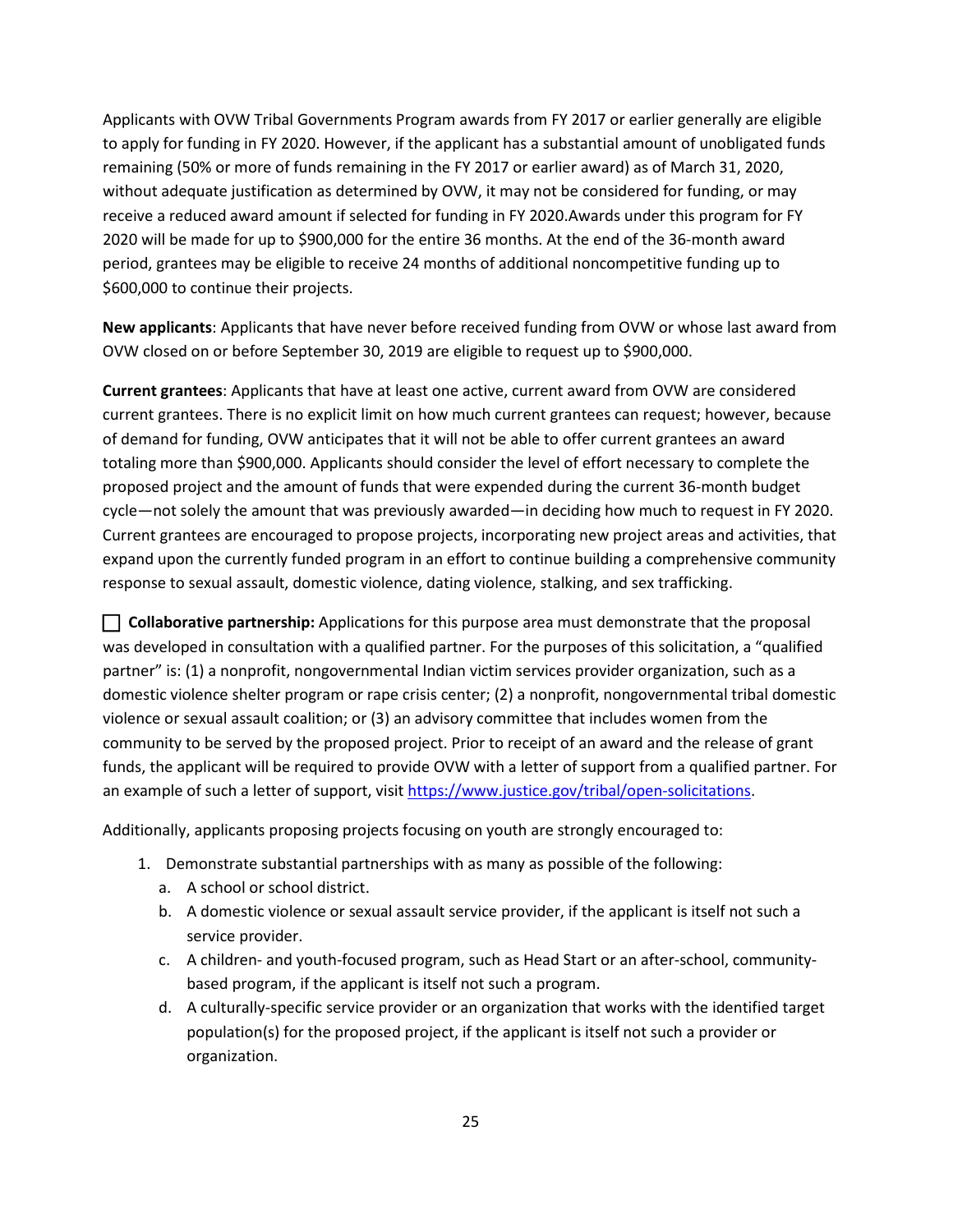- violence, dating violence and stalking. 2. Ensure one or more of the project partners has a history of conducting prevention education, intervention strategies, or community awareness activities related to sexual assault, domestic
- for the proposed age range (children/youth/young adults). 3. Ensure one or more of the project partners has the expertise and history to provide traumainformed victim services, including victim advocacy, crisis counseling, or mental health services,
- 4. Provide victim services, such as crisis counseling and referrals, through their own programming or through an appropriate project partner for all project activities that specifically engage youth and/or parents, care providers, or legal guardians.

For more information, visi[t www.justice.gov/tribal/open-solicitations](http://www.justice.gov/tribal/open-solicitations) for a resource document on projects addressing youth.

 **Victim safety and offender accountability:** Applications for this purpose area will be reviewed and evaluated on the extent to which the applicant proposes sound strategies to enhance victim safety and offender accountability at [https://www.justice.gov/ovw/resources-applicants.](https://www.justice.gov/ovw/resources-applicants)

 compromise victim safety and recovery and undermine offender accountability may be found in the OVW OVW does not fund activities that jeopardize victim safety, deter or prevent physical or emotional healing for victims, or allow offenders to escape responsibility for their actions. Information on activities that Solicitation Companion Guide a[t https://www.justice.gov/ovw/resources-applicants.](https://www.justice.gov/ovw/resources-applicants)

 **Travel budget requirement:** Applicants from the lower 48 states must budget \$30,000 and applicants from Alaska must budget \$35,000 in travel over the course of the project for OVW training and technical assistance, which includes the three required DOJ-sponsored trainings identified below.

 **New grantee orientation:** All new grantees must participate in a mandatory new grantee orientation. Continuation grantees may send new staff to the new grantee orientation.

**Annual tribal summit:** All grantees must participate in the annual tribal summit.

 **Biennial sex trafficking conference:** All grantees must participate in the bi-annual sex trafficking conference.

 **Legal assistance certification requirement:** Any grantee or subgrantee providing legal assistance with funds awarded under this program shall certify the following in writing:

- has demonstrated expertise in providing legal assistance to victims of domestic violence, dating 1. any person providing legal assistance with funds through this program: violence, sexual assault, or stalking in the targeted population or
	- i. is partnered with an entity or person that has demonstrated expertise described in subparagraph (A) and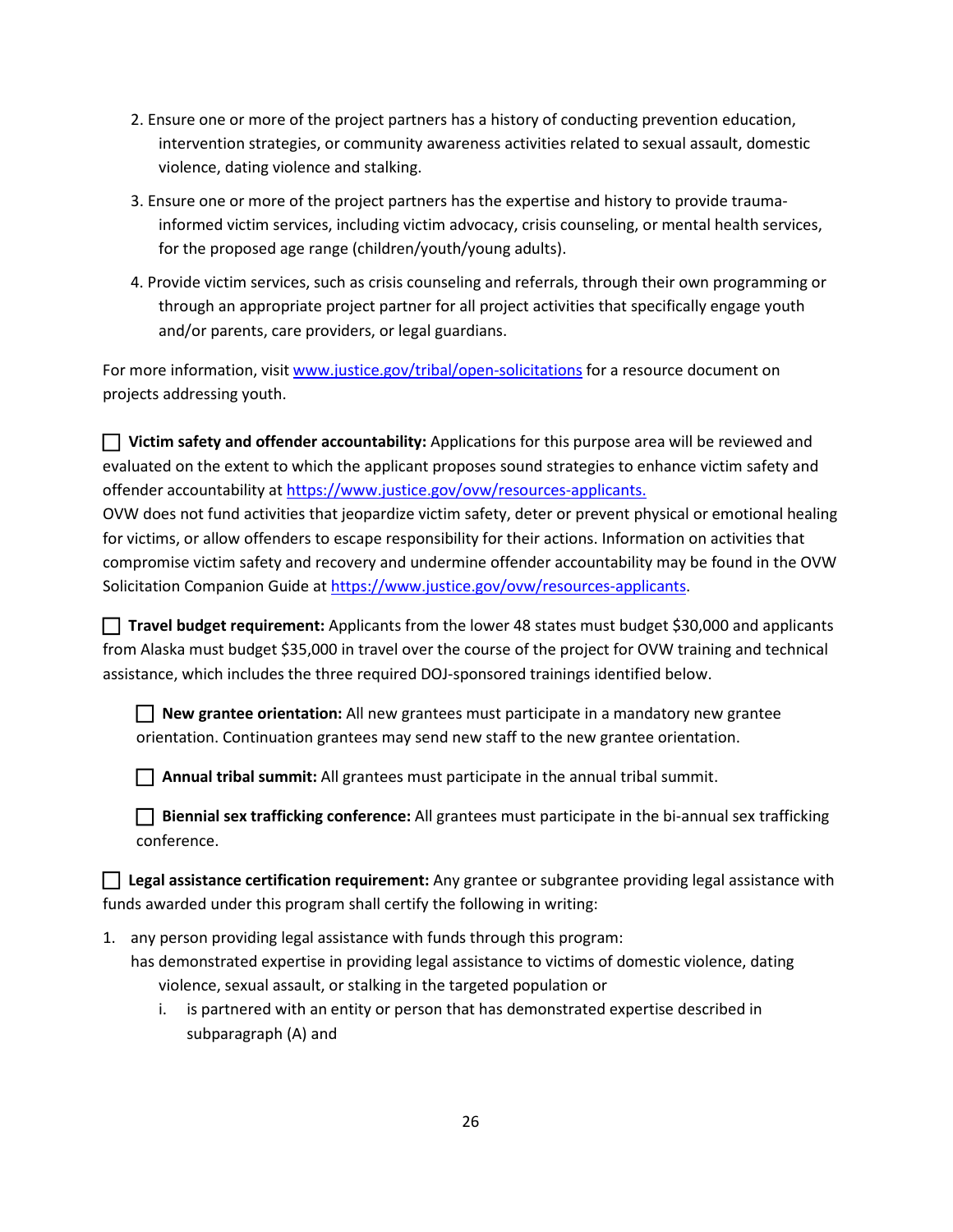- ii. has completed or will complete training in connection with domestic violence, dating violence, sexual assault or stalking and related legal issues, including training on evidencebased risk factors for domestic and dating violence homicide;
- 2. any training program conducted in satisfaction of the requirement of paragraph (1) has been or will violence, dating violence, sexual assault or stalking victim service provider(s) or coalition, as well as appropriate tribal, state, territorial, and local law enforcement officials; be developed with input from and in collaboration with a tribal, state, territorial, or local domestic
- their work; and 3. any person or organization providing legal assistance with funds through this program has informed and will continue to inform state, local, or tribal domestic violence, dating violence, sexual assault or stalking programs and coalitions as well as appropriate state and local law enforcement officials of
- 4. the grantee's organizational policies do not require mediation or counseling involving offenders and that victims being physically together in cases where sexual assault, domestic violence, dating violence, or child sexual abuse is an issue.

application. For a sample letter, see https://www.justice.gov/ovw/resources-applicants This certification shall take the form of a letter, on letterhead, signed and dated by the authorizing official. If this certification is not included, any proposed legal assistance will be removed from the

 **Letter of nonsupplanting:** Applicants must submit a letter signed by the authorized representative certifying that federal funds will not be used to supplant state, local, or tribal funds should an award be made. Refer to<https://www.justice.gov/ovw/resources-applicants>for a sample letter. This should be a separate attachment to the application in GMS.

questions, which can be found at [https://grants.ojp.usdoj.gov/CTAS/.](https://grants.ojp.usdoj.gov/CTAS/) Please be sure to provide complete responses that address all questions. OVW will review the applicant's responses to assist in evaluating the Failure to provide this information or to respond to questions from OVW regarding this information in a **Note:** For OVW Purpose Area #5, applicants must prepare a response to ten pre-award risk assessment adequacy of the organization's financial management system and to identify areas of need for training and technical assistance. This section of your application should be no more than four pages and should be a separate attachment. This information will be used for a mandatory pre-award risk assessment. timely manner could result in the applicant being removed from consideration or a delay in funds.

To build your OVW Tribal Governments Program (Purpose Area #5) narrative, use the template located in GMS at [https://grants.ojp.usdoj.gov/CTAS/.](https://grants.ojp.usdoj.gov/CTAS/) **You will need your GMS password to access this fillable document**. Sample templates are available at [www.justice.gov/tribal/open-solicitations](http://www.justice.gov/tribal/open-solicitations) for review without a password.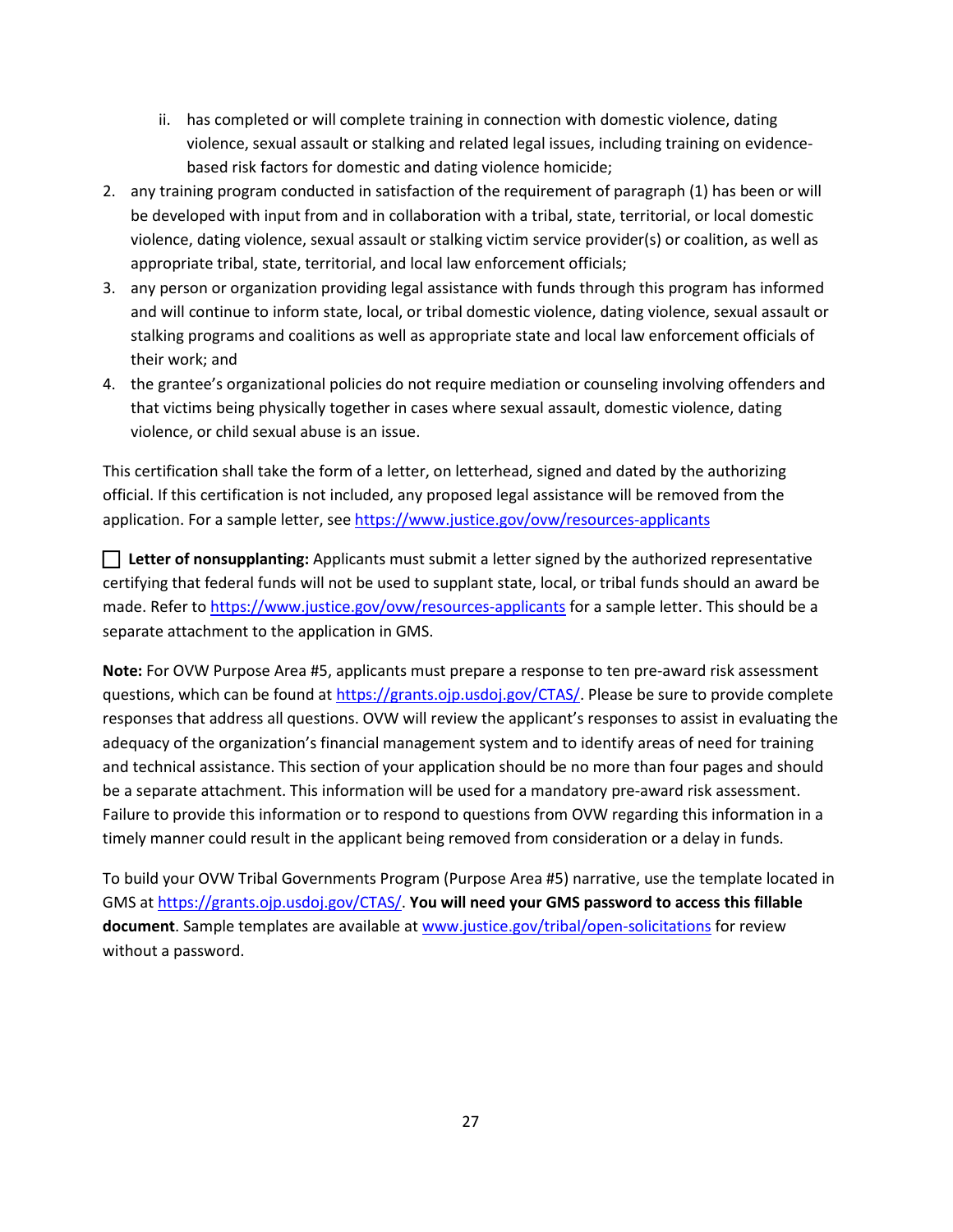### 6. Office for Victims of Crime (OVC—Children's Justice Act Partnerships for Indian Communities - CJA), CFDA #16.583

## **NOTE: Applications focused on the criminal investigation and prosecution of child abuse and neglect, especially cases of child sexual abuse, will receive priority.[4](#page-31-0)**

#### **Goal**

 develop, establish, and operate programs designed to improve the investigation, prosecution, and The goal of the Children's Justice Act Partnerships for Indian Communities (CJA) program is to provide funding, technical assistance, and training to help American Indian and Alaska Native communities handling of cases of criminal child abuse and neglect, and particularly child sexual abuse cases, in a manner which lessens trauma for child victims.

### **Objectives**

**.** 

- • Provide emergency services for children who are at imminent risk of harm and crisis intervention services to aid child victims and their family members in recovering from incidents of abuse and neglect.
- exploitation, in a manner that limits additional trauma to the child victim. • The Children's Justice Act (CJA) provides grants to improve the investigation, prosecution, and judicial handling of cases of child abuse and neglect, particularly child sexual abuse and
- • Such improvements might include allowing an advocate to accompany the child victim to court to interviewing of child victims; hiring a dedicated police investigator to investigate child abuse preparing child victims to participate in the judicial process by using developmentally-appropriate ensuring that child victims and their family members receive access to victim assistance, medical, recovery. **Definition:** For purposes of the CJA program, "family members" refers to (1) members provide emotional support; creating or enhancing programs aimed at providing forensic cases and or a prosecutor to prosecute child abuse cases, particularly child sexual abuse cases; language and resources; facilitating victim impact statements; using innovative legal practices to mitigate the trauma for child victims testifying in the physical presence of the accused; and mental health, and social services from the initial report through the judicial process and of the abused or neglected child's family or individuals acting as the child's legal guardian or caregiver; (2) who are providing care and support to the child; and (3) who are NOT the accused, or actual perpetrators of the abuse/victimization for which the child is receiving services.
- • Adopt a trauma-informed, multidisciplinary approach to the investigation, prosecution, and management of cases of child abuse and neglect by providing training to tribal, state, and federal

<span id="page-31-0"></span><sup>&</sup>lt;sup>4</sup> The statutory authority for the Children's Justice Act, 34 U.S.C. § 20101(g), states that grants made under this program are "for the purpose of assisting Native American Indian tribes in developing, establishing, and operating programs designed to improve (A) the handling of child abuse cases, particularly cases of child sexual abuse, in a manner which limits additional trauma to the child victim; and (B) the investigation and prosecution of cases of child abuse, particularly child sexual abuse."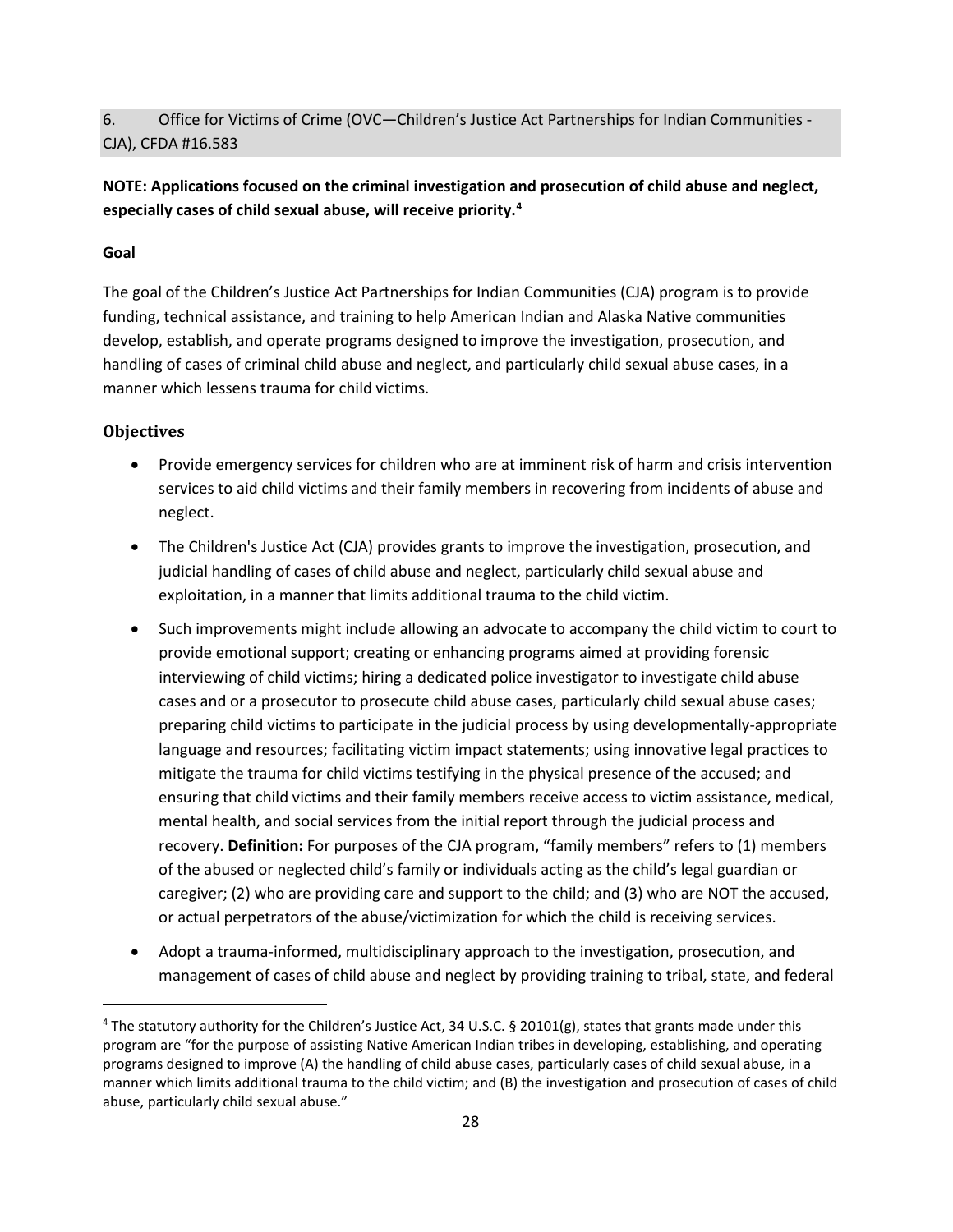professionals responsible for responding to and intervening in cases of child abuse and neglect in the applicant tribal community. Project activities should focus on improving coordination of efforts through information sharing and developing and implementing written response protocols for child abuse and neglect cases that are designed to minimize trauma for child victims and their family members.

 • Develop specialized services for victims of child abuse and neglect and their family members. Such services may include providing trauma-focused counseling for child victims, families, secondary victims (such as siblings or grandparents) and for groups of victims as appropriate; the area for trained professionals to conduct forensic interviews; and providing victims of child sexual abuse with access to sexual assault forensic medical exams performed by medical professionals necessary training to professionals so that they may provide the described specialized services to development and operation of a child advocacy center to provide a neutral and child-friendly with specialized training in conducting pediatric exams. Grant funds may be used to provide the victims of child abuse and neglect and their family members.

#### **Required deliverables**

 If awarded, successful applicants will be required to submit the following deliverable to OVC within the first 18 months for review and approval:

• A **community needs assessment** to identify gaps and other issues in the community's current response to incidents of child abuse and neglect;

 **Note:** Applicants who have completed a community needs assessment related to child abuse, neglect, or other relevant crime victimization within the past three years are encouraged to submit copies of these documents as attachments to their applications for funding.

#### **Required Reporting**

In addition to the required deliverable described above, award recipients under this Purpose Area will be required to submit certain reports and data.

#### **Applicants may apply for funding to include the following**

 **Staffing:** Funding may support the salary and fringe benefits for personnel involved in the investigation, prosecution, and victim services focused on cases of criminal child abuse and neglect. Staffing may forensic interviewers, case managers, clinical mental health professionals, pediatric sexual assault nurse allowable program activities, justified in the Purpose Area 6 Narrative and Tribal Community and Justice include dedicated prosecutors, law enforcement investigators, child protection services personnel, examiners, and other victim assistance and allied professionals. All personnel must be clearly linked to Profile, itemized under the appropriate budget category, and fully described in the Budget Narrative section of the budget detail worksheet.

**Coordination/outreach/awareness:** Funding may support multidisciplinary team meetings; the development and distribution of written response protocols, policies and standard operating procedure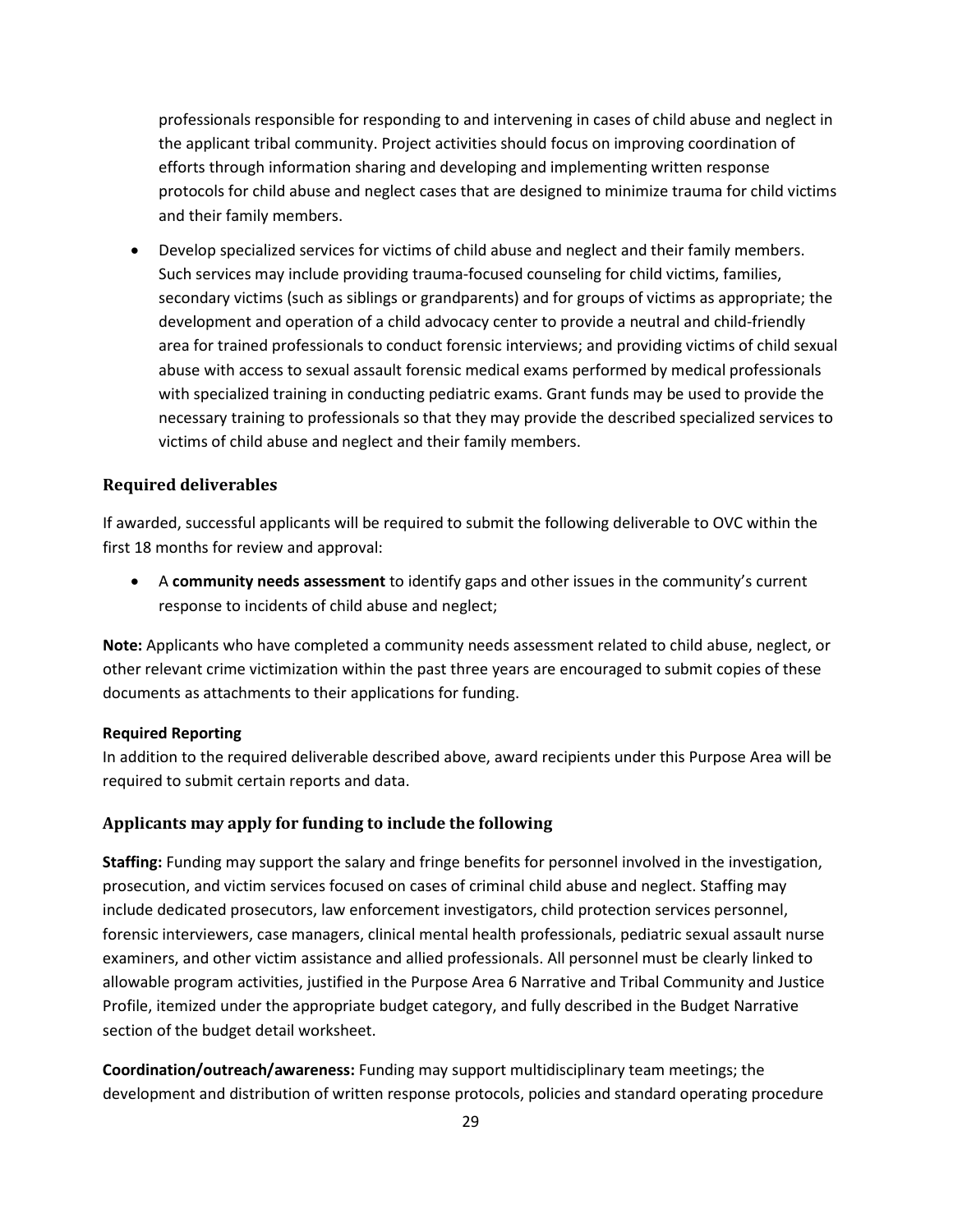and neglect and their family members; development of tribal codes related to defining and expanding manuals that promote trauma-informed approaches to the delivery of services to victims of child abuse victims' rights and crimes against children; community forums, PSAs, posters, brochures, fact sheets, etc., designed to increase the public's awareness and understanding of child abuse and neglect and the availability of grant-funded services.

**Cultural and traditional practices**: Applicants are encouraged to incorporate cultural and traditional practices in proposed activities—e.g., smudging, sweat lodges, or other traditional healing ceremonies for victims of child abuse and neglect and their family members.

**Expanding services:** Applicants are encouraged to expand their victim service programming to serve often un-served eligible victims of crime, including child abuse or neglect victim populations that have difficulty accessing services due to factors such as age, type of victimization (e.g., trafficking victims or victims of technology-facilitated crimes), geographic location, disability, sexual orientation, or gender identity.

 **Victim assistance:** Funding may support victim assistance services that are linked to the child's for primary victims and secondary victims (such as siblings or grandparents); family therapy; group services; assistance with crime victim compensation claims; and medical and dental care. Costs associated with programs focused solely on prevention activities are not allowable. victimization. Victim assistance may include developmentally-appropriate, trauma-informed counseling therapy; case management services; aid with participating in traditional healing ceremonies or other cultural activities; assistance with emergency food, clothing, and transportation costs; emergency shelter

 purpose area activities, including costs associated with travel for at least two appropriate staff to attend the following DOJ-required trainings (i.e., one CTAS grantee orientation, one OVC mandatory training, and the biannual OVC- sponsored National Indian Nations Conference). Please use Washington, D.C., as **Travel:** Airfare, lodging, *per diem*, and other allowable incidental costs for meetings or trainings related to the destination when calculating the estimated costs for required travel, as the actual locations will be determined at a future date.

 local in-service trainings relevant to the investigation and prosecution of criminal child abuse and neglect cases. Funding may be used to send grant-funded staff—and, upon approval of your OVC grant manager, events that address the handling, investigation, and prosecution of child abuse and neglect cases or address the provision of trauma-informed services to the victims and their families. **Additional training**: Funding may be used to pay for costs associated with developing and conducting staff from collaborative partner agencies and organizations—to local, tribal, state, and regional training

 to this CJA program are permissible. Costs may include supplies for play therapy, forensic interviewing recording equipment, digital cameras, rape kits, medical equipment for a pediatric sexual assault nurse examiner (SANE) program, office furniture and equipment (e.g., printers and scanners, child-friendly **Equipment and supplies:** Enhancement of existing or new equipment and technology exclusively related furnishings), and materials for traditional crafts and healing ceremonies.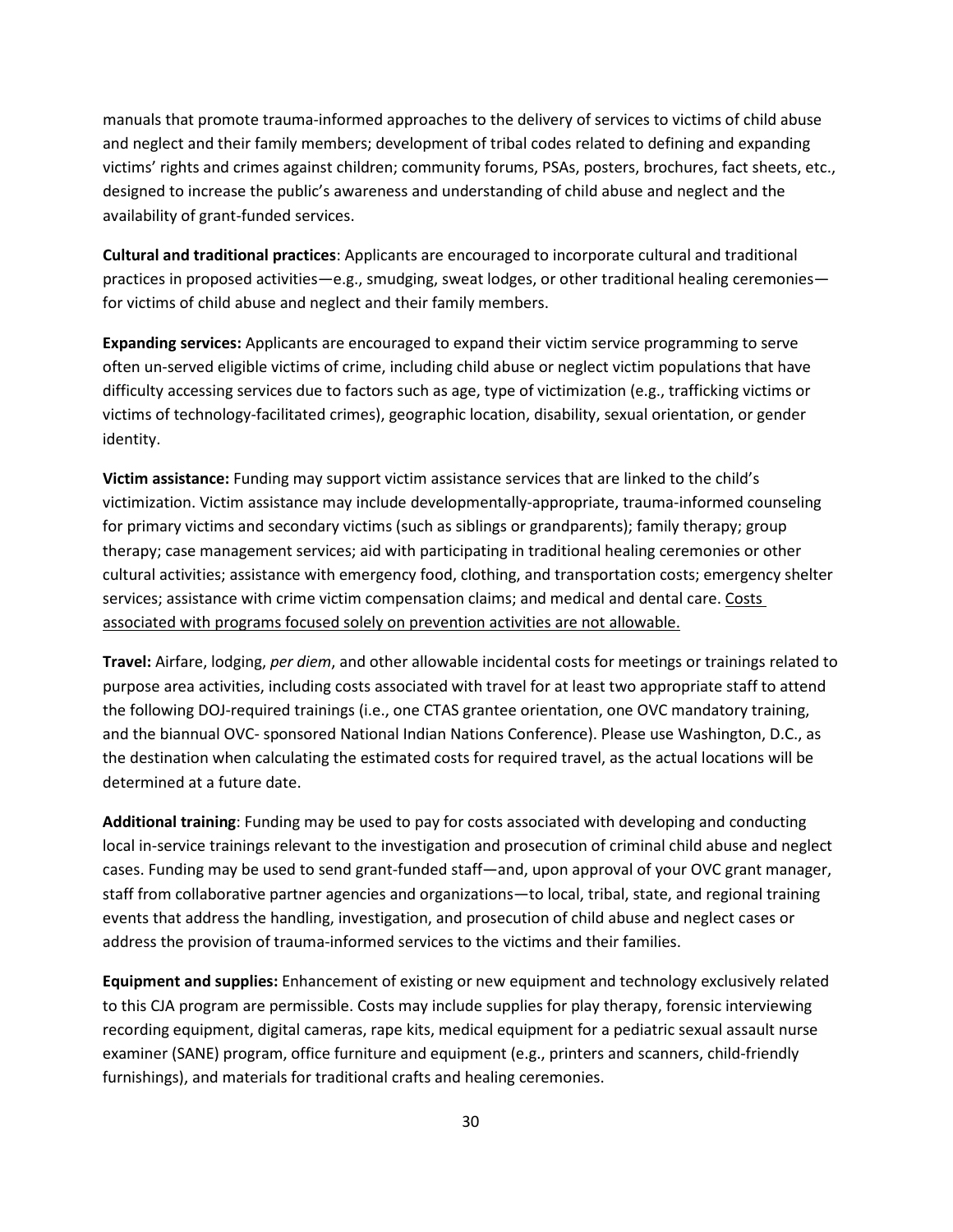**Procurement contracts and consultants**: Funding can be used for a wide range of contracted services or individuals to carry out approved program activities.

### **Specific requirements**

 Native villages and tribal consortia consisting of two or more federally recognized Indian tribes, may apply. "Indian tribe" means any Indian tribe, band, nation, or other organized group or community pursuant to the Alaska Native Claims Settlement Act (85 Stat. 688), 43 USC §§ 1601 et seq.) which is of a federally recognized Indian tribe may apply. **Eligibility**: (1) For Purpose Area #6 Children's Justice Act Partnerships for Indian Communities, Federally recognized Indian tribes, as determined by the Secretary of the Interior<sup>[5](#page-34-0)</sup>, including Alaska (including any Alaska Native village or regional or village corporation as defined in or established recognized as eligible for the special programs and services provided by the United States to Indians because of their status as Indians. Additionally, an organization that is acting as the authorized designee

 recognition was extended by virtue of Public Law 115-121, the Thomasina E. Jordan Indian Tribes of Virginia Federal Recognition Act of 2017. Note: A determination by the Secretary of the Interior is not required for tribes to which federal

 In addition, under this purpose area, FY 2018 and FY 2019 Purpose Area #6 CJA Program awardees are *not eligible* to apply for the FY 2020 purpose area #6 CJA program.

 **Important note:** Due to the highly competitive nature of Purpose Area #6 and the limited amount of funding, applications focused on the criminal investigation and prosecution of child abuse and neglect, especially cases of child sexual abuse, will receive priority.

**Budget:** The proposed budget should not exceed \$450,000 and must be consistent with the program narrative and a 3-year project period.

## **Travel budget requirement:**

<span id="page-34-0"></span> $\overline{a}$ 

 **New Grantee Orientation:** All grantees must send two appropriate staff to participate in the mandatory new grantee orientation.

 **OVC Mandatory Training:** All grantees must send two appropriate staff to participate in a regional training.

 **National Indian Nations Conference:** All grantees must send two appropriate staff to participate.

 lodging, and *per diem* in your travel calculations. See the GSA web site for information on the FY 2020 Please use Washington, D.C., as the destination when calculating the estimated costs for required travel. The actual location will be determined at a future date. Please include the cost of round-trip airfare,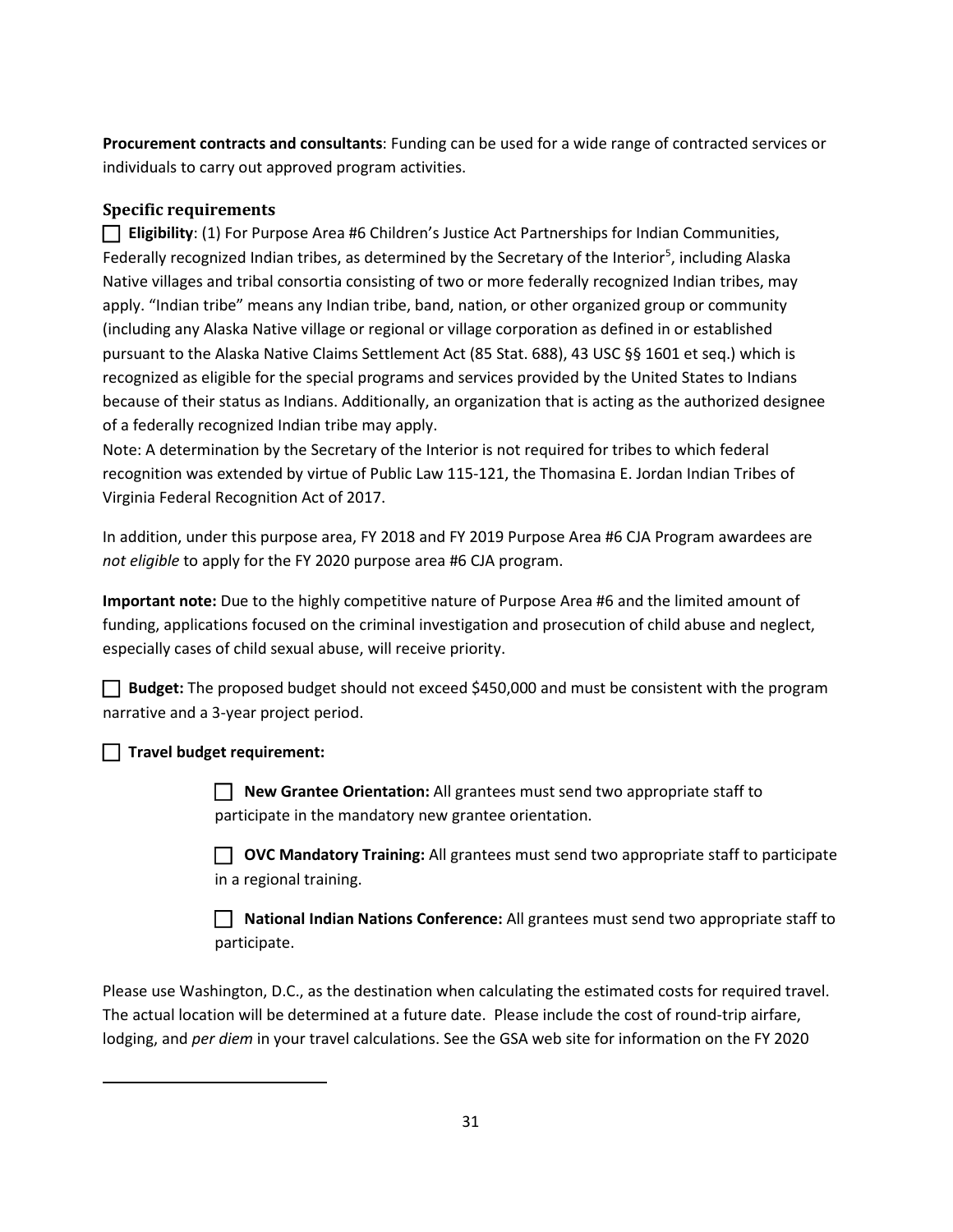Federal *per diem* rates that should be used in calculating lodging and *per diem* costs: [www.gsa.gov/portal/category/21287.](http://www.gsa.gov/portal/category/21287)

#### **Training and Technical Assistance Activities**

 and implementing grant-funded projects. This may include professional development training, specific other experts on how to serve victims of child abuse and neglect; assistance with establishing mechanisms to capture required performance measurement data; development of project deliverables; or other training and technical assistance needs that may be identified. OVC expects all awardees to Upon award, OVC will provide access to free training and technical assistance to assist with developing training for project staff and staff members from collaborative partner agencies and organizations or actively participate in activities and services offered through OVC and to use the OVC-designated training and technical assistance providers as their primary training and technical assistance resource.

#### **Award Information**

OVC expects to make any award under this PA in the form of a grant. See Administrative, National Policy, of important statutes, regulations, and award conditions that apply to many (or in some cases, all) OJP grants. OVC expects to make up to 6 awards of up to \$450,000 each. Each award is for a 36-month period of performance, to begin on October 1, 2020 and end on September 30, 2023. **The funds for this program are authorized by the Victims of Crime Act (VOCA) of 1984. VOCA states that the funds are available for award recipients to use during the Federal Fiscal Year that the award was made, plus**  and Other Legal Requirements section of th[e OJP Grant Application Resource Guide](https://www.ojp.gov/funding/Apply/Resources/Grant-App-Resource-Guide.htm) for a brief discussion **three additional Federal Fiscal Years (e.g., VOCA funds awarded in Fiscal Year 2020 are available for use through the end of Fiscal Year 2023). Therefore, OVC will not approve any project extensions for this award.** 

#### 7. Office for Victims of Crime (OVC—Tribal Victim Services Set Aside Program) CFDA #16.841

 PA 7 is not included in CTAS this year. OVC will be funding a comprehensive victim services solicitation in FY 2020, however, it will be a stand-alone solicitation not included in CTAS.

#### 8. Juvenile Tribal Healing to Wellness Courts (OJJDP) CFDA # 16.585

#### **Purpose**

 Juvenile Tribal Healing to Wellness Court to respond to the alcohol and substance use issues (including opioid use) of juveniles and young adults under the age of 21. All successful applicants will be required to work with the OJJDP training and technical assistance provider to work through key objectives and deliverables over the course of the five-year award period.<br> $32$ The overall purpose of this grant program is to support tribes seeking to develop and implement a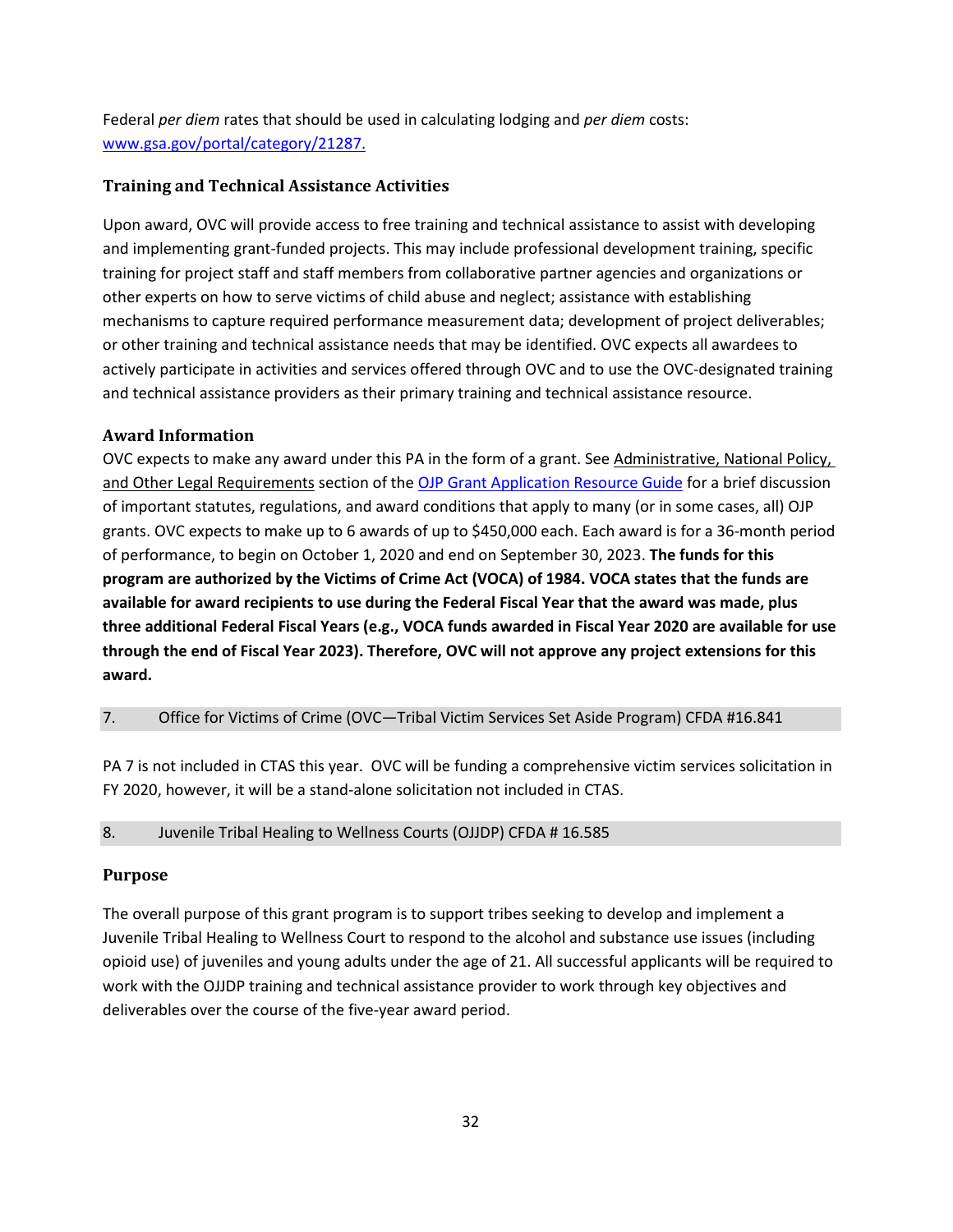#### **Overview of Juvenile Tribal Healing to Wellness Courts**

 supervision, substance abuse treatment, case management, drug testing, and graduated incentives and attorneys, probation, law enforcement, treatment providers, educational and vocational services, and reintegration into the tribal community. The 10 Key Components to of a Healing to Wellness Court can be Juvenile Tribal Healing to Wellness Courts are special courts like drug courts that combine judicial sanctions to help individuals with substance use disorders achieve sustained recovery and avoid reoffending. Juvenile Tribal Healing to Wellness Courts use a team approach that includes the judge, other partners. In addition, Juvenile Tribal Healing to Wellness Court teams can incorporate tribal elders, traditional healers, and other culturally-appropriate resources to promote participants' healing and found on the following website [http://www.wellnesscourts.org/tribal-key-components/index.cfm.](http://www.wellnesscourts.org/tribal-key-components/index.cfm)

#### **Goals and Objectives:**

- court, and identify resource gaps and other areas of need that should be addressed during the • Conduct a community strengths and needs assessment to help define the need for a Juvenile Tribal Healing to Wellness Court, identify existing resources and partners that can support such a planning and implementation of the court.
- Obtain support from tribal council, tribal court judges, prosecutor's office, defense counsel, probation, law enforcement, treatment providers, schools, vocational programs, other service providers, tribal elders, tribal community members, and others as appropriate.
- Develop Juvenile Tribal Healing to Wellness Court policies and procedures, which should address eligibility criteria, screening and assessment procedures and tools, phased treatment, supportive services, compliance monitoring, graduated sanctions and incentives.
- Hire any staff needed for the Juvenile Tribal Healing to Wellness Court team.
- *designate a training and technical assistance provider for this project. Grantees should not*  • Participate in training and technical assistance activities as directed by OJJDP. Activities may include training and technical support implemented through a guided strategic planning framework and use of the [Juvenile Healing to Wellness Handbook.](http://www.wellnesscourts.org/files/Tribal%20Healing%20to%20Wellness%20Courts%20The%20Key%20Components.pdf) *Please note that OJJDP will propose to use grant funds to hire consultants for this purpose.*
- Complete a comprehensive Juvenile Tribal Healing to Wellness Court policies and procedures manual.
- handbooks, and any other resources needed to implement the Juvenile Tribal Healing to Wellness • Develop written bench books, screening and assessment tools, participant contracts, participant Court.
- Implement the strategic plan, following the outlined goals, objectives, action steps, and timeline.
- • Develop a written data collection protocol describing how the data outlined in the strategic plan will be collected, stored, and analyzed to measure project success and make any needed adjustments to the project design.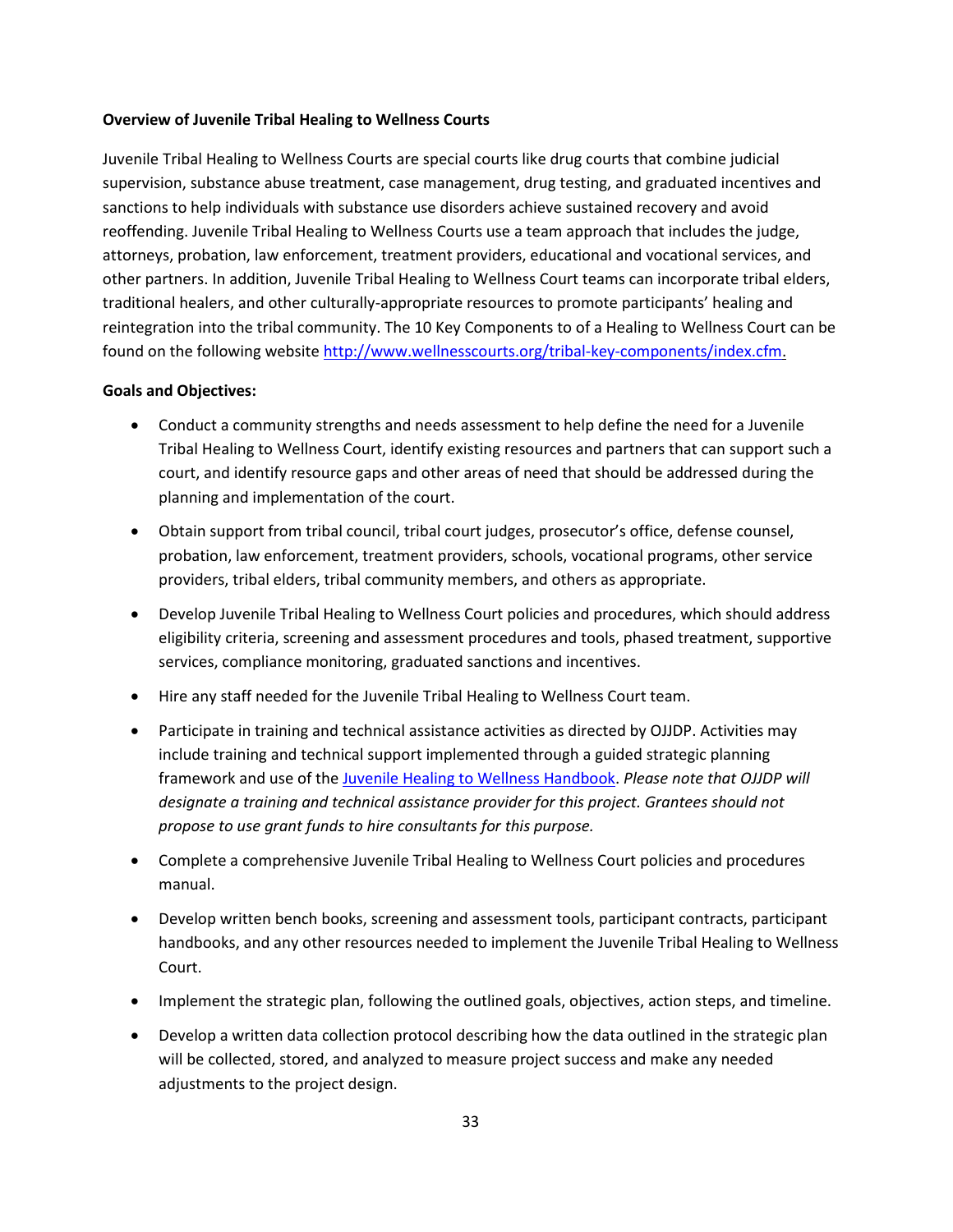- • Develop and implement an appropriate data collection system (or an existing system) to support the project.
- Collecting data pursuant to the performance measures outlined in the strategic plan.
- Screen court-involved juveniles and young adult under age 21 for eligibility.
- Conduct process evaluation with assistance from OJJDP-designated training and technical assistance provider.

Applicants may apply for funding to include the following

**Staffing:** Salary and fringe benefits for positions to support the design and implementation of the program and oversee staff that provide direct assistance to youth participants.

 phones, telephones, pagers, printers, fax machines, copiers, as needed for program implementation; **Equipment and supplies:** Computer hardware and software for Internet access and email capability, cell general office supplies, postage, and other necessary program and outreach supplies.

 **Training:** Off-site specific training for identified program staff to attend in order to improve or develop skills in the areas related to operating a Juvenile Tribal Healing to Wellness Court. **Note:** While funds may be allocated for program staff to attend training, all successful applicants will receive on-site and cluster trainings from the OJJDP-selected training provider. Funds are *not* allowed for additional consultants.

**Travel:** Airfare, lodging, and mileage reimbursement for meeting or training costs related to program activities, including costs associated with DOJ-required training (see "Specific requirements" in the following section).

 **Strategic planning:** Comprehensive planning for tribal justice systems to serve juveniles as it relates to the tribal juvenile healing to wellness court program objectives listed earlier.

### **Specific requirements**

 Wellness Court are eligible to apply. **Important note:** Federally recognized tribes that are seeking to develop a Juvenile Tribal Healing to

**Opioid abuse:** Applicants must include a strategy to create comprehensive diversion and alternatives to incarceration programs for those impacted by the opioid epidemic.

 offenders. See generally 34 U.S.C. 10612. For purposes of this grant program, the term "violent offender" means a person 18 or older who: **Limitation on participation of violent offenders:** Grant funds may not be used to serve violent

- is charged with or convicted of an offense that is punishable by a term of imprisonment exceeding one year, during the course of which offense or conduct:
	- o the person carried, possessed, or used a firearm or dangerous weapon;
	- o there occurred the death of or serious bodily injury to any person; or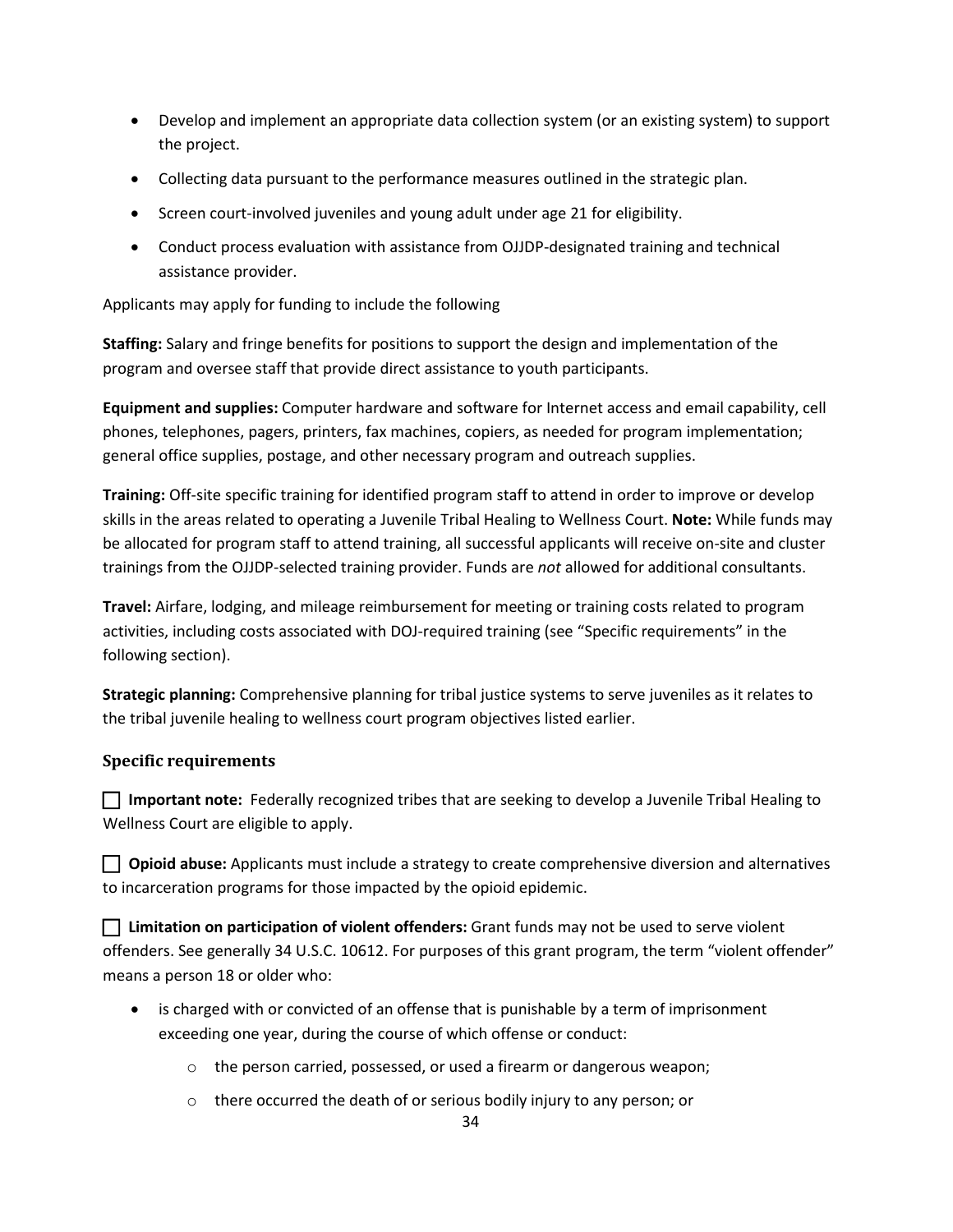- $\circ$  there occurred the use of force against the person of another, without regard to whether any of the circumstances described in (A) or (B) is an element of the offense or conduct of which or for which the person is charged or convicted; or
- • has one or more prior convictions for a felony crime of violence involving the use or attempted use of force against a person with the intent to cause death or serious bodily harm. See 34 U.S.C. 10613 (a).

 The term "violent offender" also includes a juvenile younger than age 18 who has been convicted of or adjudicated delinquent for a felony-level offense that (1) has as an element the use, attempted use, or threatened use of physical force against the person or property of another or the possession or use of a firearm or (2) by its nature involves a substantial risk that physical force against the person or property of another may be used in the course of committing the offense. See 34 U.S.C. 10613(b).

 OJJDP to support Purpose Area #8 grantees. Applicants should *not* include requests for funding to support onsite consultants as this will be managed by the existing TTA provider. **Technical assistance:** A training and technical assistance (TTA) provider has already been identified by

 **Strategic planning period:** These grants require a dedicated planning period at the start of the grant award. Awardees may be required to travel to specific training and submit a comprehensive plan for implementation of their program that will include a sustainability plan.

 **Travel:** Applicants should budget for attendance at the following Purpose Area #8 specific OJJDP trainings:

 (1) One two-day Healing to Wellness Court Enhancement Training for up to four people (for budgeting purposes, please use Palm Springs, CA, as the location of this meeting)

 D.C., as the location for these two-day meetings) (2) Two PA #8-specific training events for two people (for budgeting purposes, please use Washington,

 In addition, applicants must budget for one DOJ CTAS-wide orientation meeting for two people (for budgeting purposes, please use Washington, DC, as the location for this meeting). See the GSA web site for determining allowable *per diem* travel costs[: https://www.gsa.gov/travel/plan-book/per-diem-rates.](https://www.gsa.gov/travel/plan-book/per-diem-rates)

Please consult page 12 of this solicitation for additional information about this training requirement.

**Dimer:** Recipients of grant funds will be required to participate in one program-area specific, webbased new grantee orientation.

**Performance measurement:** In addition to collecting the appropriate project-specific data, grantees will be required to submit data to OJJDP for performance measurement. See [https://ojjdppmt.ojp.gov/.](https://ojjdppmt.ojp.gov/)

To build your Purpose Area #8 narrative, use the provided template located in GMS. Find the Purpose Area #8 narrative template a[t https://grants.ojp.usdoj.gov/CTAS/.](https://grants.ojp.usdoj.gov/CTAS/) **You will need your GMS password to**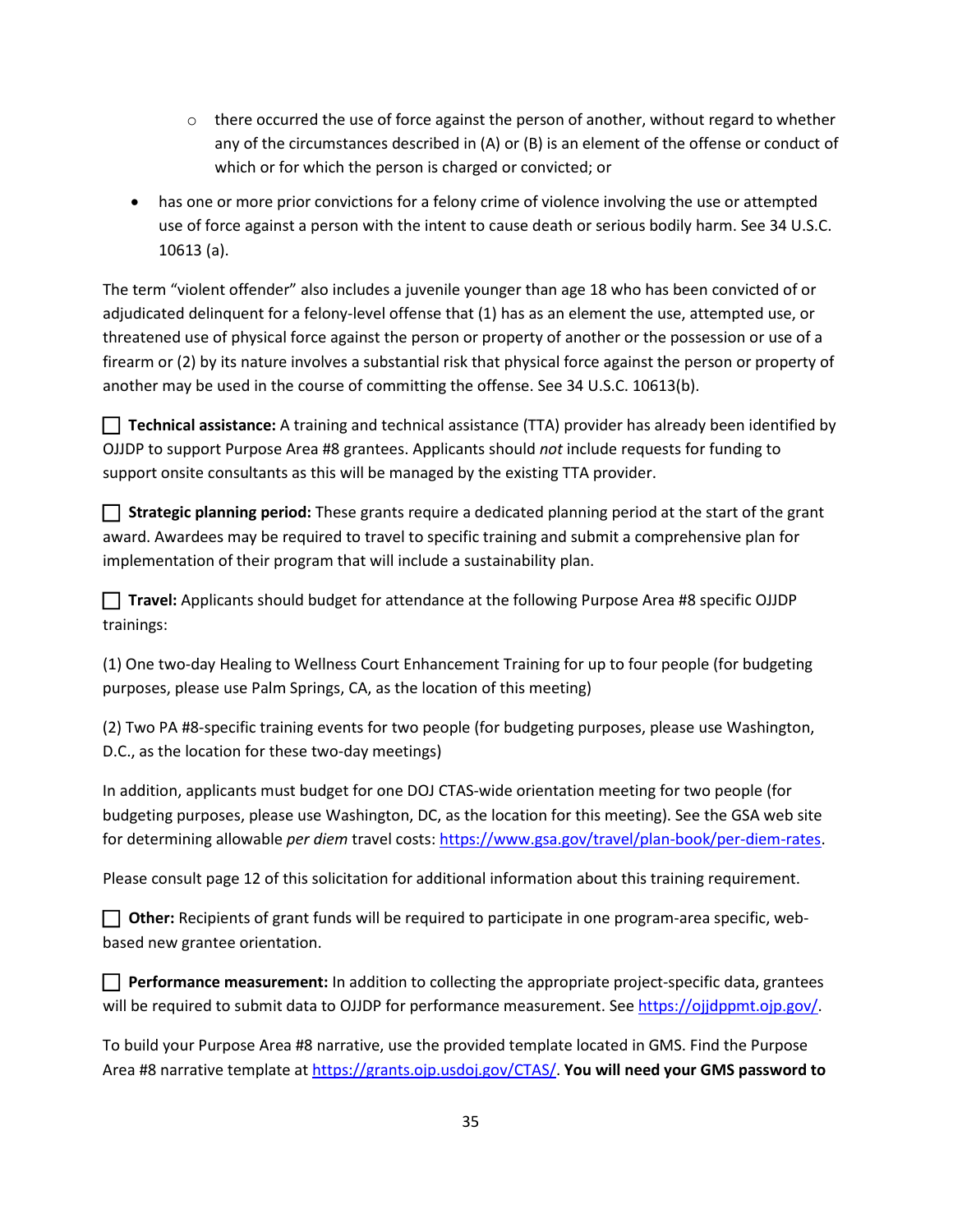**access this fillable document**. Sample templates are available a[t www.justice.gov/tribal/open-sol.html](http://www.justice.gov/tribal/open-sol.html)  for review without a password.

#### 9. 9. Tribal Youth Program-TYP (OJJDP), CFDA #16.731

#### **Purpose**

 Indian and Alaska Native youth. The funding in this purpose area is made available to enable tribes to held appropriately accountable to both victims and communities, and empower youth to live productive, OJJDP's Tribal Youth Program (TYP) seeks to support and enhance tribal efforts to prevent and reduce juvenile delinquency and strengthen a fair and beneficial juvenile justice system response for American develop, expand, or strengthen approaches along the juvenile justice continuum that can range from prevention to intervention and treatment. This initiative will enhance public safety, ensure that youth are law-abiding lives.

**Note**: The population of youth served under this grant must not include youth who are age 18 or older.

 Applicants may choose to address any of the following eligible activities described below, and should choose from the following 2 categories.

(Category 1) Develop a new tribal youth program. Applicants are limited to those tribes that have not been awarded a PA 9 award from OJJDP in FY19, FY 18 or FY 17.

 that they would like to expand or extend. Those tribes that have PA 9 grants awarded in FY 16 or earlier from OJJDP that have a project period end date in 2020 are eligible to apply. (Category 2) Continue or enhance an existing OJJDP-funded youth program. Funding for this activity is intended for current grantees who have developed and are implementing a successful youth program

#### **Prevention**

- **Prevention services to impact risk factors for delinquency and promote protective factors.** This may include mentoring, youth development, anti-gang education, truancy and school dropout prevention programs, after-school programs, and anti-bullying and parenting education programs.
- development and implementation of trauma-informed practices in programs and services that • **Prevention, intervention, and treatment for children exposed to violence.** This includes address child abuse and neglect and the effects and issues of childhood trauma or exposure to violence. Applicants should familiarize themselves with the DOJ report on [American](https://www.justice.gov/sites/default/files/defendingchildhood/pages/attachments/2014/11/18/finalaianreport.pdf)  [Indian/Alaska Native Children Exposed to Violence.](https://www.justice.gov/sites/default/files/defendingchildhood/pages/attachments/2014/11/18/finalaianreport.pdf)
- **support tribal youth.** This may include engaging youth in activities centered on cultural • **Development and implementation of tribal best practices and traditional healing methods to**  preservation, land reclamation, green or sustainable tribal traditions, and language preservation.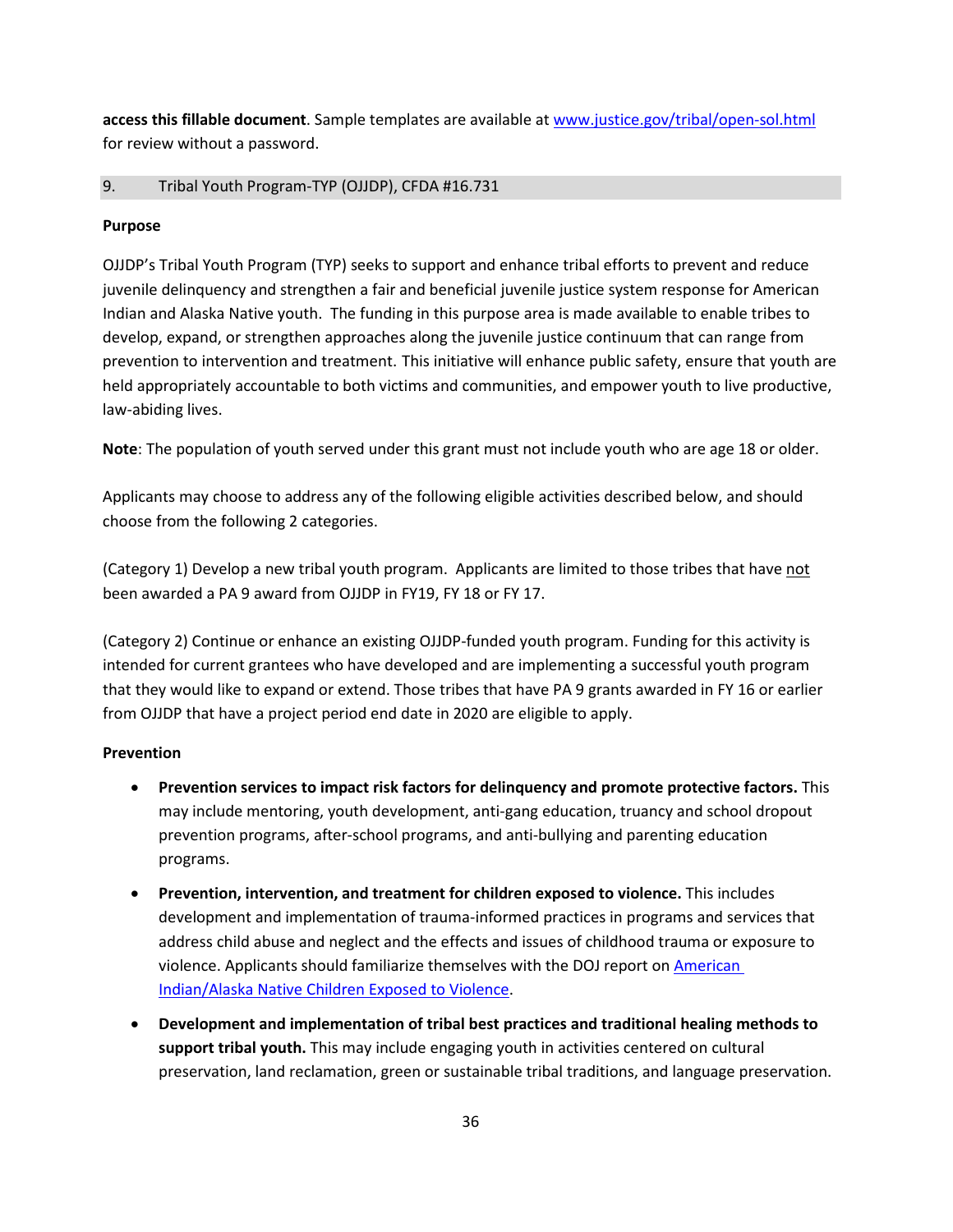#### **Intervention**

- graduated sanctions, restitution, diversion, home detention, foster and shelter care, and other • **Interventions for court-involved tribal youth.** This may include therapeutic services, mentoring, alternatives to detention.
- • **Intervention and treatment services for children exposed to sex trafficking.** This may include the development of or implementation of programs and services for children who are victims of sex trafficking. Please see the OJJDP Commercial Sexual Exploitation of Children/Sex Trafficking Literature Review [\(https://www.ojjdp.gov/mpg/litreviews/CSECSexTrafficking.pdf\)](https://www.ojjdp.gov/mpg/litreviews/CSECSexTrafficking.pdf).

#### **Treatment**

 • **Treatment services for at-risk and high-risk youth.** This may include alcohol and drug abuse treatment and prevention programs; mental health treatment (counseling, referral and placement); and development of comprehensive screening tools, crisis intervention, intake assessments, treatment team planning, and therapeutic services for co-occurring mental health and substance abuse disorders.

 activities, and aftercare and re- entry services to help successfully reintegrate the youth into the **Services for youth in detention or out-of-home placement.** This may include green or sustainable tribal traditions, risk and needs assessments, educational and vocational programming, mental health and substance abuse services, family strengthening, recreational tribal community.

#### **Effective Use of Data**

 • **Improvement or establishment of data collection systems.** This may include efforts to create or goal of improving understanding of and responses to youth and community needs. improve abilities to track youth in detention, placement, or community-based programs with the

#### **Applicants may apply for funding to include the following**

**Staffing:** Salary and fringe benefits for positions to support implementation of the program and other costs for professional support services and for evaluation.

**Equipment and supplies:** Computer hardware and software for Internet access and email capability, cell phones, telephones, pagers, printers, and copiers as needed for program implementation; general office supplies, postage, and other necessary program and outreach supplies.

**Travel:** Airfare, lodging, and mileage reimbursement for meeting or training costs related to program activities, including costs associated with DOJ-required training (see "Specific requirements" in the following section).

**Strategic planning:** Comprehensive planning for tribal justice systems to serve juveniles.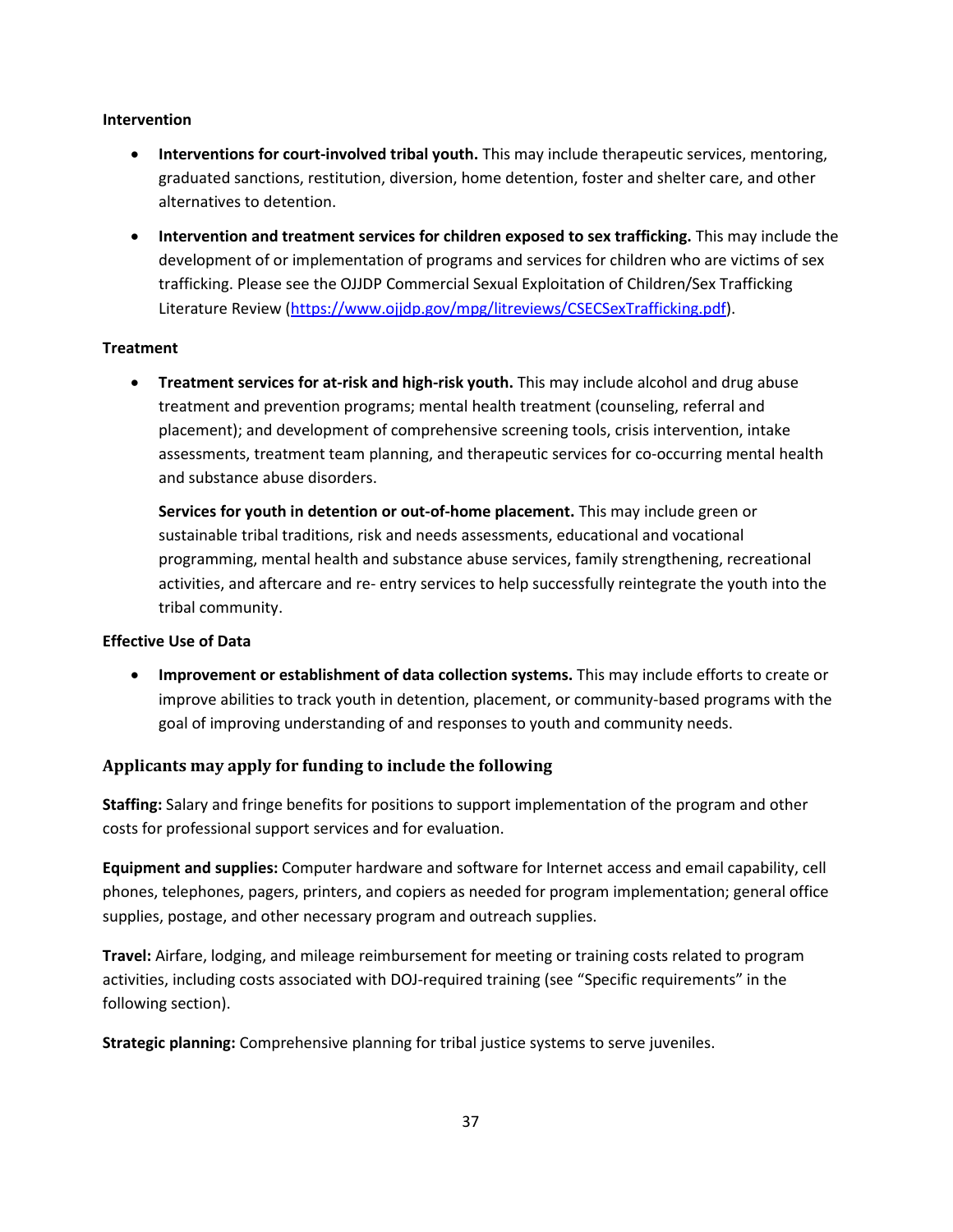#### <span id="page-41-0"></span>**Specific requirements**

 $\overline{\phantom{a}}$ 

 **Important note:** Please review eligibility requirements for Category 1 (developing a new tribal youth program) or Category 2 (continue or expand an existing successful youth program) carefully to ensure that you meet the eligibility criteria.

 OJJDP to support Purpose Area #9 grantees. Applicants should *not* include requests for funding to **Technical assistance:** A training and technical assistance (TTA) provider has already been identified by support onsite consultants as this will be managed by the existing TTA provider.

trainings: **Travel:** Applicants must budget travel costs for attendance at the following Purpose Area #9 specific

 use Washington, D.C., as the location of this meeting). (1) One three-day OJJDP strategic planning session for up to four people (for budgeting purposes, please

 D.C., as the locations for these two-day meetings). (2) Two PA #9-specific training events for two people (for budgeting purposes, please use Washington,

 determining allowable *per diem* travel costs: [https://www.gsa.gov/travel/plan-book/per-diem-rates.](https://www.gsa.gov/travel/plan-book/per-diem-rates) (3) Applicants must budget for one DOJ CTAS-wide orientation meeting for two people (for budgeting purposes, please use Washington, DC, as the location for this meeting). See the GSA web site for

 **Strategic planning period:** These grants require a dedicated planning period at the start of the award. implementation of their program to include a sustainability plan. Awardees may be required to travel to a strategic planning training and submit a comprehensive plan for

**Other:** Recipients of grant funds will be required to participate in one program-area specific, webbased new grantee orientation.

**Performance measurement:** In addition to collecting the appropriate project-specific data, grantees will be required to submit data to OJJDP for performance measurement. See [https://ojjdppmt.ojp.gov/.](https://ojjdppmt.ojp.gov/)

Sample templates are available a[t www.justice.gov/tribal/open-sol.html f](http://www.justice.gov/tribal/open-sol.html)or review without a password. To build your Purpose Area #9 narrative, use the provided template located in GMS at [https://grants.ojp.usdoj.gov/CTAS/.](https://grants.ojp.usdoj.gov/CTAS/) **You will need your GMS password to access this fillable document**.

## **Type, amount, and length of awards (federal award information)**

 DOJ may make awards from this solicitation in the form of a grant or a cooperative agreement, which is a funding instrument DOJ uses when it expects to have ongoing substantial involvement in carrying out award activities.<sup>6</sup> Substantial federal involvement generally includes involvement with the recipient in implementation of the award, such as through approval of work plans or major project-generated

<span id="page-41-1"></span><sup>6</sup>*See generally* 31 USC §§ 6301–6305 (defines and describes various forms of federal assistance relationships, including grants and cooperative agreements).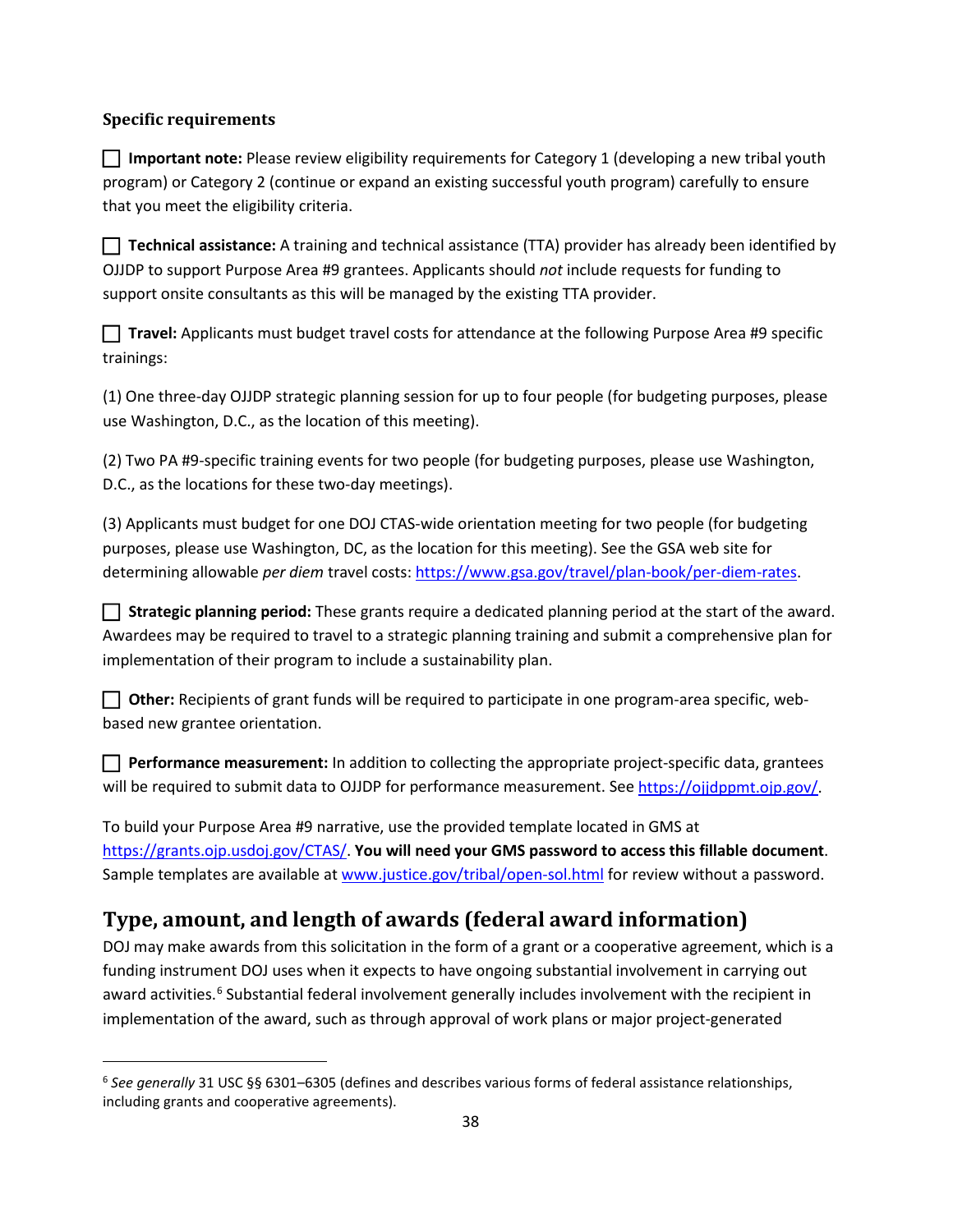materials. Responsibility for day-to-day project management, however, generally rests with the recipient. See the "Additional Requirements for U.S. Department of Justice (DOJ) FY 2020 Coordinated Tribal anticipated under an award from this solicitation at: [https://www.justice.gov/tribal/open-solicitations.](https://www.justice.gov/tribal/open-solicitations) Assistance Solicitation (CTAS) Applications" document for details regarding the federal involvement

 greater or lesser amounts than requested and to negotiate the scope of work and budget with applicants All project start dates should be on or after October 1, 2020. DOJ has the discretion to make awards for prior to award.

### **requirements that may be imposed by law. All awards are subject to the availability of appropriated funds and to any modifications or additional**

 DOJ may, in certain cases, provide additional funding in future years to awards made under this consider, among other factors, the availability of appropriations, when the program or project was last competed, DOJ's strategic priorities, and DOJ's assessment of both the management of the award and solicitation, through continuation awards. In making decisions regarding continuation awards, DOJ will the progress of the work funded under the award.

| <b>Purpose area</b>                                                            | <b>Estimated amount</b><br>of funding available | <b>Estimated number of awards to</b><br>be made; estimated award<br>amounts                                                                                                                                                         | Length of award                                   |
|--------------------------------------------------------------------------------|-------------------------------------------------|-------------------------------------------------------------------------------------------------------------------------------------------------------------------------------------------------------------------------------------|---------------------------------------------------|
| 1. Public Safety and<br><b>Community Policing</b><br>(COPS Office)             | \$24 million                                    | Approximately 40 awards:<br>•Sworn force of less than 10: no<br>more than \$500,000*<br>• Sworn force of 10 to less than 20:<br>no more than \$700,000<br>• Sworn force of 20+: no more than<br>\$900,000                           | Hiring: 5 years<br>Equipment/Training:<br>3 years |
| 2. Comprehensive Tribal<br>Justice Systems Strategic<br>Planning Program (BJA) | Up to \$600,000                                 | Approximately 4 awards; up to<br>\$150,000 per award                                                                                                                                                                                | Up to 5 years                                     |
| 3. Tribal Justice Systems<br>(BJA)                                             | \$22.1 million                                  | Approximately 25-35 awards;<br>approximately \$250,000-900,000<br>per award                                                                                                                                                         | 5 years                                           |
| 4. Tribal Justice System<br>Infrastructure Program<br>(BJA)                    | \$7.5 million                                   | Estimated 2-4 awards for facility<br>renovation or expansion or<br>completion of existing construction<br>projects for single jurisdiction<br>facility; approximately \$1 million per<br>award<br>Estimated 1-2 awards for facility | 5 years                                           |
|                                                                                |                                                 | renovation or expansion or<br>completion of existing construction<br>projects for regional facility<br>(detention, multipurpose justice<br>center, correctional alternative);                                                       |                                                   |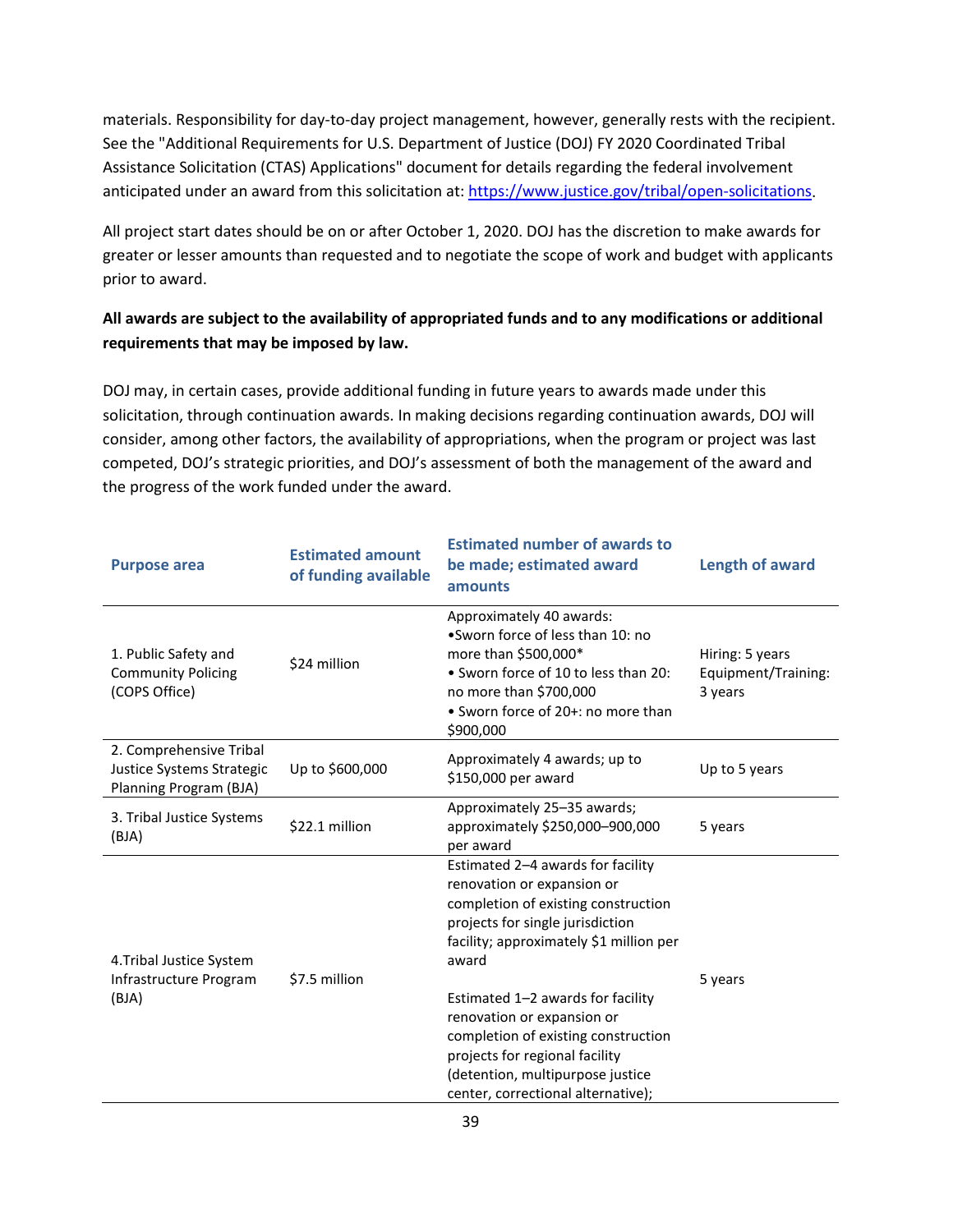| <b>Purpose area</b>                                                       | <b>Estimated amount</b><br>of funding available | <b>Estimated number of awards to</b><br>be made; estimated award<br>amounts                                                                                                                                                                                                                                      | Length of award     |
|---------------------------------------------------------------------------|-------------------------------------------------|------------------------------------------------------------------------------------------------------------------------------------------------------------------------------------------------------------------------------------------------------------------------------------------------------------------|---------------------|
|                                                                           |                                                 | approximately \$2-4 million per<br>award                                                                                                                                                                                                                                                                         |                     |
| 5. Tribal Governments<br>Program (OVW)                                    | \$34 million                                    | Approximately 55 awards; up to a<br>maximum of \$900,000 per award.<br>Applicants should consider the level<br>of effort and funding necessary to<br>complete the project during the 36-<br>month budget cycle, and not solely<br>any amount that was previously<br>awarded, in deciding how much to<br>request. | 3 years (Initially) |
| 6. Children's Justice Act<br>Partnerships for Indian<br>Communities (OVC) | \$2.7 million                                   | Approximately 6 awards; up to a<br>maximum of \$450,000 per award                                                                                                                                                                                                                                                | 3 years             |
| 7. Tribal Victim Services<br>Program (OVC)                                | N/A                                             | PA 7 is not included in CTAS this<br>year.                                                                                                                                                                                                                                                                       |                     |
| 8. Juvenile Tribal Healing<br>to Wellness Courts<br>(OJJDP)               | \$2 million                                     | Approximately 5 awards; up to a<br>maximum of \$400,000 per award                                                                                                                                                                                                                                                | 5 years             |
| 9. Tribal Youth Program<br>(OJJDP)                                        | \$3.85 million                                  | Approximately 9 awards; up to a<br>maximum of \$400,000 per award.<br>This includes both Category 1 and<br>Category 2.                                                                                                                                                                                           | 5 years             |

 \* Or the cost of one entry level full-time officer if that cost is over \$500,000/higher than the cap. These requests are reviewed on a case-by-case basis and need to reflect the actual entry-level salaries and benefits for a newly hired sworn officer.

## **Additional budget information/funding restrictions**

## Cost sharing or match requirement

None of the purpose areas in this solicitation requires a match.

## **Plan for Collecting the Data Required for this Solicitation's Performance Measures**

 results of the work carried out under the award (see "General Information about Post-federal Award DOJ will require each successful applicant to submit regular performance data that demonstrate the Reporting Requirements" in Section F. Federal Award Administration Information (see OJP Grant [Application Resource Guide a](https://ojp.gov/funding/Apply/Resources/Grant-App-Resource-Guide.htm)nd [OVW Solicitation Companion Guide\)](https://www.justice.gov/ovw/page/file/1217366/download). The performance data directly relate to the objectives and deliverables identified under "Objectives and Deliverables" in Section A. Program Description.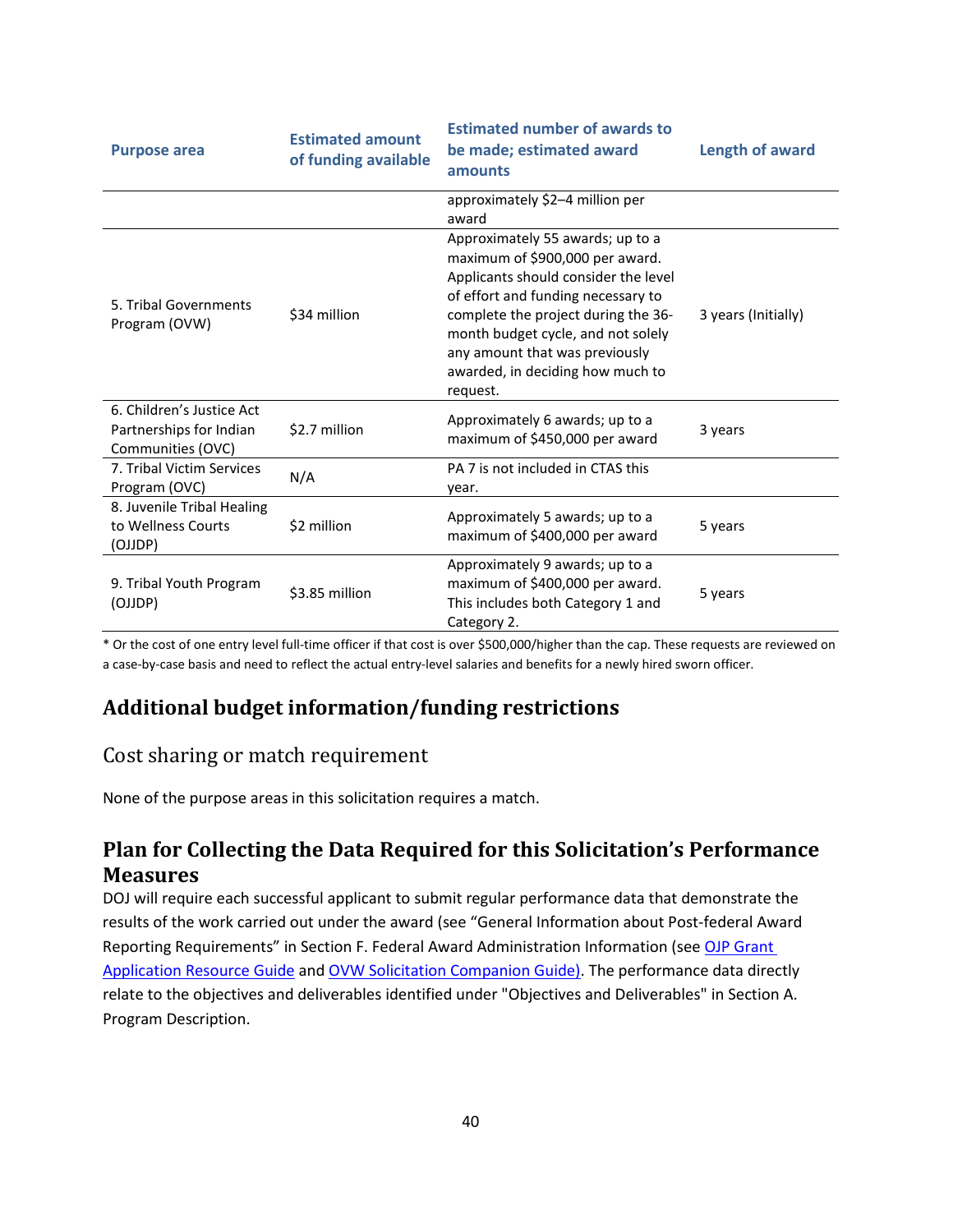<span id="page-44-0"></span> More information on performance measurement at OJP (which includes BJA, OJJDP and OVC) is provided at www.ojp.gov/performance</u>, and similar information for OVW is available at [https://www.vawamei.org/.](https://www.vawamei.org/)

DOJ does not require applicants to submit performance measures data with their application. The application should demonstrate an understanding of the performance data reporting requirements and discuss how they will gather the required data if they receive funding. See "Sample Performance Measures" at [https://www.justice.gov/tribal/open-solicitations.](https://www.justice.gov/tribal/open-solicitations)

# **G. Application Review and Evaluation Process**

 Applications will be scored as follows (see "What an Application Should Include" on page 3 and the application checklist beginning on page 47 for complete application contents, including items that are not scored):

- a. Tribal Community and Justice Profile (30%)\*\*
- b. Purpose Area Narrative for each purpose area for which the applicant is applying (50%)\*\*
- PA1 Applicants only (15%)\*\* c. Budget Detail Worksheet and Narrative, including Demographic Form (Demographic form is for
- d. Application Timeline (5%)

 **application to meet the minimum requirements to advance to peer review and receive consideration application will neither be peer reviewed, nor will the application receive further consideration. Items noted by \*\* (double asterisks) MUST be included in the application submission in order for an for funding. An application that does not include the attachments noted by \*\* at the time of** 

 DOJ is committed to ensuring a fair and open process for making awards. Peer reviewers will be is an expert in the field of the subject matter of a given grant program who is *not* a current federal subject matter of the particular grant program. Applications that meet eligibility and minimum requirements will be evaluated, scored, and rated by peer reviewers. Peer reviewers' ratings and any reviewing the applications submitted under this solicitation that meet eligibility and minimum requirements. Each relevant DOJ component may use either internal peer reviewers, external peer reviewers, or a combination to review the applications under this solicitation. An external peer reviewer employee. An internal reviewer is a current federal employee who is well-versed or has expertise in the resulting recommendations are advisory only, although their views are considered carefully.

 fiscal integrity and financial capability of applicants and to examine proposed costs and the extent to which the Budget Detail Worksheet and Narrative accurately supports and explains project costs. This review also will assess whether costs are reasonable, necessary, and allocable under applicable federal cost principles and agency regulations. This financial review will be either conducted by DOJ officials in Prior to award, applications for potential awards will receive a financial integrity review to evaluate the consultation with the applicable DOJ component or directly conducted by the DOJ component staff. DOJ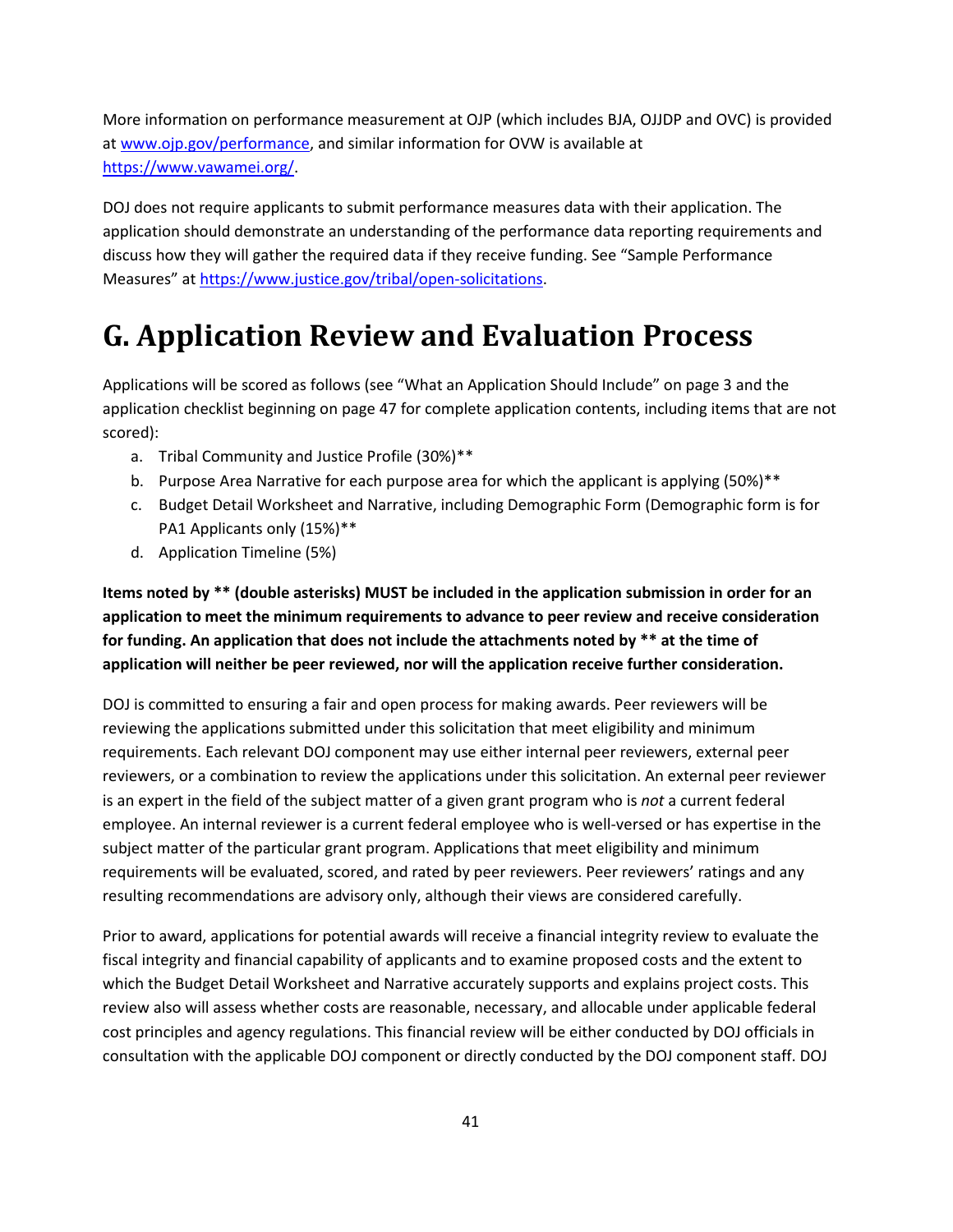<span id="page-45-1"></span>will also take into consideration the total amount of funding requested and the capacity of the tribe to manage the funds.

 accessible through the System for Award Management (SAM) will be reviewed and considered. An In addition, prior to making an award greater than the simplified acquisition threshold (currently set at \$250,000), any information about applicants that is in the designated integrity and performance system applicant may review and comment on any information about the applicant in SAM that a federal awarding agency previously entered in the designated integrity and performance system, and such applicant comments will also be reviewed and considered.

 review may include a reduction in score for prior poor performance. Factors that may be included in the the applicant has adhered to all special conditions in the prior awards, the extent to which the applicant site monitoring visit in a timely manner, whether the applicant has adhered to single audit requirements, and the extent to which the applicant has spent prior grant funds in a timely manner. Past performance with DOJ grant funding will be considered in this review process. Past performance past performance review are whether progress reports demonstrate effectiveness of the project, whether past activities of the applicant have been limited to program purpose areas, the extent to which has complied with programmatic and financial reporting requirements, the extent to which the applicant has completed closeout of prior awards in a timely manner, whether the applicant has received financial clearances in a timely manner, whether the applicant has resolved any issues identified in an audit or on-

 Absent explicit statutory authorization or written delegation of authority to the contrary, all final award decisions will be made by the head of the DOJ awarding agency component (i.e., by the head of OJP, OVW, or COPS Office, as applicable), who may also give consideration to factors including applicants'  rural areas, including Alaska), past programmatic performance, **significant concerns of DOJ components**  prior completion of a strategic plan under a Purpose Area #2 award, prior funding history, current award balances, underserved populations, population served, geographic diversity, strategic priorities (such as **regarding ability of the applicant to administer Federal funds,** and available funding when making awards.

# <span id="page-45-0"></span>**H. How to Apply**

 Applications are submitted through OJP's Grants Management System (GMS) at if this is the first time using the system. Complete instructions on how to register and submit an 3), 24 hours per day, 7 days per week, including federal holidays. DOJ highly recommends that applicants [https://grants.ojp.usdoj.gov/gmsexternal/.](https://grants.ojp.usdoj.gov/gmsexternal/) Applicants must register in GMS for each specific funding opportunity and should begin the process **immediately** to meet the GMS registration deadline, especially application in GMS can be found at [www.ojp.usdoj.gov/gmscbt/.](http://www.ojp.usdoj.gov/gmscbt/) If the applicant experiences technical difficulties at any point during this process, emai[l GMS.HelpDesk@usdoj.gov o](mailto:GMS.HelpDesk@usdoj.gov)r call 888-549-9901 (option start the registration process as early as possible to prevent delays in submitting an application package by the specified application deadline.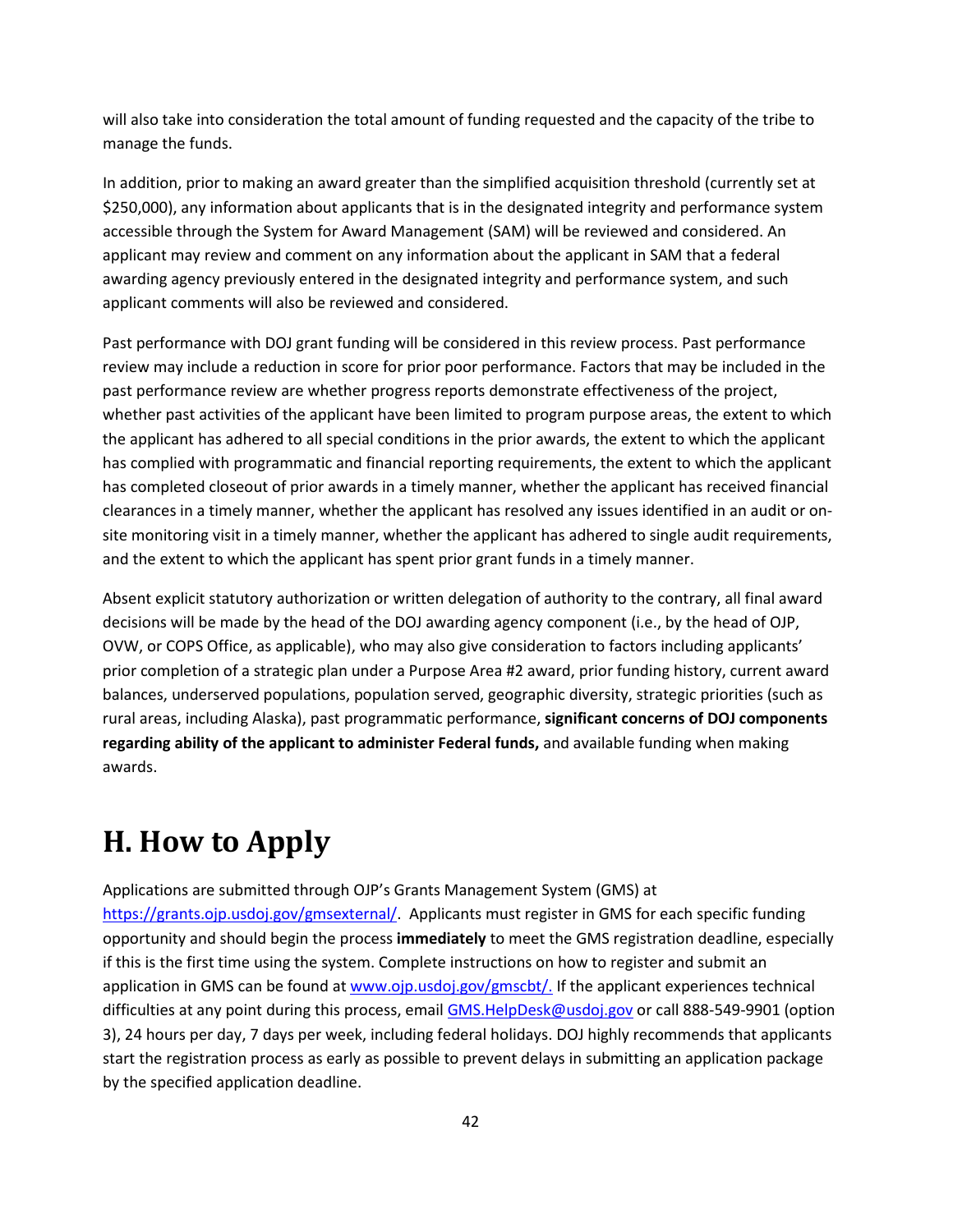<span id="page-46-0"></span> DUNS and SAM requirements. If an applicant has not fully complied with the requirements by the time the federal awarding agency is ready to make a federal award, the federal awarding agency may instructions: www.justice.gov/tribal/open-solicitations DOJ may not make a federal award to an applicant until the applicant has complied with all applicable determine that the applicant is not qualified to receive a federal award and use that determination as a basis for making a federal award to another applicant. See the CTAS Quick Start guide for step by step

## **Late submissions**

 DOJ offers a process for CTAS applicants to provide advance notice to DOJ if submission of their application will be delayed due to unforeseen GMS technical issues. Applicants must provide notice prior funding. If applicants follow the steps outlined below, late submission may be considered. Extension of to the close of the solicitation. If applicants do not provide advance notice to DOJ about an issue that may cause a delay in the submission of the application, then the application will not be considered for deadlines is not guaranteed.

## **Experiencing unforeseen GMS technical issues**

 If you experience unforeseen GMS technical issues beyond your control which prevent you from  submitting your application by the deadline, **please immediately contact the GMS helpdesk** (email  [GMS.HelpDesk@usdoj.gov o](mailto:GMS.HelpDesk@usdoj.gov)r call 888-549-9901 (option 3) **to create a record of the issue.** You must also  contact the Response Center (800-421-6770) **before the solicitation closes at 9:00 p.m. and submit your entire application to the Response Center via email at** [tribalgrants@usdoj.gov](mailto:tribalgrants@usdoj.gov) **by the 9:00 p.m. Eastern**  reported, DOJ will contact you to either approve or deny your emailed application. If the technical issues **Standard Time deadline.** Your email to the Response Center should include the complete grant application, your DUNS number, and a GMS Help Desk tracking number(s). After DOJ reviews all of the information submitted as well as contacting the GMS Help Desk to validate the technical issues you you reported cannot be validated, your application will be rejected. Any requests to submit applications due to technical issues after the 9:00 p.m. deadline will be rejected as untimely.

 applicant's request, and contacts the GMS Help Desk to verify the reported technical issues, DOJ will inform the applicant whether the request to submit a late application has been approved or denied. If DOJ determines that the untimely application submission was due to the applicant's failure to follow all **Note: DOJ does not automatically approve requests to submit a late application.** After DOJ reviews the required procedures, DOJ will deny the applicant's request to submit its application. The following conditions generally are insufficient to justify late submissions:

- • Inability to register in SAM or GMS in sufficient time. (SAM registration and renewal can take as long as 10 business days to complete.)
- Inability to follow GMS instructions on how to register and apply as posted on the GMS website.
- Inability to follow each instruction in the DOJ solicitation.
- Technical issues with the applicant's computer or information technology environment, such as issues with firewalls.

Notifications regarding known technical problems with GMS will be posted on [ojp.gov/funding/index.htm.](http://ojp.gov/funding/index.htm)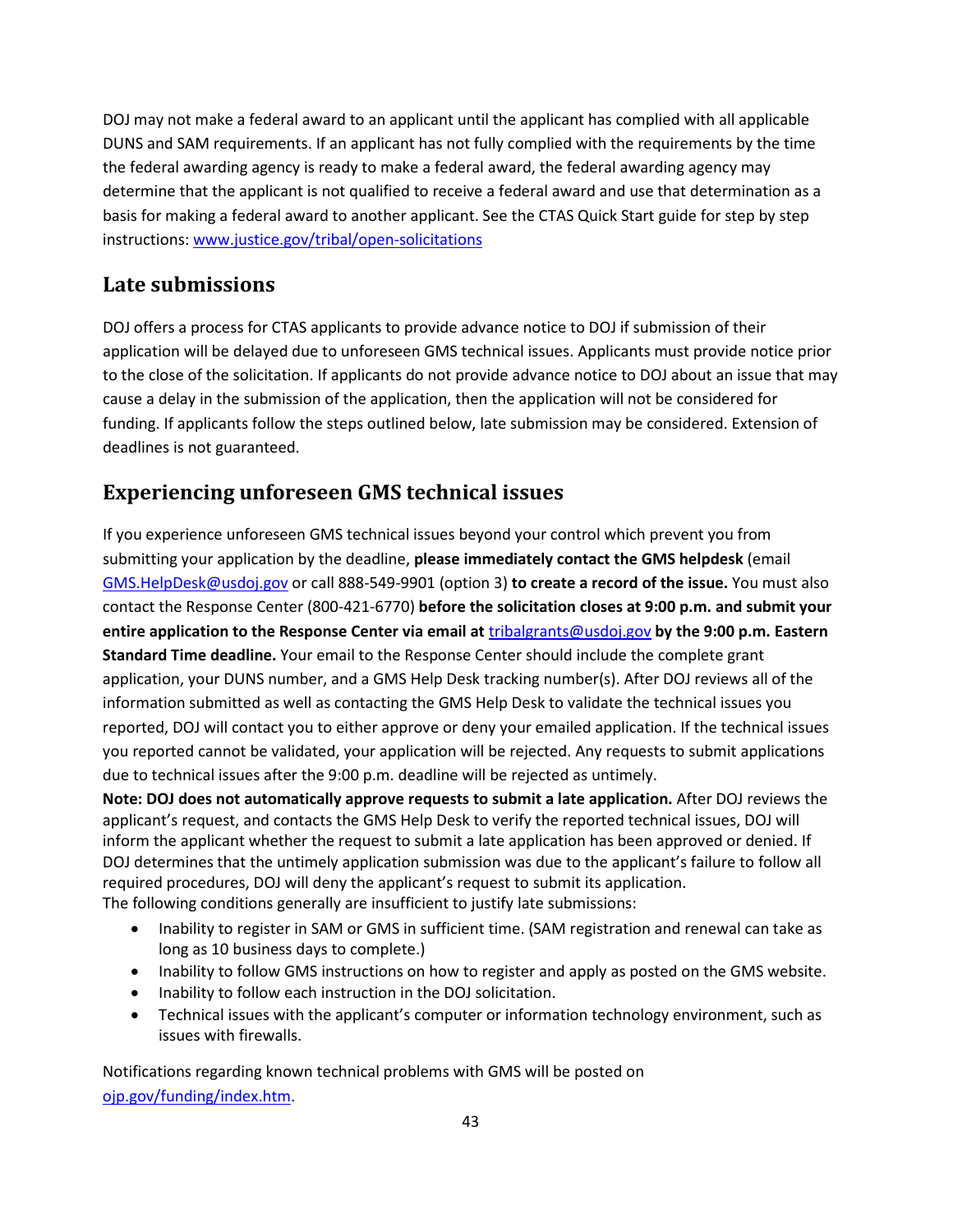## <span id="page-47-0"></span>**Extraordinary natural or manmade disasters**

 In cases of extraordinary natural or manmade disasters, such as extreme weather emergencies or email to *tribalgrants@usdoj.gov*. The message should specify the nature of the disaster and how it affected the applicant's ability to submit an application on time. The email message must be sent by the 9:00 p.m. ET deadline or as soon as possible given the specific emergency. terrorist acts, applicants may request to submit applications up to seven calendar days late by sending an

# **I. Federal Award Administration Information**

## **Federal award notices**

 For OJP and OVW, CTAS award notification will be sent from GMS. Recipients will be required to log in; accept any outstanding assurances and certifications on the award; designate a financial point of contact; and review, sign, and accept the award. The award acceptance process involves physical signature of the award document by the authorized recipient official and the scanning of the fully executed award document to DOJ.

your CTAS award, your agency must access [http://www.cops.usdoj.gov a](http://www.cops.usdoj.gov/)nd select the "Account Access" award terms and conditions) and, if applicable, the special award conditions or high risk conditions within For the COPS Office, CTAS award notification will be sent electronically. To officially accept and begin link in the upper right corner to log in, review, and electronically sign the award document (including 90 days of the date shown on the award congratulatory letter.

 **DOJ may** elect to fund applications submitted under this fiscal year (FY) 2020 solicitation in future fiscal years, dependent on, among other considerations, the merit of the applications and on the availability of appropriations

## **Compliance with administrative, national policy, and other requirements**

 other legal requirements including DOJ regulations or other federal laws that will be incorporated into If selected for funding, in addition to implementing the funded project consistent with the agencyapproved project proposal and budget the recipient must comply with award terms and conditions and the award by reference or are otherwise applicable to the award. DOJ strongly encourages prospective applicants to review the information pertaining to these requirements **prior** to submitting an application. More information about these requirements can be found at: [OJP Grant Application Resource Guide](https://ojp.gov/funding/Apply/Resources/Grant-App-Resource-Guide.htm) and [OVW Solicitation Companion Guide.](https://www.justice.gov/ovw/page/file/1217366/download)

- Procurement contracts under federal awards
- Mandatory disclosure
- Debarment and suspension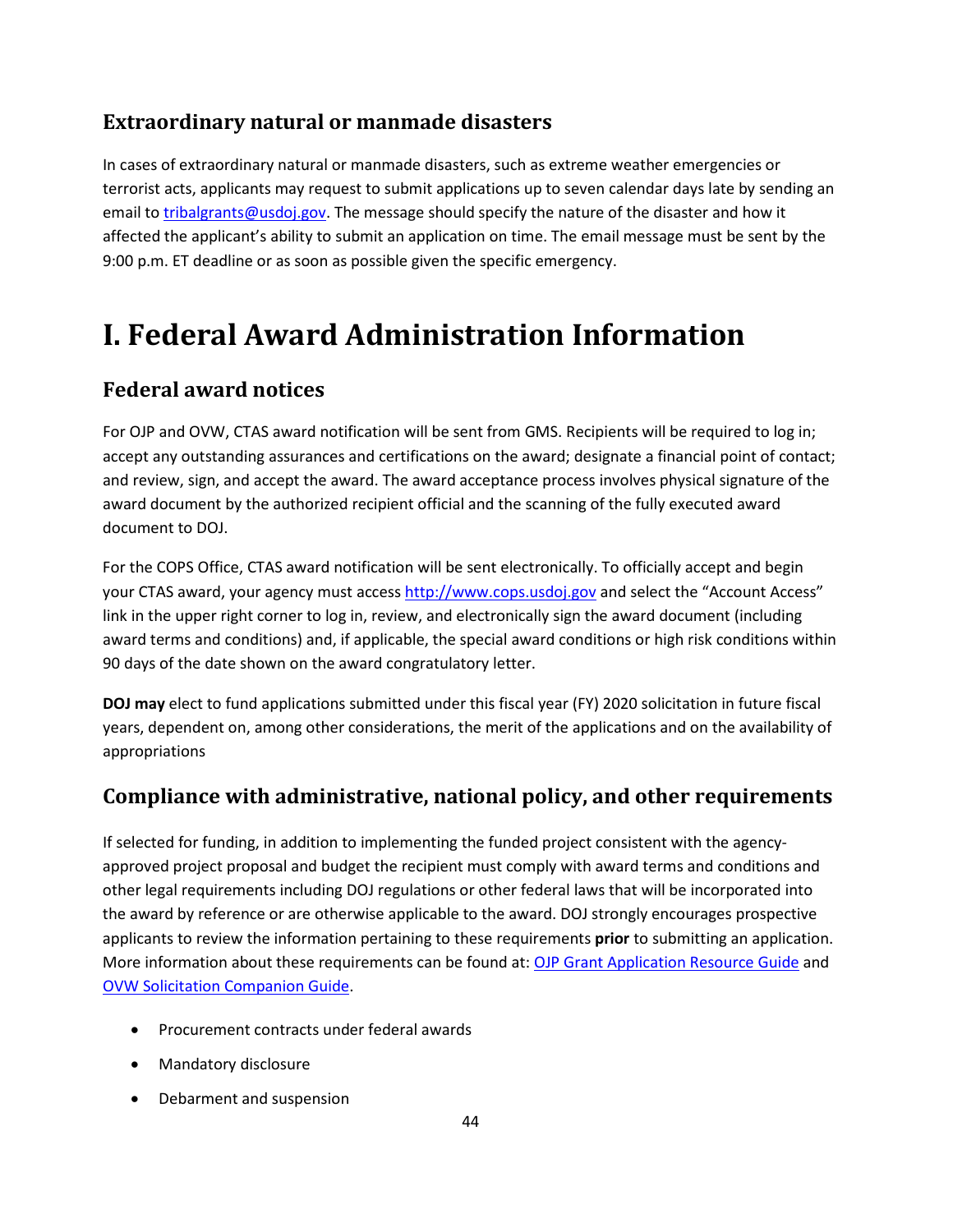- EPIC reporting (if applicable)
- DOJ information technology standards (if applicable)
- Nonsupplanting of state and local funds
- Criminal penalty for false statements
- Suspension or termination of funding
- Nonprofit organizations
- For-profit organizations
- Government Performance and Results Act (GPRA)
- Rights in intellectual property
- Federal Funding Accountability and Transparency Act subaward reporting system
- Training guiding principles for grantees and subgrantees (if applicable)
- Prohibited conduct by recipient and subrecipients related to trafficking in persons
- Reporting of matters related to recipient integrity and performance

 Please note in particular the following two documents, which applicants must accept in GMS at the time and certifications of compliance. Applicants may view samples of these documents on of application, as each details legal requirements to which applicants must provide specific assurances [https://www.justice.gov/tribal/open-solicitations.](https://www.justice.gov/tribal/open-solicitations)

- Certifications Regarding Lobbying; Debarment, Suspension and Other Responsibility Matters; and Drug-Free Workplace [Requirements \(https://grants.ojp.usdoj.gov/CTAS/\)](http://www.justice.gov/tribal/file/794076/download)
- Standard Assurances [\(https://grants.ojp.usdoj.gov/CTAS/](https://grants.ojp.usdoj.gov/CTAS/)

 Upon award approval, DOJ will electronically transmit the award document to the prospective award set forth in DOJ solicitations and program announcements, and other requirements which may be or conditions relating to intellectual property; data or information sharing or access; information security or audit requirements, expenditures, and milestones; or publications or press releases. DOJ also may place additional terms and conditions on an award based on its risk assessment of the applicant or for recipient. In addition to other award information, the award document contains award terms and conditions that specify national policy requirements with which recipients of federal funding must comply; uniform administrative requirements, cost principles, and audit requirements; and programspecific terms and conditions required based on applicable program (statutory) authority or requirements attached to appropriated funding. For example, certain projects may call for special requirements, terms, other reasons it determines necessary to fulfill the goals and objectives of the program.

 Prospective applicants may access and review the text of conditions OJP expects that all (or virtually all) OJP awards made in FY 2020 will include, as well as the text of certain other conditions, such as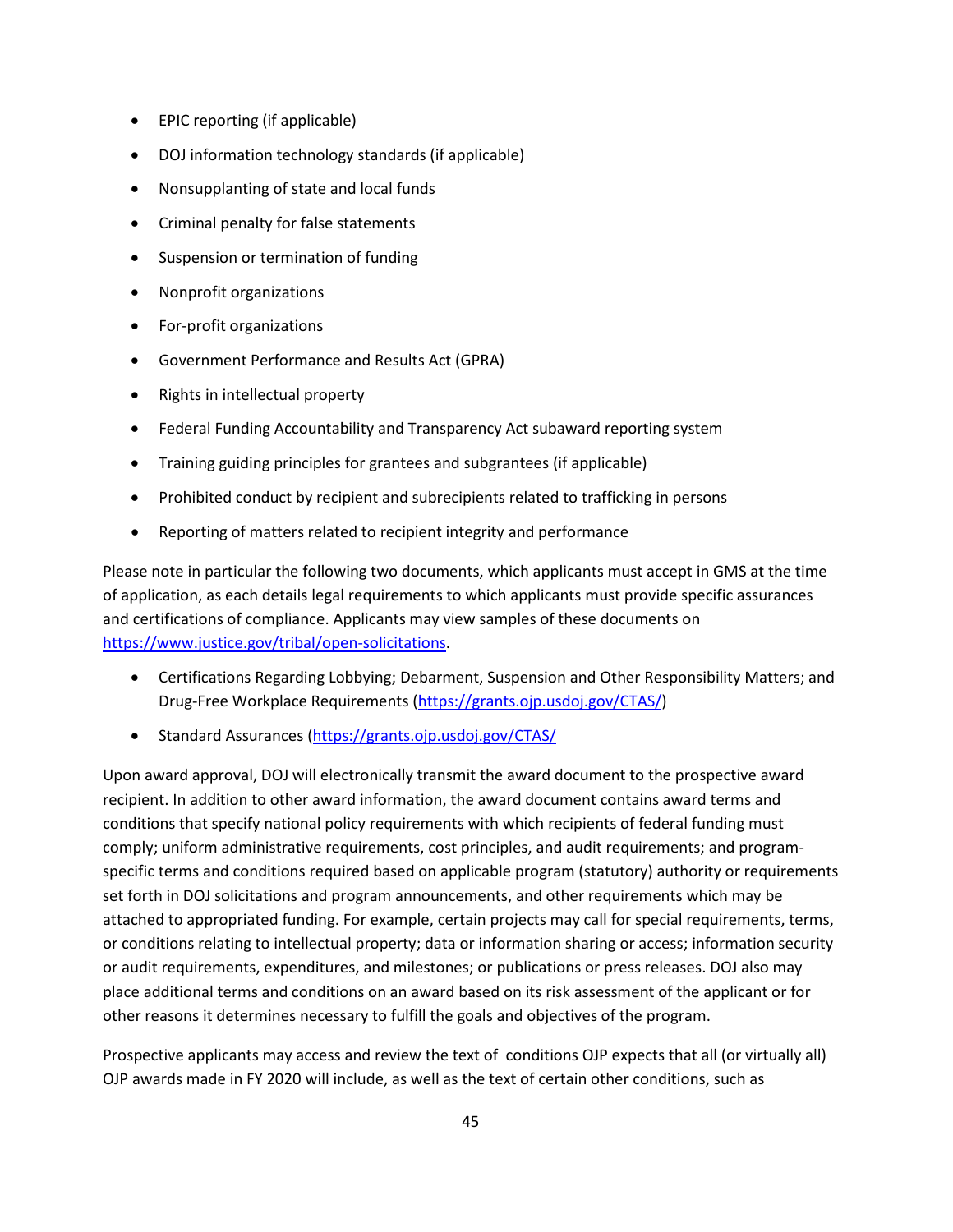<span id="page-49-0"></span>administrative conditions, via the "Overview of Legal Requirements Generally Applicable to OJP Grants [and Cooperative Agreements – FY 2020 Awards.](https://ojp.gov/funding/Explore/LegalOverview2020/index.htm)"

For OVW award conditions visit [https://www.justice.gov/ovw/award-conditions.](https://www.justice.gov/ovw/award-conditions)

 As stated earlier, DOJ anticipates that it may make some awards from this solicitation in the form of cooperative agreements. Cooperative agreement awards include standard "federal involvement" conditions that describe the general allocation of responsibility for execution of the funded program.

Generally stated, under cooperative agreement awards, responsibility for the day-to-day conduct of the funded project rests with the recipient in implementing the funded and approved proposal and budget and the award terms and conditions. Responsibility for oversight and redirection of the project, if necessary, rests with DOJ.

 condition specifying certain reporting requirements in connection with conferences, meetings, retreats, seminars, symposium, training activities, or similar events funded under the award, consistent with DOJ In addition to any "federal involvement" condition(s), DOJ cooperative agreement awards include a policy and guidance on conference approval, planning, and reporting.

## **General information about post-federal award reporting requirements**

 and, if applicable, an annual audit report in accordance with the Part 200 Uniform Requirements or Recipients must submit quarterly financial reports, progress reports, final financial and progress reports, specific award conditions. Future awards and fund drawdowns may be withheld if reports are delinquent. More information about these requirements can be found at: [OJP Grant Application Resource Guide](https://ojp.gov/funding/Apply/Resources/Grant-App-Resource-Guide.htm) and [OVW Solicitation Companion Guide.](https://www.justice.gov/ovw/page/file/1217366/download)

# **J. Federal awarding agency contact(s)**

 9:00 a.m. to 5:00 p.m. ET, except U.S. Federal Government holidays [\(seehttps://www.opm.gov/policy](https://seehttps://www.opm.gov/policy)-For specific federal awarding agency contact(s), please contact the Response Center at 800-421-6770 or via email at [tribalgrants@usdoj.gov.](mailto:tribalgrants@usdoj.gov) The Response Center's hours of operation are Monday-Friday from data-oversight/snow-dismissal-procedures/federal-holidays/#url=2018).

 For technical assistance with submitting an application, contact the GMS Service Desk at 888-549-9901, option 3, or via email a[t GMSHelpDesk@usdoj.gov.](mailto:GMSHelpDesk@usdoj.gov.) The GMS Service Desk is open 24 hours per day, 7 days per week, including holidays.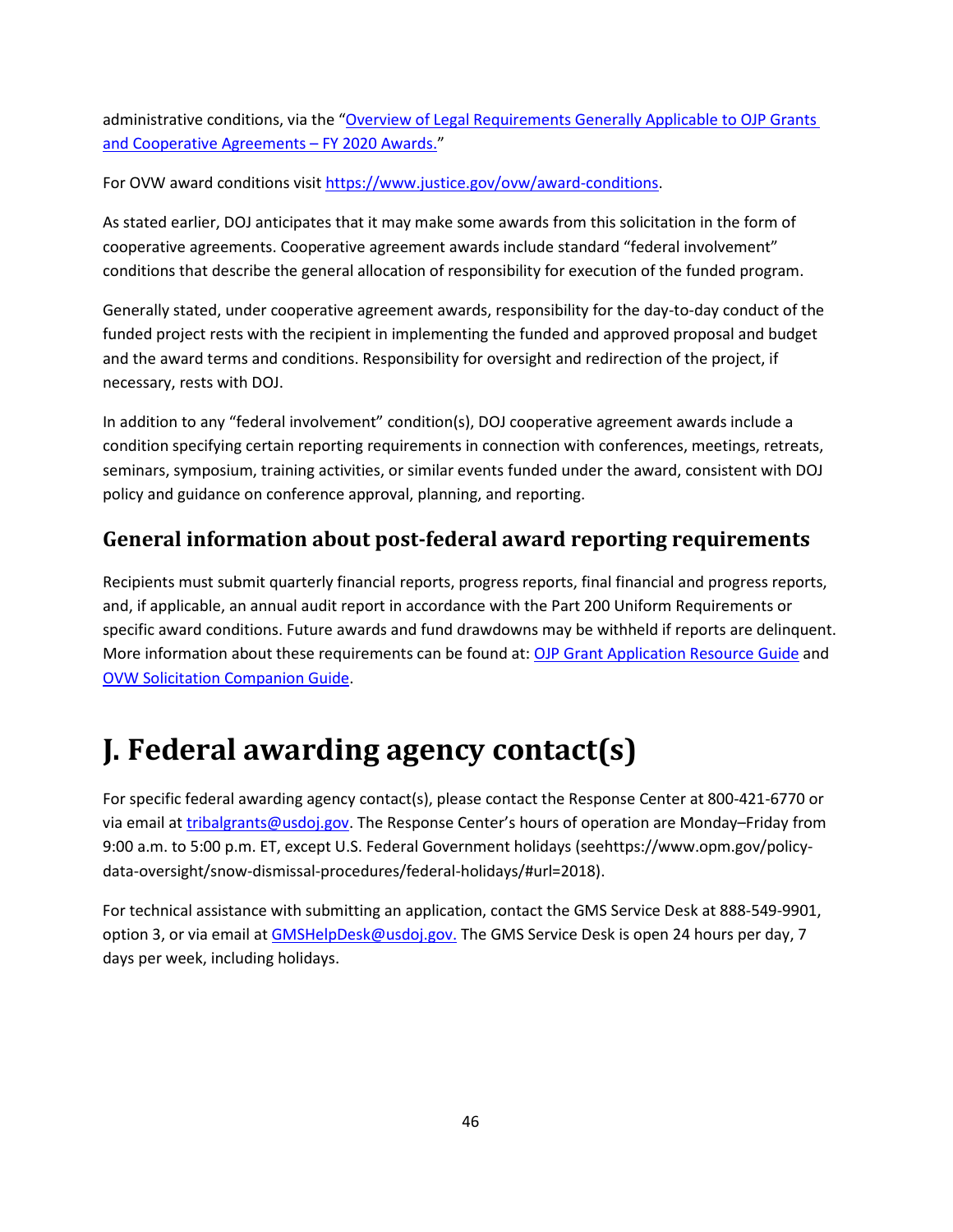# <span id="page-50-0"></span>**K. Application Checklist**



Before submitting your application, applicants should address the following:

## **Eligibility**

- ͟ Federally recognized tribe, or
- ͟ Tribal consortium, or

Organization that is acting as the authorized designee of a federally recognized tribe (Purpose Areas #5 and #6 only)

In addition to these, some Purpose Areas have specific eligibility criteria noted.

## **Registration**

͟ Acquire a DUNS number if applicant organization does not already have a DUNS number.

 Applicants must update or renew their SAM registration at least once per year to maintain an active ͟ Acquire or renew registration with the System for Award Management (SAM) database. **Note:**  status.

 ͟ Acquire a GMS username and password. New GMS users will need to acquire a GMS username and password and create a GMS profile. Returning GMS users should log into GMS with current username and password and review and update your GMS profile, if necessary.

͟ Register with GMS: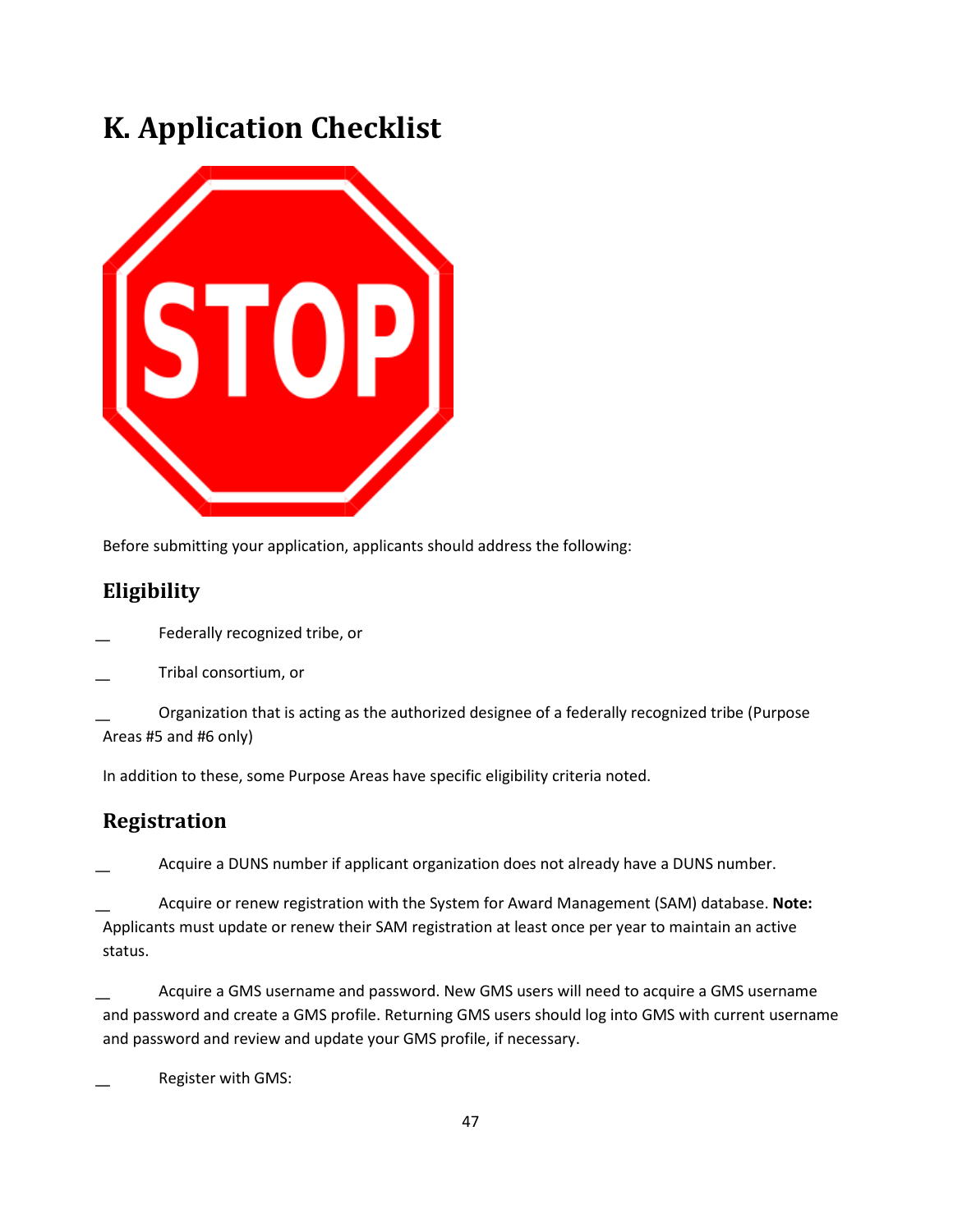<span id="page-51-0"></span>͟ Log into GMS with your username and password

 ͟ Go to the "Funding Opportunities" link; select "Department of Justice" and "FY 2020 Coordinated Tribal Assistance"

͟ Select the "Apply Online" button in the "Action" column

## **Application submission deadline**

 should submit their applications at least 72 hours prior to the application deadline. ͟ Applications are due by 9:00 p.m. Eastern Time (ET) on Tuesday, **February 25, 2020**. Applicants

 later than January 24, 2020, to discuss how to submit an application by alternative means. For applicants without Internet access only: Contact the Response Center at 800-421-6770 no

 **IMPORTANT NOTICE: Each tribe or tribal consortium will be allowed only one application submission.**  An application can be revised in GMS until the application deadline, 9:00 p.m. ET, Tuesday, February 25, 2020. Note that only the final version of an application submitted in GMS will be considered.

### **If a tribe submits more than one application, only the final application will be considered in the review process.**

 A tribe may apply as part of a consortium and also submit its own independent application, provided that the independent application is for funding for activities that are distinct from those activities for which the tribal consortium has applied.

The application must contain:

- Tribal Community and Justice Profile
- Purpose Area Narrative(s). Include a separate narrative for each purpose area under which the applicant is applying.
- Application Cover Sheet (Combined Project Abstract(s) document). This combined document includes a brief (400-word maximum) abstract for each purpose area under which the applicant is applying in a single document.
- Application timeline(s) document. This single attachment should contain a timeline for each Purpose Area applied for
- — One Budget Workbook (Demographic Form (For PA #1 applicants only), Budget Detail Worksheet Budget Narrative for each purpose area for which funds are being requested. and Budget Narrative). The workbook should contain a proposed Budget Detail Worksheet and
- Tribal Authority to Apply Documentation/Tribal Resolution (tribal consortia and designees only)